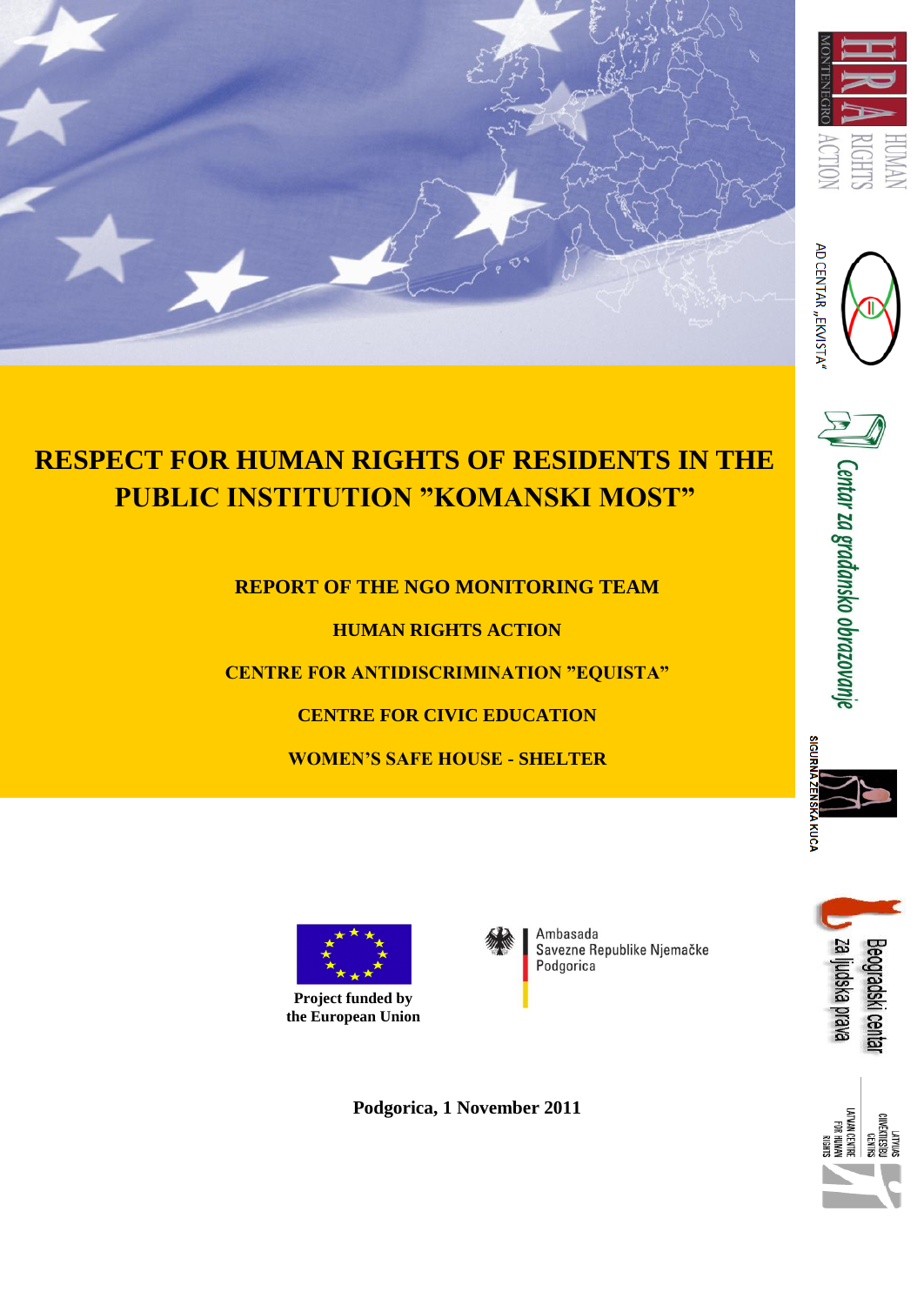## **RESPECT FOR HUMAN RIGHTS OF RESIDENTS IN THE PUBLIC INSTITUTION "KOMANSKI MOST"**

REPORT OF THE NGO MONITORING TEAM

HUMAN RIGHTS ACTION CENTER FOR ANTIDISCRIMINATION "EQUISTA" CENTER FOR CIVIC EDUCATION WOMEN'S SAFE HOUSE – SHELTER

Podgorica, 1 November 2011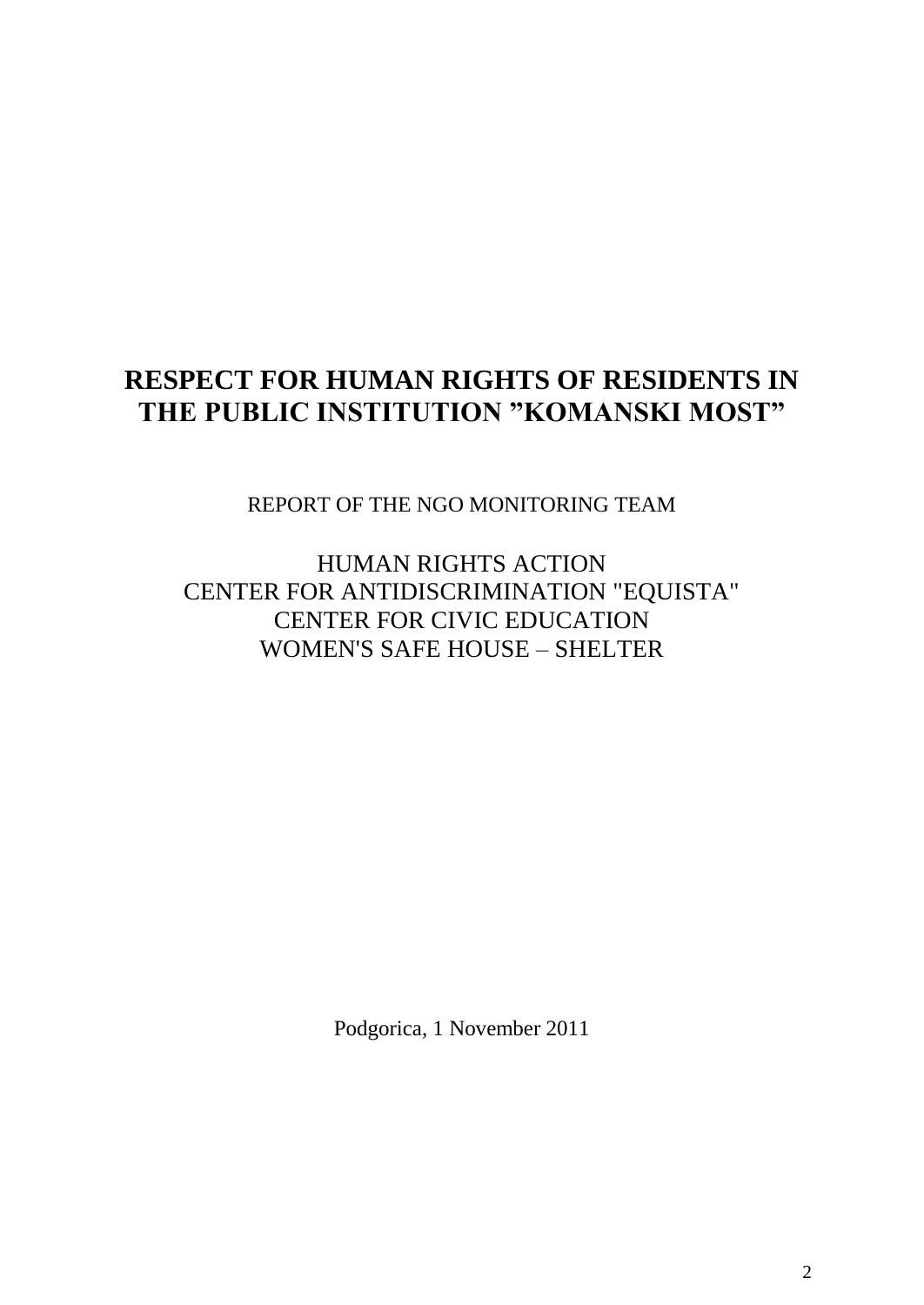## AUTHORS:

Jovana Hajduković

Maja Raičević

## EDITOR:

Tea Gorjanc-Prelević, LL.M.

This document has been produced with the financial assistance of the European Union and the Embassy of the Federal Republic of Germany in Podgorica. The contents of this document are sole responsibility of Human Rights Action and can under no circumstances be regarded as reflecting the position of the European Union or the Embassy of the Federal Republic of Germany in Podgorica.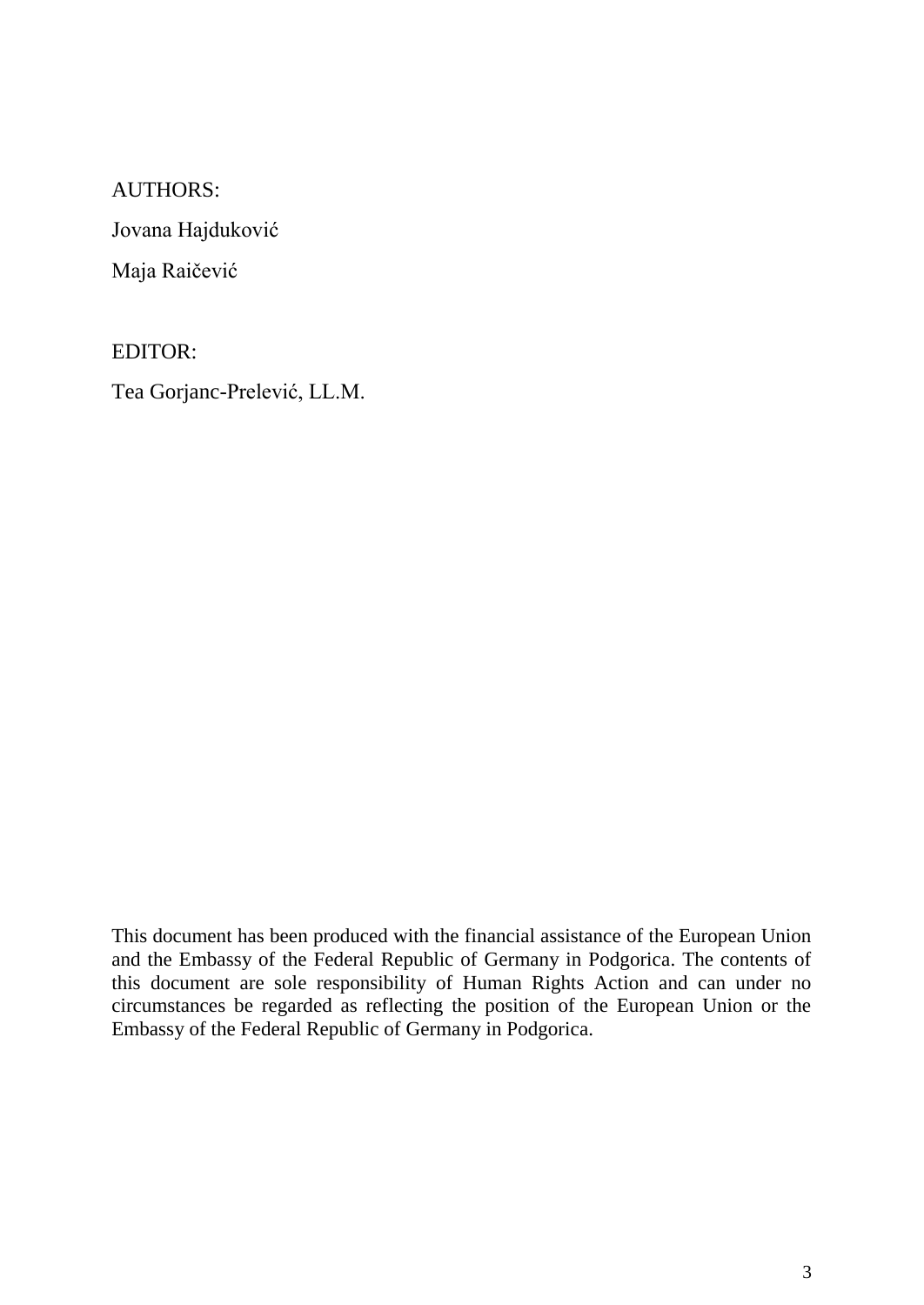## **TABLE OF CONTENTS:**

| 40 |
|----|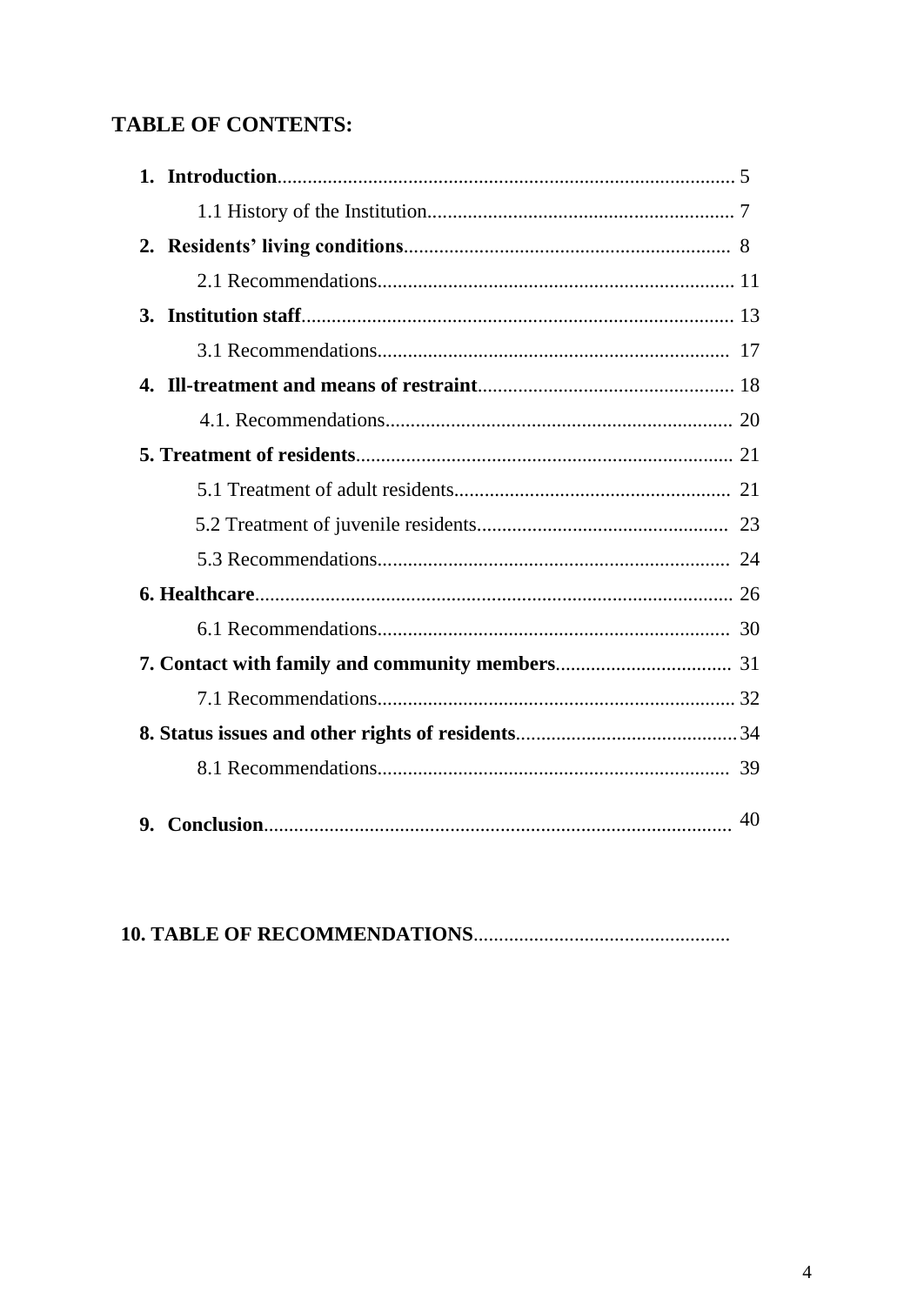#### **Introduction**

#### *Project*

The project "Monitoring Respect for Human Rights in Closed Institutions in Montenegro", whose aim is to promote human rights of persons residing in these institutions, is implemented by Montenegrin NGOs Human Rights Action (HRA), as the project leader, Centre for Anti-discrimination "EQUISTA", Centre for Civic Education (CCE) and Women's Safe House (Shelter), in cooperation with the Belgrade Centre for Human Rights and Latvian Centre for Human Rights. The project is funded by the European Union through the Delegation of the European Union to Montenegro and the Embassy of the Federal Republic of Germany. Under this project, on 17 June 2011, the project leader NGO "Human Rights Action", the Ministry of Labour and Social Welfare and the Public Institution Komanski Most concluded an agreement on cooperation, allowing unannounced visits of NGOs monitors to Komanski Most Institution for People with Special Needs, presentation of and discussion about monitoring reports at the round table, development of a brochure on the rights of Institution's residents and cooperation in a public campaign aimed at raising awareness about the rights and needs of Institution's residents.

The project involves development of a report on the extent of adoption of recommendations of the European Committee for the Prevention of Torture and Inhuman or Degrading Treatment or Punishment (CPT) and the Protector of Human Rights and Freedoms (hereinafter: Ombudsman) for improving the respect of the rights of Komanski Most Institution residents, and contains further recommendations of NGOs participating in this project. This is the first report developed on the basis of information provided during the visits to the Institution during the period from July to November 2011, and from other sources. The final report, assessing progress in implementing all the recommendations will be published shortly before the completion of the project in September 2012.

#### *Visits*

For the purpose of drafting this report, the monitors visited Komanski Most Institution five times in the period from July to November 2011.

First unannounced visit took place on 21 July 2011. Monitoring team included: Tea Gorjanc-Prelević, Project Coordinator, HRA; Maja Raičević, Assistant Project Coordinator, Shelter; Milan Šaranović, Assistant Project Coordinator, EQUISTA; Jovana Hajduković, social worker, monitor, Shelter; Velibor Bošković, legal expert, monitor, EQUISTA.

Second visit was conducted on 5 August 2011. The visit was announced, in order to ensure an interview with the Institution Director Vaselj Dušaj, and physician Dr Mersudin Grbović. The monitoring team included: Olivera Vulić, psychiatric specialist, monitor; Maja Raičević, Assistant Project Coordinator, Shelter; Jovana Hajduković, social worker, monitor, Shelter; Mirjana Radović, legal expert, monitor, HRA.

Third, unannounced visit, was conducted on 22 September 2011 by Maja Raičević, Assistant Project Coordinator and Jovana Hajduković, social worker, monitor, Shelter.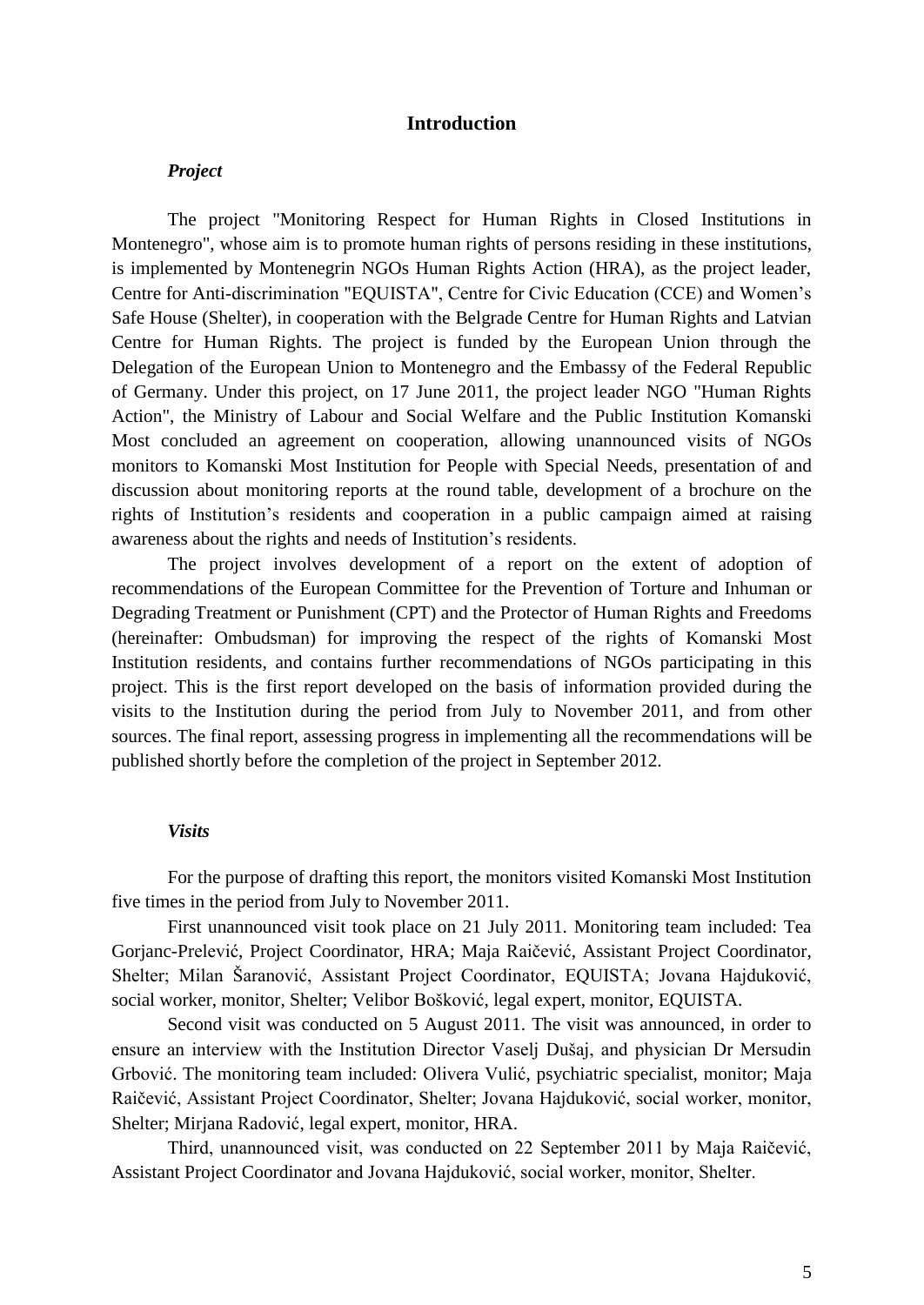Fourth unannounced visit was conducted on 19 October 2011 by Tea Gorjanc-Prelević, Project Coordinator, HRA; Maja Raičević, Assistant Project Coordinator, Shelter; and Milan Šaranović, Assistant Project Coordinator, EQUISTA.

During the fifth announced visit on 27 October 2011, Maja Raičević, Assistant Project Coordinator, Shelter, conducted an interview with the Director of the Institution, Vaselj Dušaj.

#### *Aim, method and sources of information*

**.** 

The subject of this report is a description and assessment of the respect for human rights in the Public Institution Komanski Most (hereinafter: the Institution). The aim of the report is to contribute to improving the living conditions of residents, while pointing out good practices and deficiencies in the work of the Institution.

Observations provided in this report are the result of five visits of several hours to the Institution, based on personal monitors' observations and interviews with the Director and staff of the Institution, officials of the Podgorica Social Welfare Centre (social workers and psychologists), residents' parents and residents of the Institution. Visits were carried out by monitors of different professional backgrounds, additionally educated on this matter at the training held from 12 to 14 May 2011 in Podgorica.<sup>1</sup> In addition to HRA and partner NGOs representatives, the monitoring team included psychiatrist Dr Olivera Vulić, representative of the European Committee for the Prevention of Torture and Inhuman or Degrading Treatment or Punishment (CPT) in Montenegro, employed at the Podgorica Health Centre (Dispensary for Mental Health), who was engaged as the project monitor in a professional capacity as a psychiatrist.<sup>2</sup>

In drafting the report, the monitoring team used international standards and recommendations<sup>3</sup>, applicable regulations in Montenegro concerning social/health care and status of persons with intellectual disabilities<sup>4</sup>, training material for monitors, reports of the

**<sup>1</sup>** Training was conducted by experienced and reputable trainers from partner organizations - the Belgrade Centre for Human Rights and Latvian Centre for Human Rights.

<sup>&</sup>lt;sup>2</sup> Ms. Vulić previously sought the opinion of the CPT's Vice-President and received confirmation that she may participate as a monitor in this project.

**<sup>3</sup>** Universal Declaration of Human Rights; European Convention for the Protection of Human Rights and Fundamental Freedoms; Convention on the Rights of Persons with Disabilities; Convention on the Rights of the Child; UN Standard Rules on the Equalization of Opportunities for Persons with Disabilities; CPT recommendations in the reports to the Council of Europe member states, etc.

<sup>4</sup> The Constitution of Montenegro (Sl. list CG, 1/2007); Anti-Discrimination Law (Sl. list CG, 46/2010); Law on the Rights of Mentally Ill Persons (Sl. list RCG, 32/05); Law on Healthcare (Sl. list CG, 39/2004 and 14/2010); Law on Social and Child Protection (Sl. list CG, 78/2005); Decision on the organization of the Public Institution for accommodation of people with special needs (Sl. list RCG, 11/06); Rulebook on internal organization and job classification in the Public Institution "Komanski most" published on the notice board of the Institution, no. 04 -842, Podgorica, 10 December 2010; Statute of the Public Institution "Komanski most" of 1 June 2006; Rules on detailed conditions for the exercise of the fundamental rights of social and child welfare (Sl. list RCG, 5/94, 31/95 and 47/01); Work Program for 2011 in the Public Institution "Komanski most", January 2011.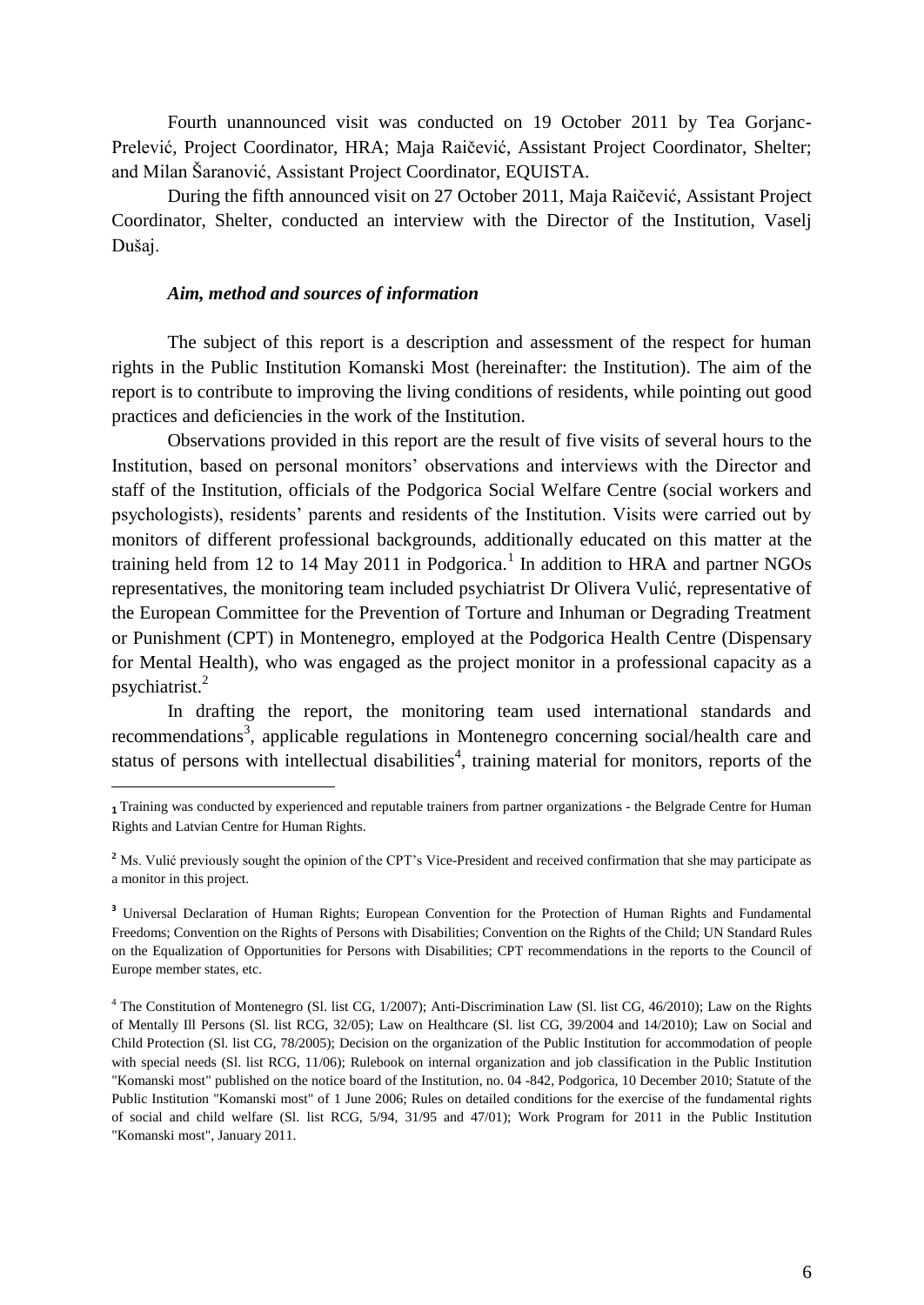$CPT<sup>5</sup>$  and the Ombudsman<sup>6</sup> and their recommendations, as well as available international standards for this type of institution.<sup>7</sup> All these sources, along with the report, are available on the project's web site: [www.hraction.org/monitoring\\_u\\_ustanovama\\_zatvorenog\\_tipa.](http://www.hraction.org/monitoring_u_ustanovama_zatvorenog_tipa)

The problem encountered in the analysis of the respect for human rights in institutions for people with special needs is the lack of national standards related to this area. The methods used include: qualitative and quantitative research, method of content analysis, legal analysis, as well as comparison with international standards and regulations. As regards scientific research techniques, the monitors used observation and interview techniques.

#### **1.1. History of the Institution**

Komanski Most Institution was established in 1976 as an institution for children and young people with moderate, severe and profound intellectual disabilities. The Institution has about 3 acres of land, comprising three wards for accommodation of residents. The total area of the facility is  $2,623 \text{ m2}$ .<sup>8</sup>

Pursuant to the Decision on the organization of the Public Institution for accommodation of persons with special needs<sup>9</sup> of 2 February 2006, Komanski Most Institution was organized as a public institution for people with intellectual disabilities.

<sup>&</sup>lt;sup>5</sup> Report on the visit to Montenegro carried out by the European Committee for the Prevention of Torture and Inhuman or Degrading Treatment or Punishment (CPT) from 15 to 22 September 2008, available at: [http://www.cpt.coe.int/documents/mne/2010-03-inf-eng.htm#\\_ftnref23;](http://www.cpt.coe.int/documents/mne/2010-03-inf-eng.htm#_ftnref23) Response of the Government of Montenegro to the CPT report of March 2010, available at: [http://www.cpt.coe.int/documents/mne/2010-04-inf-eng.htm.](http://www.cpt.coe.int/documents/mne/2010-04-inf-eng.htm) 

<sup>&</sup>lt;sup>6</sup> Special report of the Ombudsman on the human rights of mentally ill persons placed in institutions, March 2011, available at: [http://www.ombudsman.co.me/izvjestaji.php.](http://www.ombudsman.co.me/izvjestaji.php)

<sup>7</sup> CPT standards ("Substantive" sections of the CPT's General Reports)**:** <http://www.cpt.coe.int/en/docsstandards.htm>.

**<sup>8</sup>** Data from the official website of the Public Institution "Komanski most": [http://juzkomanskimost.me/.](http://juzkomanskimost.me/)

**<sup>9</sup>** Decision on the organization of the Public Institution for accommodation of people with special needs (*Sl. list RCG*, 11/06).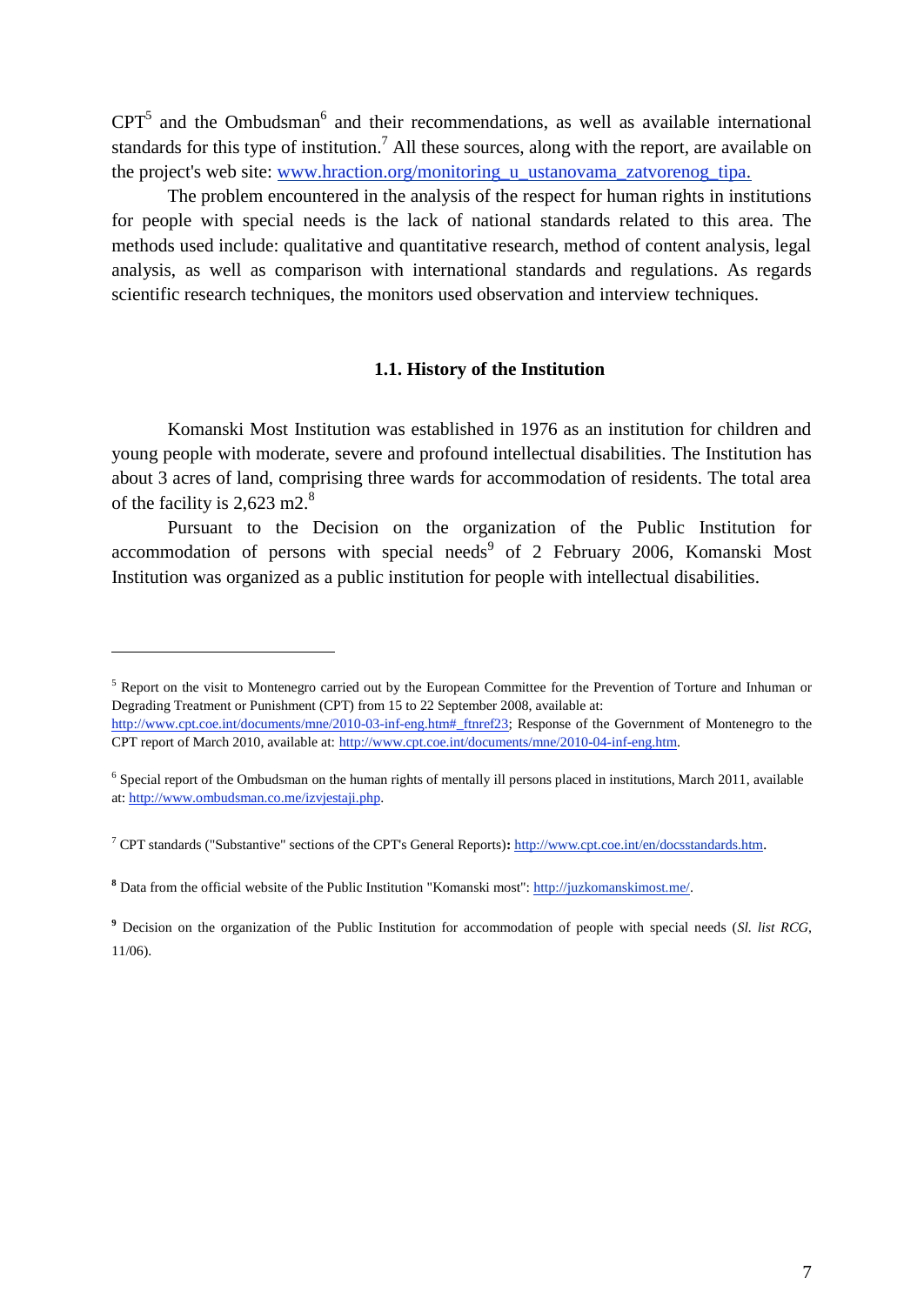#### **2. Residents' living conditions**

During the monitoring visits, **the Institution accommodated 121 persons:** 64 men, 47 women and 10 minors. Residents were placed in three wards: Ward A, accommodating men, Ward B, accommodating women and Ward C, accommodating children.

At the time of the visits hygiene level was satisfactory. Hallways and bathrooms in all wards were freshly cleaned. According to staff, hygiene of the rooms is maintained several times a day, and bedding is regularly replaced in all rooms. This represents an apparent improvement compared to the experience of HRA and Shelter during the 2010 visits, and especially compared to the situation found by the CPT in September 2008.<sup>10</sup>

Renovated **Ward A**, accommodating men, has been divided into three blocks, implementing thus recommendations of the Ombudsman.<sup>11</sup> The first accommodates residents with profound "mental retardation"<sup>12</sup>, with limited or no ability to look after themselves, incapable of communication and mobility. Second part of this ward accommodates residents with severe intellectual disability, and the third - residents with moderate impairment in intellectual development.

During the visit in October 2011, on the ground floor of Ward A, in the common room, monitors noticed the dominant table that takes up most of the room, while residents with severe intellectual disability mostly lay or sat on the floor around the table. It seems that different, more comfortable furniture would be more suitable for the common room, especially because it did not appear that any of the residents present in the room at the time of the visit could perform any activities at the table. Furthermore, monitors did not receive any information that the table has been used for occupational therapy. Also, it is necessary to repaint the room or clean the walls which are dirty.

Recommendations from the 2008 CPT Report  $^{13}$  and Ombudsman's recommendations from  $2008^{14}$  and  $2011^{15}$  regarding the separation of residents by gender have been met by adapting **Ward B**, accommodating only women. Ward B consists of two parts. One part accommodates female residents with moderate intellectual disabilities, with whom it is

<sup>&</sup>lt;sup>10</sup> "In some of the dormitories, there was urine and faeces on the floor, walls and bedding. Furthermore, the establishment was infested with mice." CPT Report on the 2008 visit to Montenegro, p. 114.

 $11$  "Separate adult residents by gender - accommodation in separate wards, as well as by age and level of their abilities (within the same ward)." Special report of the Ombudsman on the human rights of mentally ill persons placed in institutions, March 2011, p. 20.

 $12$  The terminology is harmonized with the ICD 10 - International Classification of Mental and Behavioral Disorders, World Health Organization (WHO).

 $13$  CPT Report, p. 119: "As regards mixed-gender wards, particular precautions are required to ensure that residents are not subjected to inappropriate interaction with other residents which threaten their privacy; in particular, female residents should have their own protected bedrooms and sanitary areas. **The CPT recommends that the Montenegrin authorities take steps in the light of the above remarks**."

 $14$  Report on the work of the Ombudsman for 2008, p. 75.

<sup>&</sup>lt;sup>15</sup> "Take all necessary measures to ensure adaptation - reconstruction and equipping of women's ward in the Public Institution "Komanski most" in order to improve accommodation conditions and quality of life." Special report of the Ombudsman on the human rights of mentally ill persons placed in institutions, March 2011, p. 20.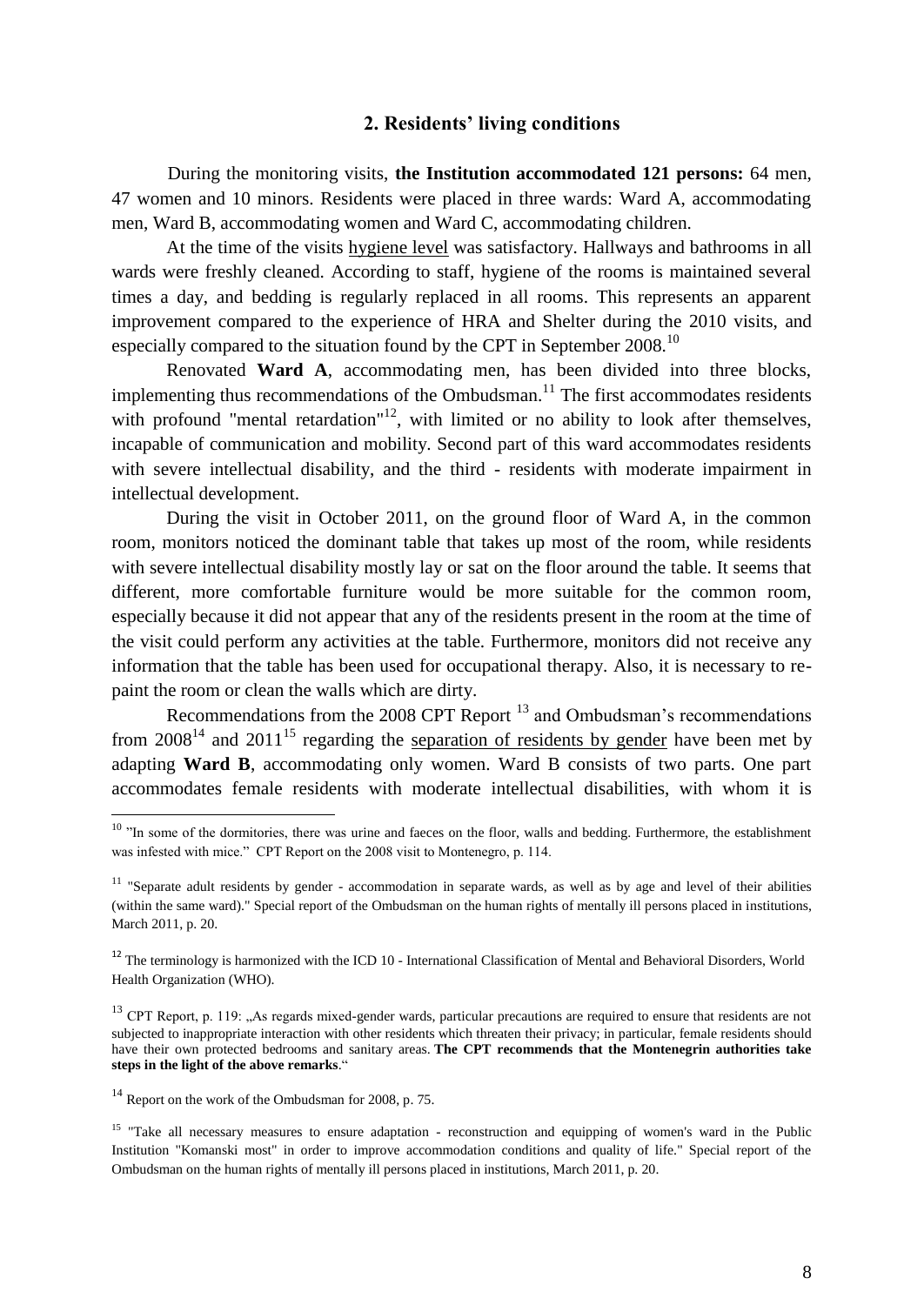possible to implement occupational therapy in accordance with their abilities. Rooms of some female residents in this part are equipped with a TV set. Second part accommodates female residents with severe intellectual disabilities, semi-mobile and immobile, who have not adopted hygiene and self-service habits. In Ward B there is a staff room equipped with a video surveillance monitor, which enables supervision of the movement of female residents and persons entering the ward. This is a novelty compared to the last year, when there was no proper supervision of persons entering the ward. During HRA and Shelter's last year's visits, it was noted that adult male residents freely entered the section of Ward B accommodating semi-mobile and immobile female residents, which could have led to their abuse.

In the same ward, gynecology clinic and general medical clinic are at the stage of preparation. Access to the general medical clinic is more difficult for wheelchair users, while access to the gynecology clinic is adequate, as the door width complies with the standards. It has been observed that bed sheets are used to fix immobile residents to a wheelchair (in order to prevent a fall from a wheelchair) instead of special leather belts. It is necessary to allocate funds for the purchase of these belts, so that staff would no longer have to improvise methods to protect residents.

Staff room is equipped only with chairs; there are no beds that would be suitable for a short break during the night duty. During the first visit in July 2011, Director informed monitors that beds for this purpose are to be donated soon. Beds have not been provided even at the time of our fifth visit in October 2011.

Children's ward, **Ward C**, is completely separated from the rest of the complex. At the entrance to the Ward there is an intercom; the door is constantly locked, so that the children are completely separated from adults, which is in compliance with recommendations of the CPT<sup>16</sup> and Ombudsman<sup>17</sup>. Adapted area includes bedrooms, living room, dining room with a kitchen, bathroom, toilets and additional room for the washer and dryer for children's clothes. According to monitors' observations, hygiene level in the rooms in children's ward is satisfactory. However, maintenance of personal hygiene of children is not at a proper level. Specifically, in addition to direct observations of monitors, there was a bathing schedule for children in the staff room indicating that children bathe once a week, which is insufficient, especially in conditions of high summer temperatures as during the visit. This problem is obviously related to insufficient number of personnel for the care of children, as indicated below under Section 3 "Institution staff".

The positive change noticed by the monitors concerns individual schedules of children's activities put up on the walls, as well as pictorial instructions for the use of premises that illustrate their purpose, which were not there last year. Within the same ward there is a yard for children. Yard is accessed through the balcony - there are two steps to the left and a ramp to the right, which was not made according to the standards. The yard has

<sup>&</sup>lt;sup>16</sup> CPT Report on the 2008 visit to Montenegro, p. 119: "The CPT is of the view that to accommodate children and unrelated adults together inevitably brings with it the possibility of domination and exploitation; therefore, as a rule, children should be accommodated separately from adults."

<sup>&</sup>lt;sup>17</sup> "Take all necessary measures for ensuring complete separation of children from adult users of the Komanski Most Institution by constructing isolated yard area." Special report of the Ombudsman on the human rights of mentally ill persons placed in institutions, March 2011, p. 20.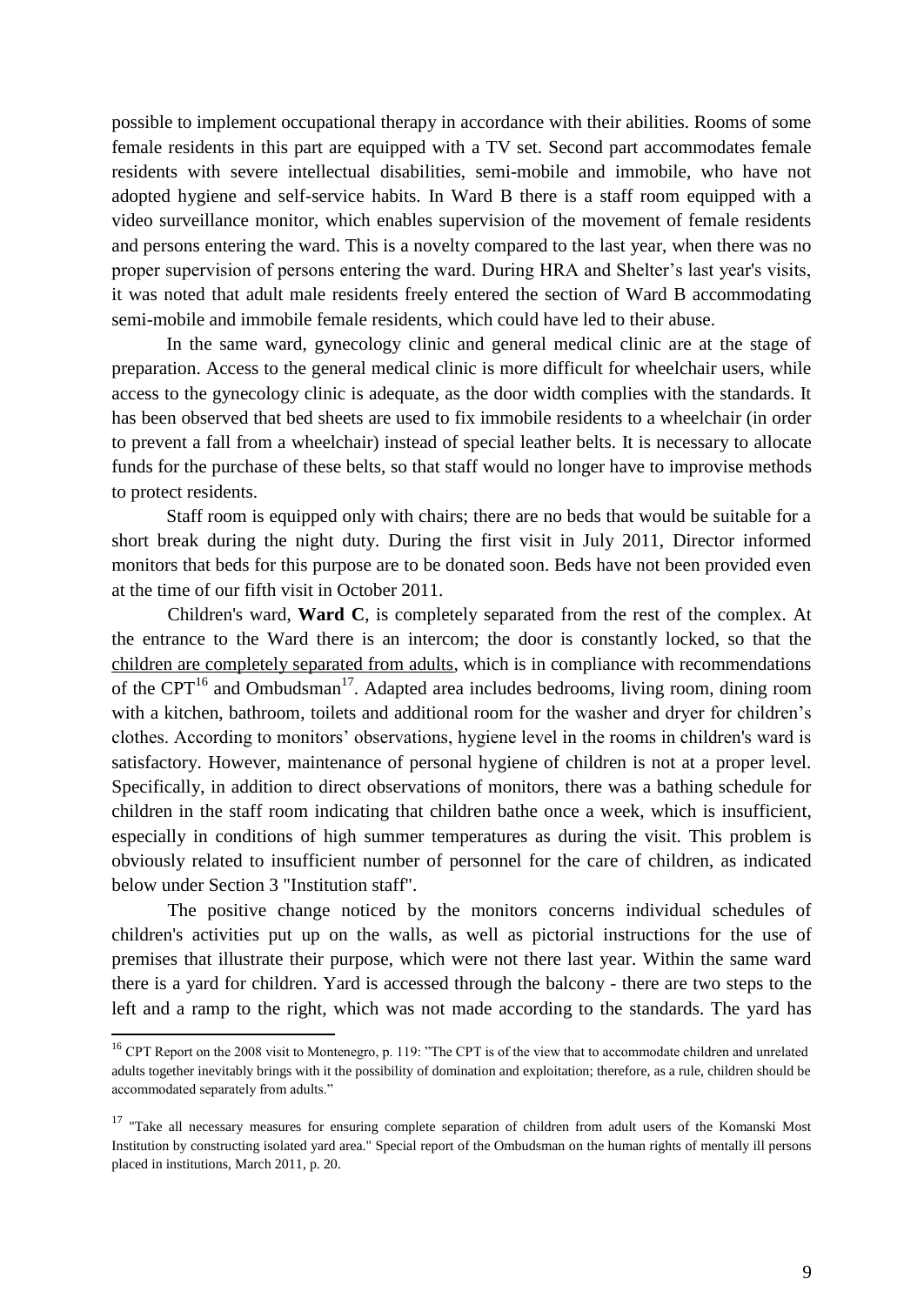playground equipment, however, given the ability of residents, only a small number of children can use it independently. Given the insufficient number of staff to look after the children during their stay in the yard, it seems that children rarely use this equipment. The fact that children never leave this ward and its yard (with the exception of five children, three of whom attend classes at the "1 June" Centre, and two at the Institution for Education and Vocational Rehabilitation of Children and Youth) questions the capacity of children's ward for permanent residence of 10 children.

In front of other facilities there is a green area with benches. However, there is no proper sports ground and equipment intended for recreational activities of residents. Exterior could be more functional, as recreational activities could contribute to the wellbeing and development of the residents. Komanski Most Institution also lacks a gym and premises for physical therapy, necessary for the proper treatment of residents. It is necessary to provide the funds for their construction as soon as possible.

One part of the dining room has been renovated, which partially meets the Ombudsman's recommendation<sup>18</sup>, as the kitchen renovation is yet to start. Dining hall has been freshly painted, with newly installed PVC doors and windows. During the third visit, the monitors spoke with a cook, who informed them that the nutritional value of meals was very good, as monitors saw for themselves. However, the Institution lacks proper kitchen equipment, namely dishwasher and potato peeler. Accessible ramp has been set at the entrance to the dining room, while the doors to sanitary units are not wide enough for residents who are wheelchair users.

Rooms in all wards are equipped with cabinets where residents can leave their personal belongings. However, not a single cabinet can be locked, although, according to the CPT standards, those residents who show a certain degree of autonomy must be provided with lockable cabinets for their personal belongings.<sup>19</sup> In the majority of cabinets for personal belongings there were only bedding and personal hygiene items. It can be concluded that only a small number of residents have personal belongings. It is necessary to ensure the possibility to lock personal belongings, at least for those residents who are able to take care of themselves. Art. 4 of the Law on the Rights of Mentally Ill Persons<sup>20</sup> stipulates that "mentally ill persons are entitled to the protection of personal dignity, humane treatment and respect for their person and privacy." Furthermore, the UN Convention on the Rights of Persons with Disabilities stipulates the obligation of the state in this regard. However, monitors noticed that the changing of female residents takes place in the corridor, separated from the ward entrance by a glass door, exposing female residents to the views of all persons in the ward, including guests. It seems as if the personnel are unaware of the need to ensure residents'

 $18$  "Take all necessary measures to adapt the dining room and kitchen in the Komanski Most Institution to the needs of its users - residents". Special report of the Ombudsman on the human rights of mentally ill persons placed in institutions, March 2011, p. 20.

<sup>&</sup>lt;sup>19</sup> CPT Report on the 2008 visit to Montenegro, p. 118: "Provide more congenial and personalised surroundings for residents, in particular by: ensuring that the rooms offer privacy, providing residents with lockable space for their personal belongings, and improving the decoration and equipment of the dormitories and common areas."

<sup>20</sup> Law on the Rights of Mentally Ill Persons, *Sl. list RCG,* 32/05.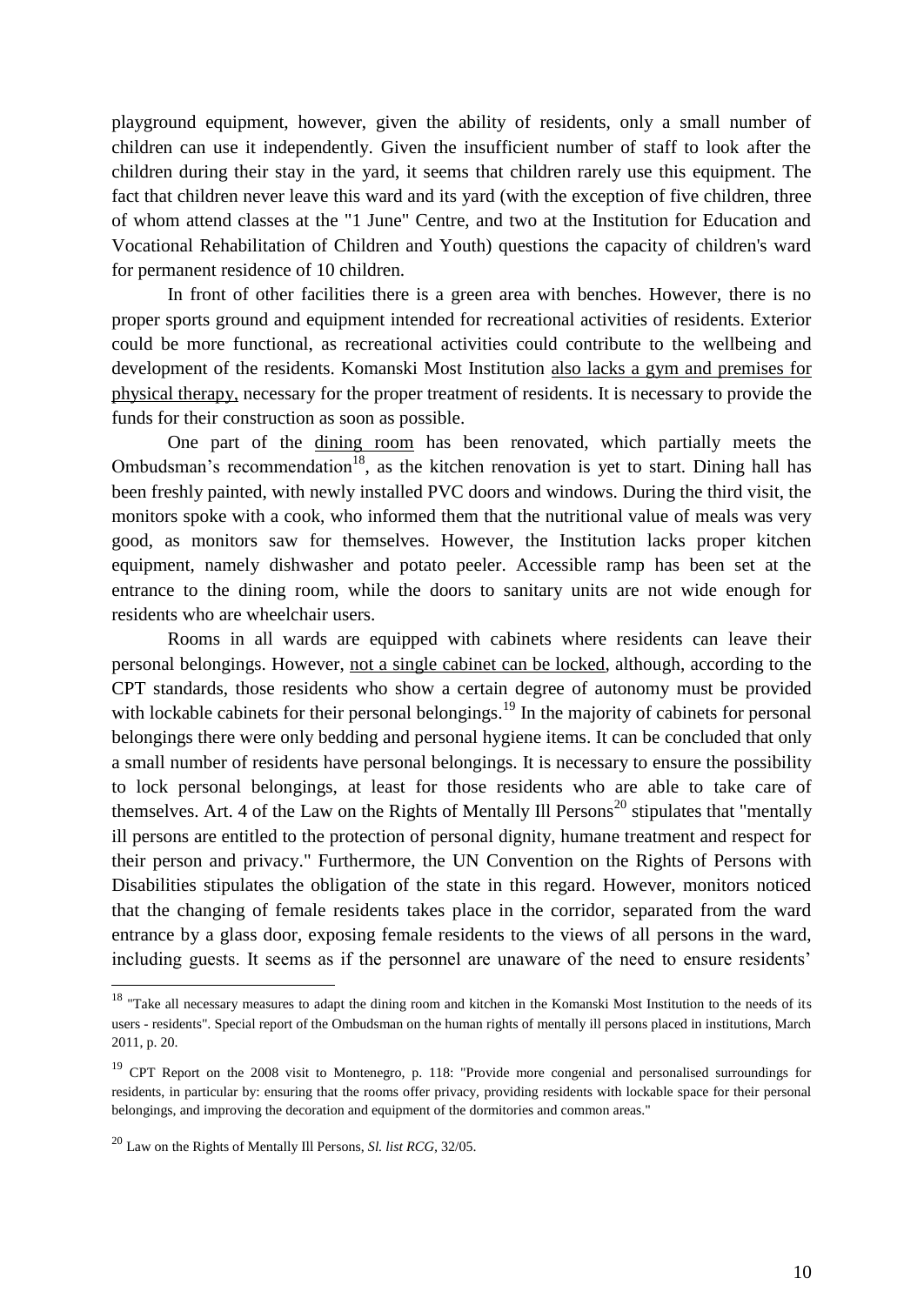privacy. Female residents spontaneously accept this practice, which leads to the conclusion that it has been well-established.

Compared to the last year, significant improvement in the accommodation conditions is evident in all the facilities. Interior of the residents' rooms is generally satisfactory. However, many parts of the facilities, especially walls, still seem cold and need to be decorated in cooperation with the residents, to ensure more pleasant and homelike stay for residents, since the Institution is their home.

Residents' parents with whom the monitors spoke also believe that the living conditions at the Institution have improved considerably. According to them, the state of hygiene and overall care for the residents have been at a much higher level after the appointment of a new director Vaselj Dušaj. Mother of one of the residents noted that her visits are not limited, that only her daughter uses items she brings to her (food, personal hygiene items and clothes) and that her daughter's belongings are separated from other residents' belongings, which was not the case earlier. Monitors have not received parents' critics in relation to the housing conditions.

Residents who use wheelchairs (about 10) have dilapidated and inadequate assistive devices, which do not fulfil their primary role to help, and may result in deterioration of health of a user.<sup>21</sup> In a written response to our questions of 21 October 2011, one of which related to deterioration of these devices, particularly evident in a wheelchair used by resident G.Đ., and the possibility of addressing the Health Insurance Fund, the Institution's Director stated that "in March of this year G.Đ. was provided with a wheelchair that did not fit him because of his physical constitution" and that "the abovementioned donation provided all users with used wheelchairs, and as for the procurement of better ones, the Institution submitted an official letter to the Pension and Disability Insurance Fund". During the last visit conducted on 27 October 2011, Director informed the monitors that a donation from Germany provided for 15 wheelchairs; however, those noticed during the visits were quite worn out and absolutely inadequate for children and a number of adult residents, while staff had to tie users with improvised straps, so that they would not fall out of their wheelchairs. Users G.Đ. and others need to be provided with adequate wheelchairs.

#### **2.1. Recommendations**

- $\triangleright$  Provide funds to construct a gym and premises for physical therapy.
- $\triangleright$  Improve the care of immobile residents and assist staff in the work with them by providing safety belts for wheelchairs, gurneys, mobile platforms for lowering and raising residents from a bathtub and mobile sinks.
- $\triangleright$  Refurbish common room in Ward A to make it more comfortable for the residents and meet their needs and abilities. Wash or paint the walls.
- $\triangleright$  Equip the Institution's yard with adequate inventory for recreation of adults.
- $\triangleright$  Provide adequate wheelchair ramp in the children's yard.

<sup>&</sup>lt;sup>21</sup> For instance, some wheelchairs do not match the size of a resident, who may fall out of them, and some do not allow users to reach and move the wheels themselves etc.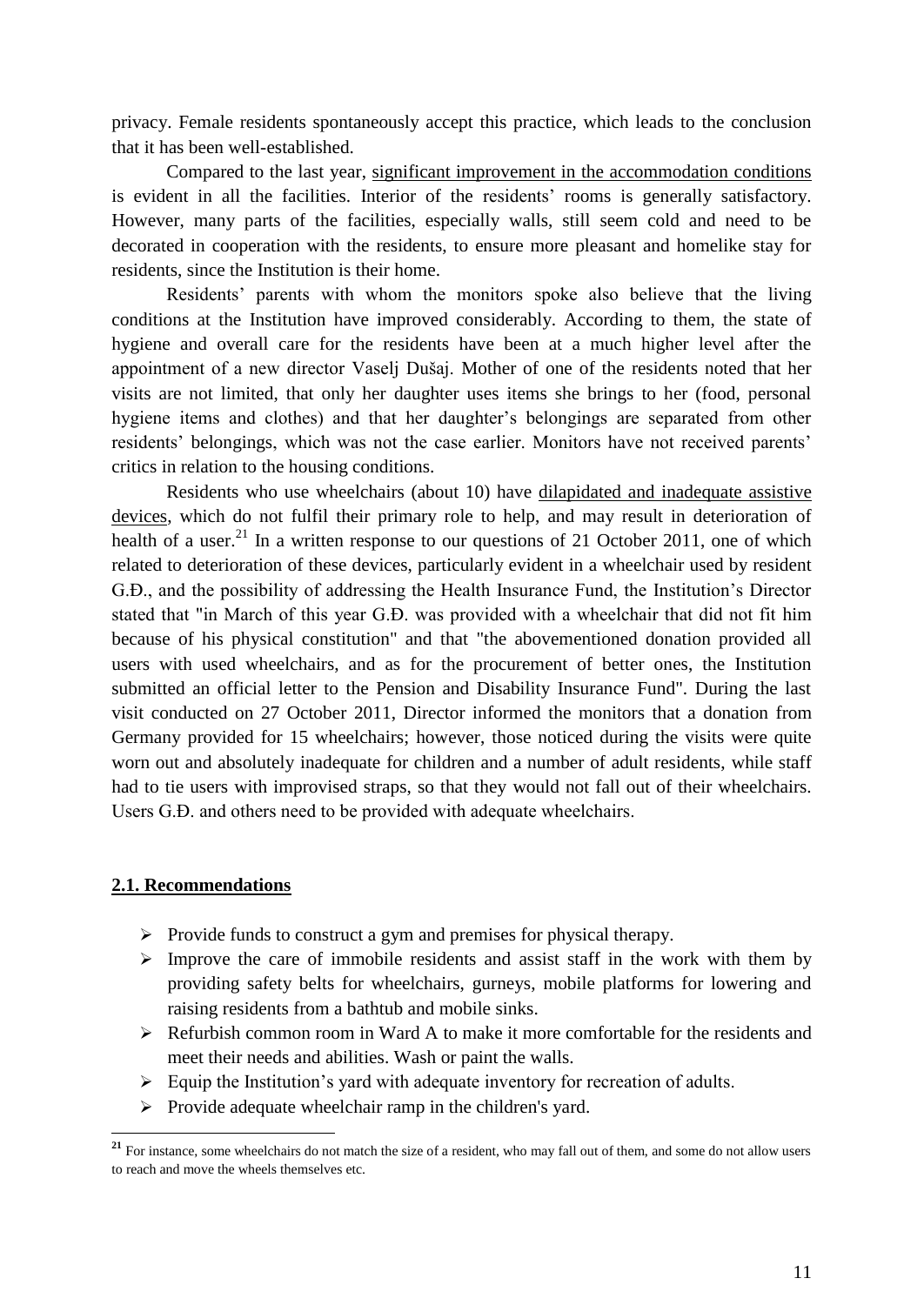- $\triangleright$  Start the planned kitchen renovation as soon as possible, provide for a dishwasher and potato peeler to reduce the issue of support staff shortage and facilitate the work of residents engaged in the kitchen.
- $\triangleright$  Ensure the right to privacy of the Institution's residents by making sure that staff do not change and unclothe residents in front of others and by providing lockable space for residents' personal belongings, in accordance with their abilities.
- $\triangleright$  Improve personal hygiene of children by giving them a bath at least twice a week.
- $\triangleright$  Provide wheelchair users with adequate assistive devices and ensure that all access points and entrances be adapted for wheelchair users. It is necessary to make a request to the Health Insurance Fund for the purchase of new assistive devices.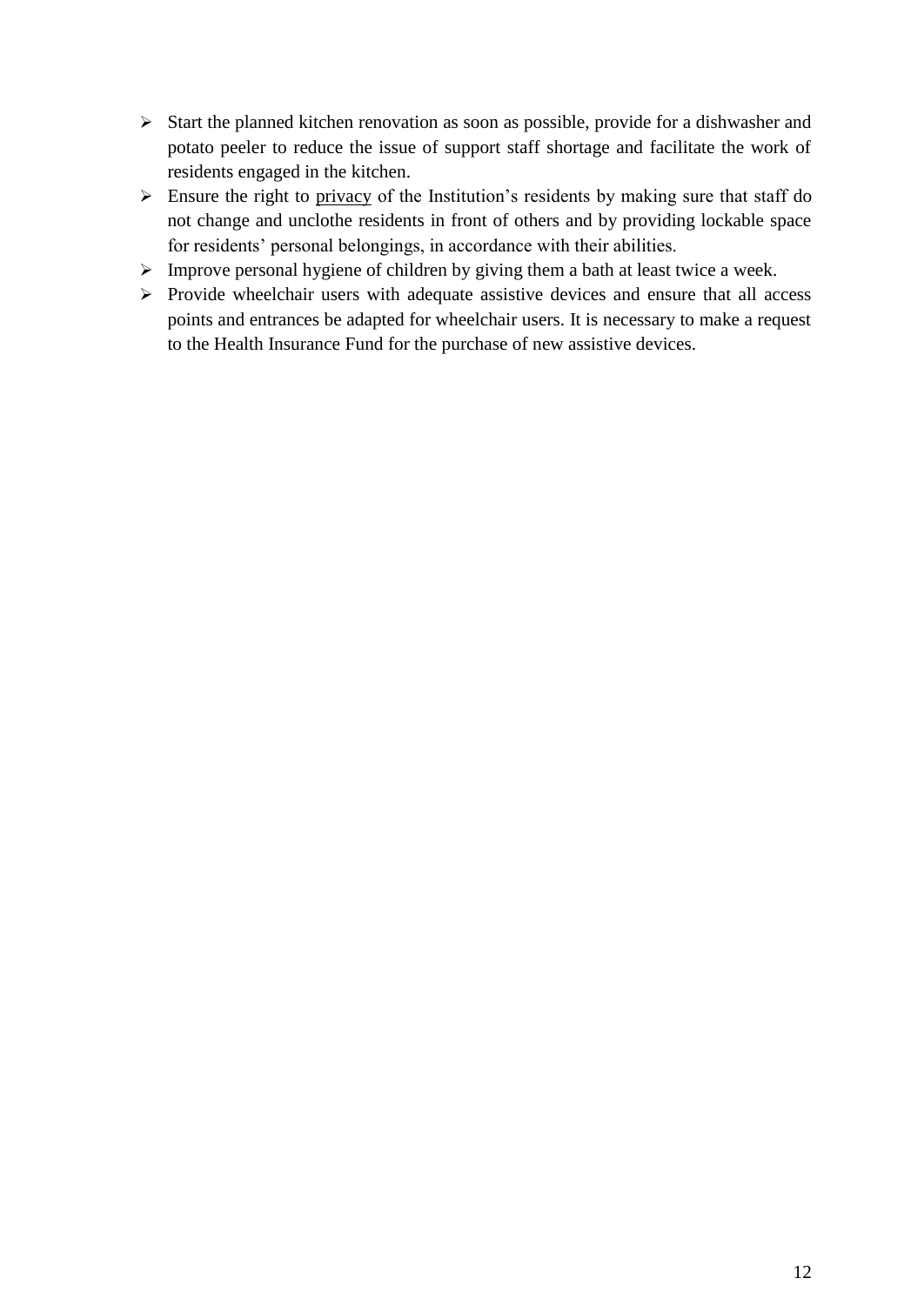#### **3. Institution staff**

The Institution employs 68 people; the following staff members work directly with residents:

- four defectologists;
- two educators;
- one social worker;
- four occupational therapists;
- eleven nurses, and
- nineteen carers. $^{22}$

Rulebook on internal organization and job classification in the Public Institution "Komanski most"<sup>23</sup> provides that the Institution shall employ six educators with a university degree in special education or humanities and social sciences, to carry out educational activities and assist in achieving the overall development of psycho-physical abilities of residents, based on identified individual characteristics. Number of employed defectologists, social workers, occupational therapists and nurses is in accordance with the Rulebook. The Institution employs a total of nineteen carers - three below the required number (14 carers and 8 auxiliary carers). During the visit conducted on 27 October 2011 the monitors learned that the Institution engaged a physiotherapist, who has not yet begun to perform his duties.<sup>24</sup> In order for practice to be in accordance with the prescribed norms, it is necessary to open at least two new positions - for a psychologist and educator (andragogist). However, we believe that the Institution Administration should not only meet the requirements prescribed by the Regulations, but consider hiring additional staff, particularly professional staff such as defectologists, oligophrenologists, speech therapists, music therapists, etc.

The kitchen too is understaffed. During the third visit, monitors found only one cook in the afternoon shift, without support staff. Ancillary kitchen tasks were performed by residents with moderate intellectual disabilities. Institution staff consider residents' work in the kitchen to be a type of occupational therapy. It is evidently difficult for the cook, who is alone in the afternoon shift, to supervise the work of residents and at the same time prepare food, so it is necessary to hire additional support staff in the kitchen. Some residents complained to monitors about having to work in the kitchen all day, with a short break in between meals, which they found very exhausting. Providing a dishwasher and potato peeler would solve some of the issues concerning the lack of staff in the kitchen.

The main issue in the functioning of the Institution is shortage of staff, particularly of specialized personnel in direct contact with residents. Low staffing levels in the already difficult working conditions lead to fatigue and additional stress, which naturally increase the risk of inadequate reactions towards residents. Komanski Most Institution Director finds the

<sup>&</sup>lt;sup>22</sup> Data from the official website of the Public Institution "Komanski most"[: http://juzkomanskimost.me/](http://juzkomanskimost.me/).

**<sup>23</sup>** Rulebook on internal organization and job classification in the Public Institution "Komanski most" published on the notice board of the Institution, no. 04 -842, Podgorica, 10 December 2010.

**<sup>24</sup>** Information obtained during the last visit on 27 October 2011.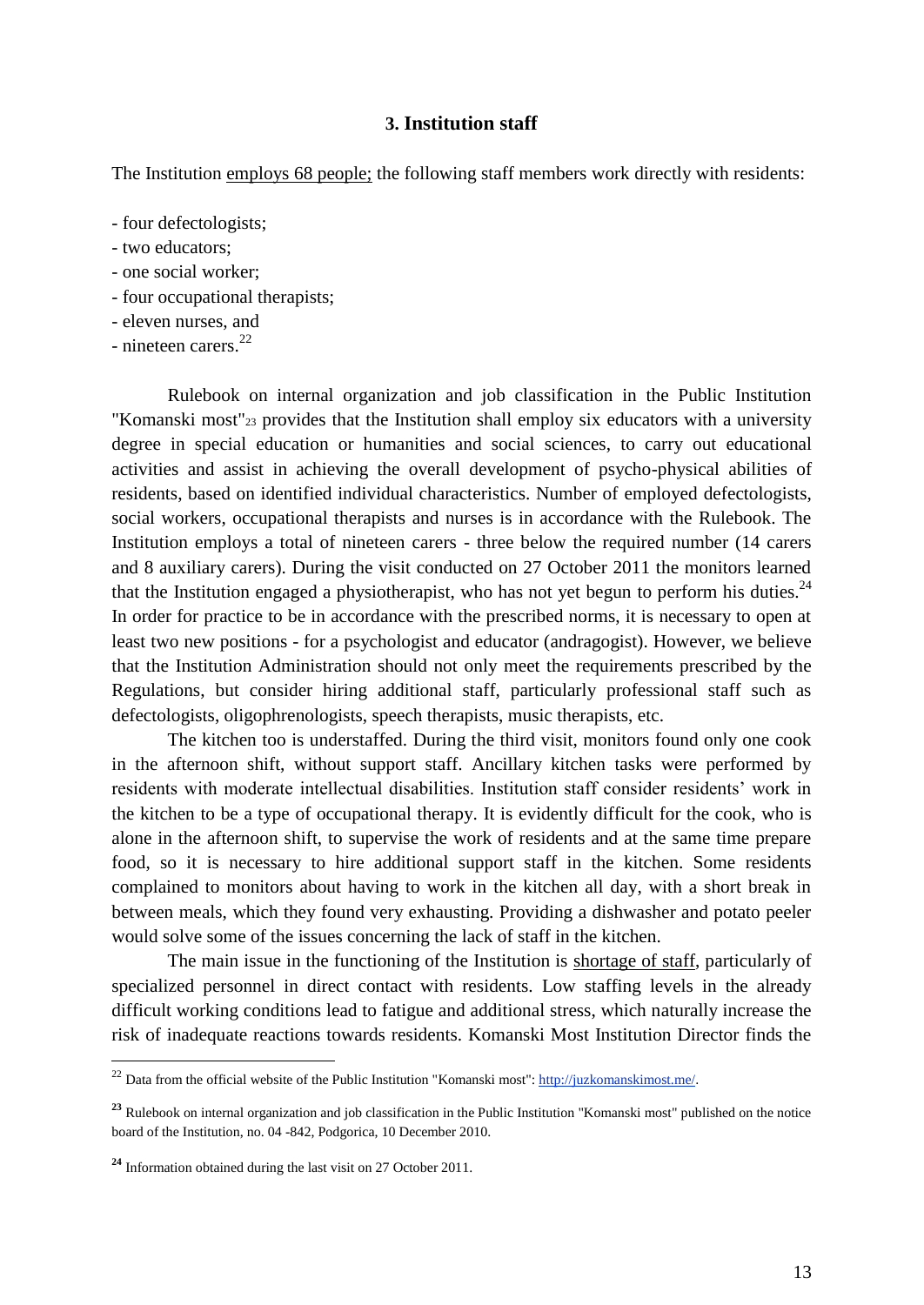ratio of staff to the number of residents to be a major problem in the functioning of the Institution. According to the Director, German standards (that he learned about during a study visit to the institution accommodating persons with intellectual disabilities in Germany) envisage the ratio of 3 staff members per 1 resident, while in the Institution this ratio is reversed - 1 staff member per 3 residents.<sup>25</sup> However, during the monitoring visits in the afternoons and on weekends, the number of residents in all the wards exceeded the number of employees severalfold.

In children's Ward, during four visits, monitors found only one carer (for ten children), and during only one visit – a carer and educator, of a total of 6 employees in this ward (4 carers and 2 educators). It is obvious that the needs of ten children are much higher, so it is very difficult to provide even the palliative care, let alone other activities. According to the carer, at the time of the monitoring visit her shift lasted for 12 hours. Whatever the circumstances of staff annual leaves, it is absolutely unacceptable that only one person be in charge of ten children with disabilities for 12 hours continuously (monitors were informed that not all children sleep in the afternoon). Such work schedule is inhuman for both staff and residents, and it is reasonable to expect that it could jeopardize the health and safety of children.<sup>26</sup> Annual leave period issues need to be overcome in a pre-planned manner, through hiring additional labour force for a limited time. In any case, Komanski Most Institution should intensify its cooperation with the secondary medical school, so that its students spend much more time in this institution for practice.

The share of female staff at the Institution is far greater, which, according to employees, causes difficulties in the work with immobile residents, since the institution does not have modern equipment to facilitate their work in a physical sense. Also, in this type of institution physical strength is often needed to restrain or catch a resident in the case of attempted escape, which has happened in practice.

Two carers per shift are engaged in Ward B, which is a small number compared to 48 residents currently residing at the Institution. One nurse is on duty and she visits all three wards. Director justified the existing situation with the vacation season, as most employees use their right to annual leave during the summer months. However, last two monitoring visits took place in October, when the vacation season was over, and the number of staff found was slightly higher than in the previous visits. During the last unannounced visit, there were a carer and educator in children's Ward, defectologist and educator in Ward A, and a nurse and carer in Ward B. One or two staff members in the children's Ward and four staff members in charge of 111 residents is insufficient even for the most basic care, let alone other prescribed activities for residents.

<sup>&</sup>lt;sup>25</sup> In Slovenia, for example, the Centre for training, work and protection Dolfke Boštjančić, Draga (Centre za usposabljanje, delo in varstvo Dolfke Boštjančič, Draga, [www.center-db.si\)](http://www.center-db.si/) accommodates 400 residents and employs the same number of staff.

<sup>&</sup>lt;sup>26</sup> Although on all occasions children's carers have been extremely friendly and attentive to children, as well as to visitorsmonitors, we are confident that the independent performance of their duties during regular shifts, especially during 12-hour shifts, requires superhuman effort.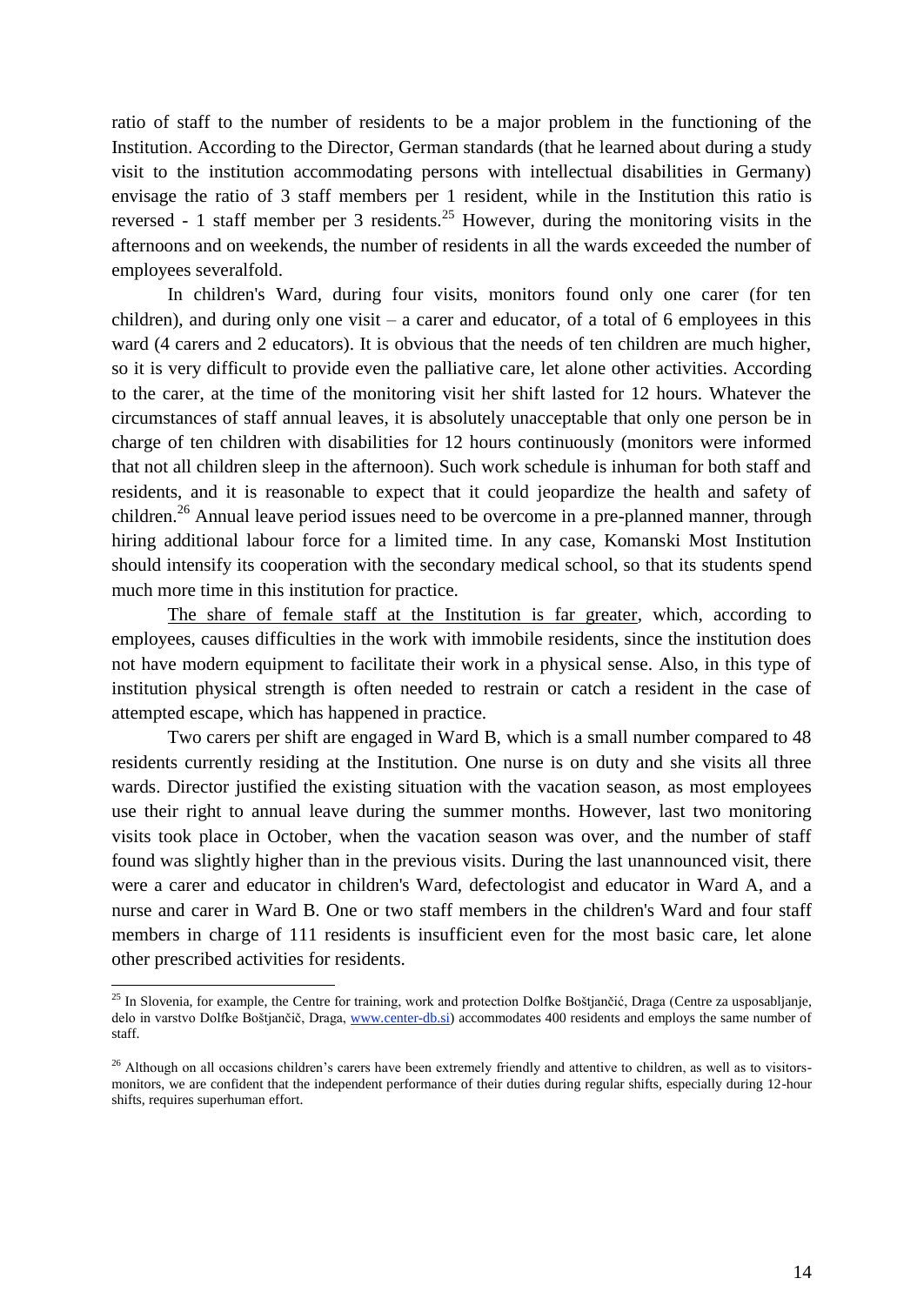According to the *Work Program for 2011,* <sup>27</sup> the Institution's expert team consists of: head of work/educational occupational treatment, social worker, head nurse, legal expert, psychologist, psychomotor re-education specialists and neuropsychiatrist. Expert team meetings are managed by the head of work/educational occupational treatment. Director attends the expert team meetings as appropriate. However, the Director has informed us that Komanski Most Institution lacks a psychologist, and that a neuropsychiatrist is not a permanent employee of the Institution, but pays occasional visits, so it is unclear how he can be a member of the expert team. **In any case, there is a contradiction between the needs of this institution prescribed in official documents and the actual situation in practice.**

Komanski Most Institution and the Ministry of Labour and Social Welfare have only partially implemented recommendations of the  $CPT^{28}$  and the Ombudsman<sup>29</sup> concerning strengthening of the Institution's staff capacity. In 2010, five nurses and eight carers were employed. However, when it comes to staff training, the Ombudsman's recommendations<sup>30</sup> have not been met. Working with people with intellectual disabilities is very difficult. With that in mind, in addition to adequate education prior to employment, it is essential that staff obtain continuous training during their service. There is no organized initial training for the newly employed, as they are expected to have gained the knowledge throughout their studies. There is no continuous staff training on new approaches and methods for working with persons with intellectual disabilities. Until 2011, staff training was organized only in cooperation with UNICEF representatives (Cath Irvine, Director of the Intensive Interaction Institution in London) and only for two educators who work in children's Ward. They have been trained to apply *the method of intensive interaction* in working with children. Having received the certificate for coaches, these educators now pass their knowledge to carers who work in children's Ward. Compared to the practice in the region (e.g. in Serbia, where all persons engaged in direct work with residents attend at least 40 hours of accredited training programs per year<sup>31</sup>), training of staff in the Institution is absolutely insufficient. Employees in this institution believe that they need further education, especially expert training concerning the methods of work with aggressive residents (methods of verbal command in cases of aggression, as well as manual techniques for overcoming resistance), currently implemented at their own discretion, because, according to their statement, during many

 $27$  Available at the Komanski Most Institution web page:

[http://juzkomanskimost.me/images/stories/Dokumenti/PROGRAM%20RADA%20ZA%202011.pdf](http://livepage.apple.com/)

<sup>&</sup>lt;sup>28</sup> CPT Report on the 2008 visit to Montenegro, p. 126: The CPT recommends that the Montenegrin authorities explore the possibilities of providing enhanced conditions of service for staff, so as to facilitate appropriate staff recruitment and retention, and offer both initial and ongoing training to staff. The numbers of staff in direct contact with residents should be substantially increased, including nurses, educators, work therapists, social workers, etc.

 $29$  "Take measures to increase the number of employees in the Institution, particularly those in direct contact with residents (nurses, teachers, carers, occupational therapy specialists, social workers), according to the number of residents and in line with the standards of the European Committee for the Prevention of Torture and Inhuman or Degrading Treatment or Punishment (CPT)."

<sup>&</sup>lt;sup>30</sup> "Take all necessary measures to implement the continuing training of personnel in the Institution." Special report of the Ombudsman on the human rights of mentally ill persons placed in institutions, March 2011, p. 36.

 $31$  See "Minimum standards and specification of services - Institutional placement of children and youth," The Republic Bureau for Social Protection of the Republic of Serbia, 2008, available at: [www.pzsz.gov.rs](http://www.pzsz.gov.rs/)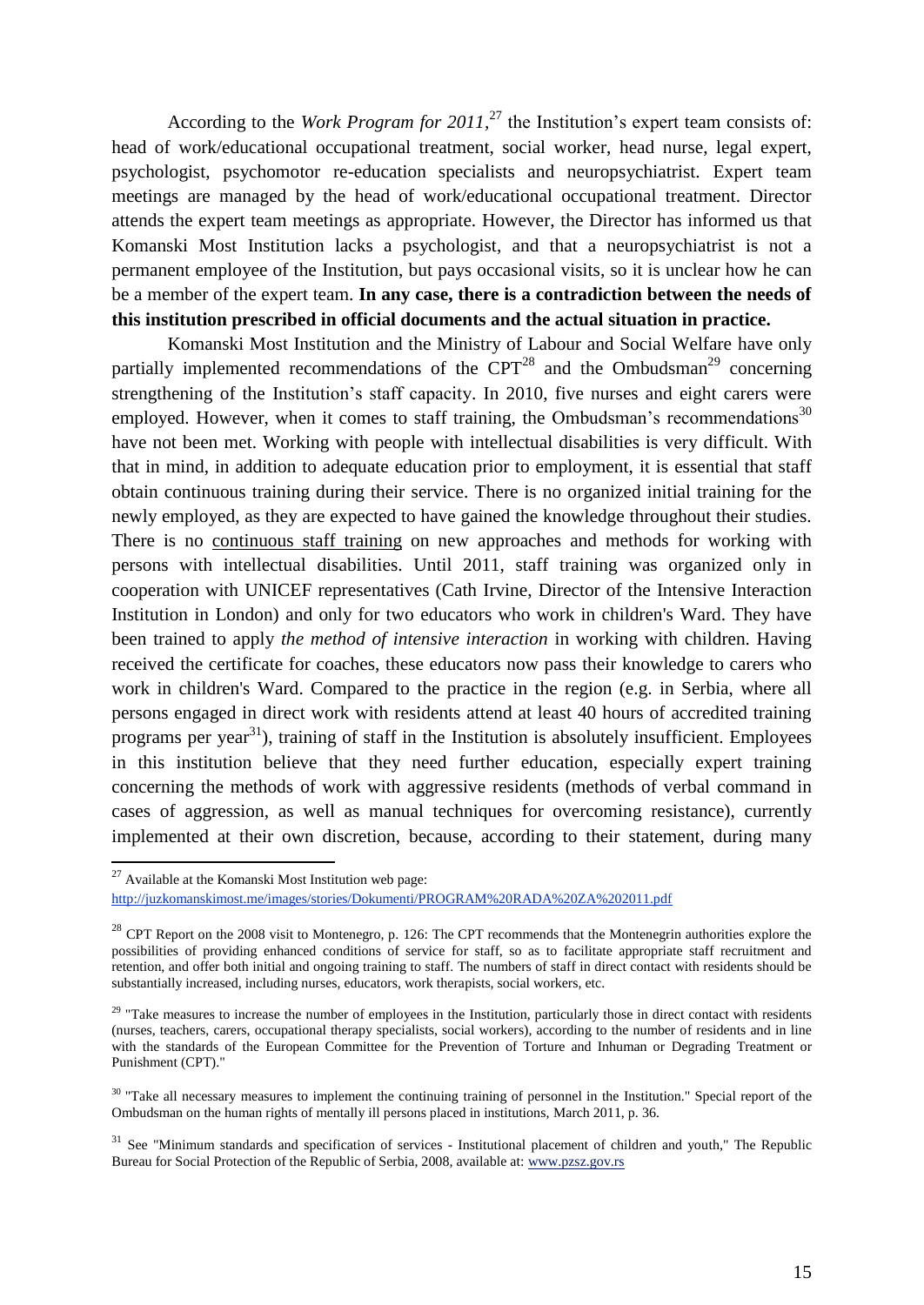years of practice staff have themselves created a method of treatment of individual residents. CPT recommendation that "initial attempts to restrain agitated residents should, as far as possible, be non-physical (e.g. verbal instruction) and that, where physical restraint is necessary, it should in principle be limited to manual control<sup>32</sup> shall be consistently observed in practice only after personnel have been trained in this area. One of the forms of staff training was a study visit to a similar institution located in Finland, organized by UNDP, in October this year. However, these sporadic visits do not encompass all employees in need of additional training and exchange of experience with colleagues.

Developed countries address the problem of training of staff working with people with intellectual disabilities by introducing the training for work with this population already in the basic medical studies. *European Manifesto: Basic Standards of Healthcare for People with Intellectual Disabilities* states that medical students at the undergraduate level spend 0 to 36 hours dealing with topics in this area, and thus gain just an insight into this issue. Those starting to work with the marginalized groups acquire the knowledge gradually, through training programs. In Finland and the Netherlands, as part of a special medical care, there is a specialist doctor who deals with the treatment of people with intellectual disabilities.

It is evident that Komanski Most Institution does not have sufficient staff, both medical and professional, that focus on residents' education and rehabilitation. Nevertheless, the monitoring team noticed affectionate and intimate relationship of certain employees with the residents. However, employees are striving to meet high expectations, but on the other hand are not provided an incentive, although this has been recommended by the  $CPT<sup>33</sup>$  and Ombudsman $34$ .

There is no specialized training concerning the daily care; also, it is necessary to organize training on the inclusion and the rights of residents. There is no proper supervision, which is necessary given the nature of their work.

One of the parents rated positively the cooperation with the staff, noting that parents' communication with the newly hired staff has been much better and that all complaints so far have been taken into consideration. In contrast, personnel working at the Institution for a longer time, in the opinion of this parent, hardly change their inadequate methods of working with the residents applied until recently. In addition, important information received from the parents is that the supervision over the work of employees has improved upon the arrival of a new director, who also visits the Institution on weekends, so there is an impression that all employees, due to intensified supervision, treat residents better.

-

 $32$  CPT Report on the 2008 visit to Montenegro, p. 129.

 $33$  CPT Report on the 2008 visit to Montenegro, p. 126: "The CPT recommends that the Montenegrin authorities explore the possibilities of providing enhanced conditions of service for staff, so as to facilitate appropriate staff recruitment and retention, and offer both initial and ongoing training to staff. The numbers of staff in direct contact with residents should be substantially increased, including nurses, educators, work therapists, social workers, etc."

<sup>&</sup>lt;sup>34</sup> Bearing in mind difficult working conditions, consider the possibility of increase in salaries to employees in institutions, in order to increase motivation for recruitment and retention of employees in institutions.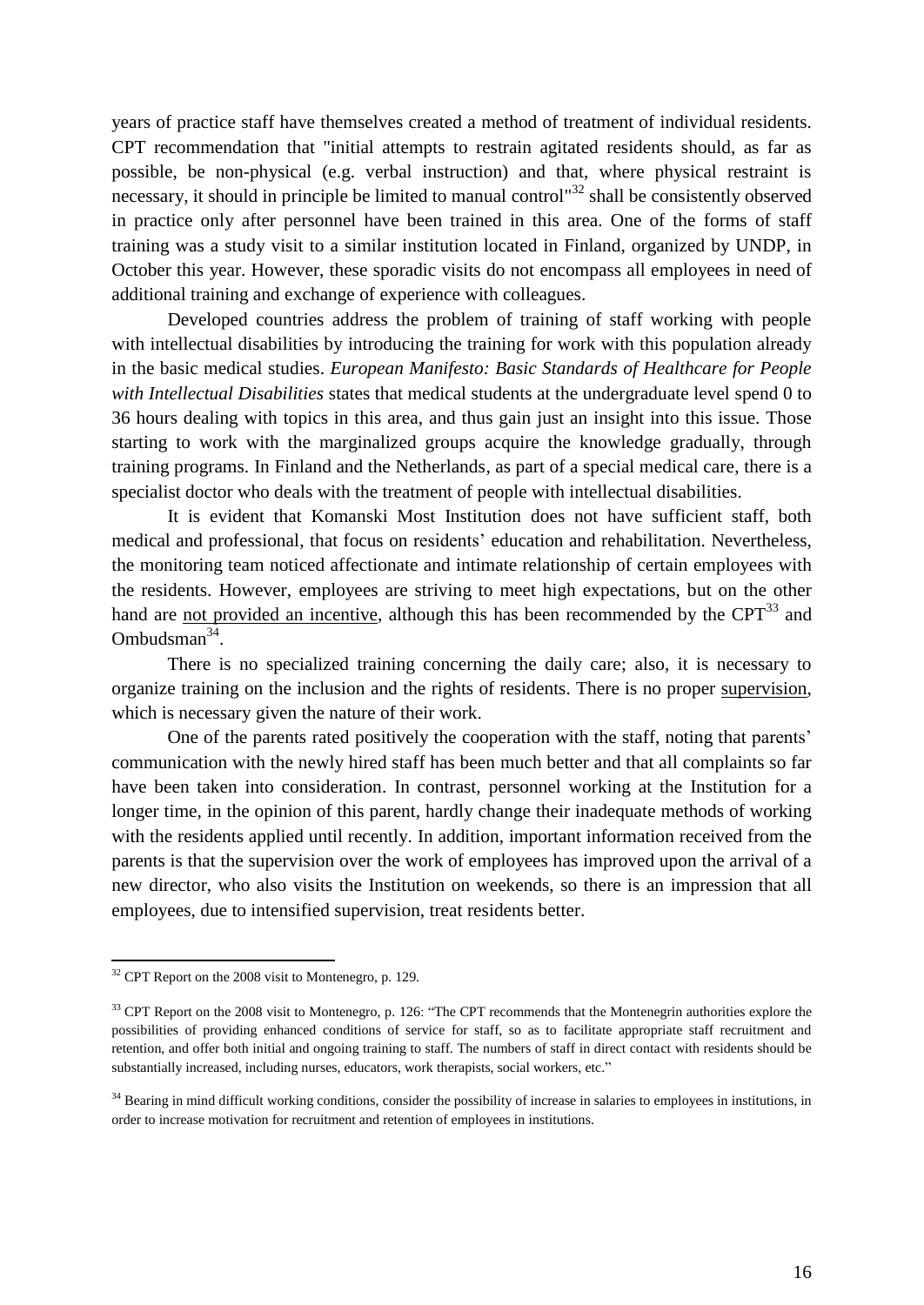## **3.1. Recommendations**

- $\checkmark$  Employ a psychologist, pedagogue (andragogist) and three more carers, in accordance with the current Rulebook on internal organization and job classification in the Public Institution "Komanski most". Consider hiring additional staff, particularly a defectologist - oligophrenologist, speech therapist, etc.
- $\checkmark$  Provide for adequate number of staff during the vacation season as well, by engaging people with appropriate qualifications registered with the Employment Bureau of Montenegro. Enhance cooperation with the secondary medical school and Faculty of Medicine.
- $\checkmark$  Prevent the practice where one employee works a 12-hour shift alone with ten children.
- $\checkmark$  Additionally motivate employees by providing them with expert consulting support, supervision, performance evaluation and adequate remuneration for work in difficult conditions.
- $\checkmark$  Conduct ongoing training for all staff at the Institution, which would include specialized training concerning the daily care of residents and improvement of their capabilities, as well as training on their rights, in order to raise the level of professionalism and improve the treatment of residents.
- $\checkmark$  Ensure proper equipment for the care of immobile residents that would facilitate employees' work with them in a physical sense.
- $\checkmark$  Engage additional male staff. "Carers" do not have to be only women, especially bearing in mind that Komanski Most Institution accommodates more male than female residents (64:47).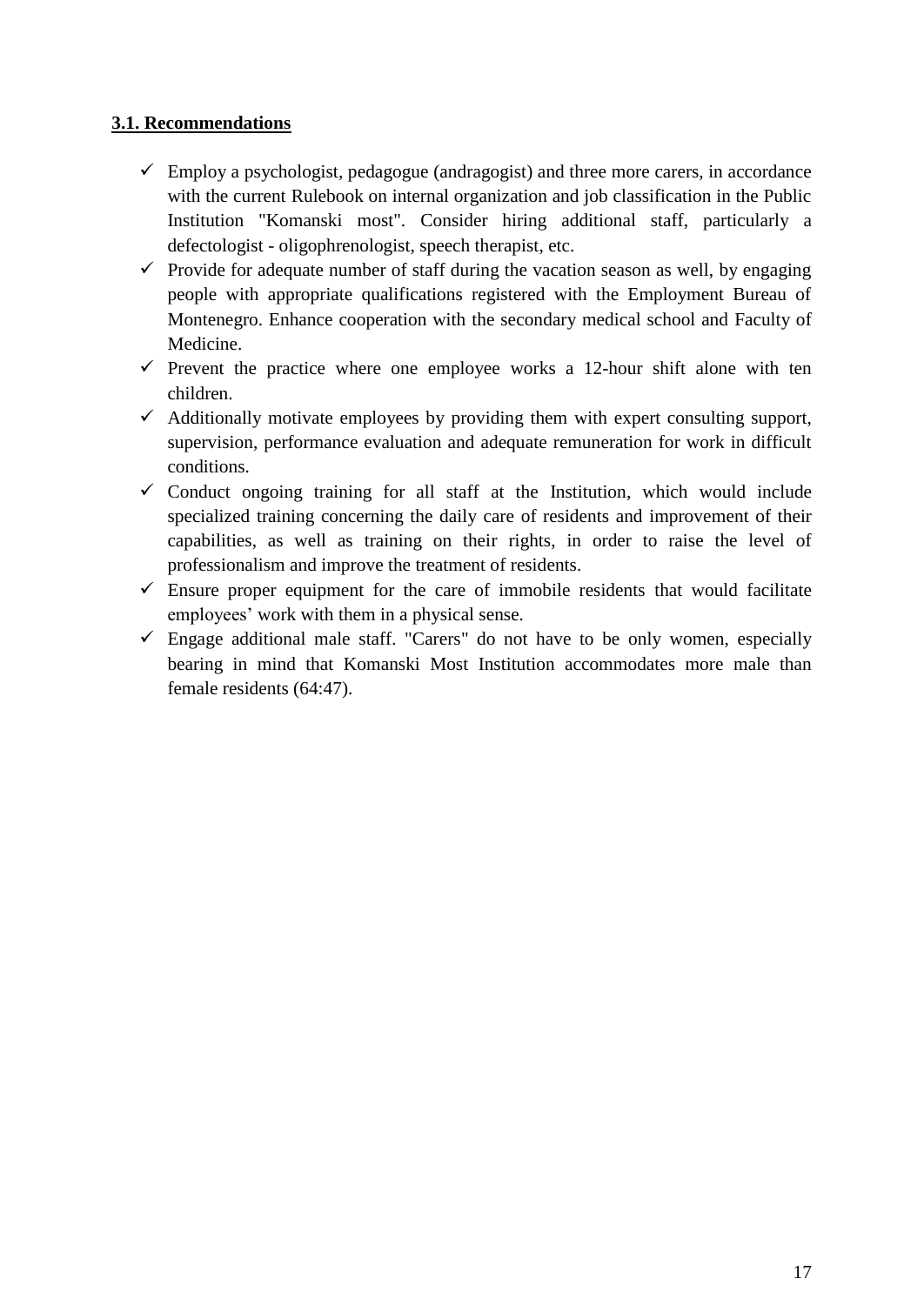#### **4. Ill-treatment and means of restraint**

Article 3 of the European Convention for the Protection of Human Rights and Fundamental Freedoms<sup>35</sup> stipulates the following: "No one shall be subjected to torture or to inhuman or degrading treatment or punishment."

It is not uncommon in this type of institutions that the increased attention of staff is required, as residents in psychomotor restlessness may be hazardous to themselves and the environment. Employees at the Institution do not deny the occurrence of violent behaviour of residents, but also point out that their response in such situations does not present a major difficulty. Monitoring team has gained the impression that staff speak unwillingly of this subject. We believe that there is no need to conceal problems that are certainly an integral part of life in this kind of institution. Staff noted that the use of chains and other inadequate means of restraint, mentioned in the 2008 CPT's visit report<sup>36</sup>, was fully discontinued. In the earlier period, fixation of residents was a common practice in Komanski Most Institution. For example, resident of the Institution G. had been constantly fixated until the appointment of a new director, Vaselj Dušaj. Staff noted that leather fixations for restraining residents have not been used over the past several months, so the central registry on the use of physical restraints, that any institution that conducts fixation should have, does not exist. In its report the CPT pointed out that the physical abuse of residents was unacceptable  $37$  and that the isolation room, whose use is sometimes justified, should never be used to punish the residents.<sup>38</sup>

According to employees at the Institution, isolation for the purpose of punishing is also not implemented. Although the isolation room mentioned in the CPT report is no longer used, there is another room in the same ward (Ward B) which serves this purpose. It is necessary to ensure that this room be never again used for the purpose of punishment. Residents are usually contained in rooms until a state of psychomotor agitation passes. Isolation rooms should be completely empty, and the walls lined with cushioned sponge (the so-called padded cell), to prevent head injuries. Komanski Most Institution should have such room, but with clearly defined guarantees and a record of who orders such measure, when,

-

<sup>&</sup>lt;sup>35</sup> Available at[: http://www.ombudsman.co.me/propisi.php.](http://www.ombudsman.co.me/propisi.php)

<sup>&</sup>lt;sup>36</sup> CPT Report on the 2008 visit to Montenegro, p. 127: "The low staffing levels, combined with a lack of alternative strategies and material and regime provision, resulted in a considerable reliance on the use of physical restraint. On Ward B, the delegation found, in an unstaffed and locked area, patients fixated to beds or other furniture, mostly with torn strips of cloth but also by chains and padlocks; one of them was sitting on a bench completely naked. The CPT must stress that chaining residents is totally unacceptable and could well be considered as amounting to inhuman and degrading treatment, in addition to being potentially physically harmful. Further, in the dormitories, some beds had soft restraints attached to them. The fact that the Institution's gate, locked wards and dayroom entrances were manned by residents, some in overt possession of soft restraints, clearly indicated that they could be involved in the restraining of other residents."

<sup>&</sup>lt;sup>37</sup> CPT Report on the 2008 visit to Montenegro, p. 111: "A clear message must be given to staff that physical and psychological ill-treatment of residents is unacceptable and will be dealt with severely. The Institution's management should also actively address factors that may have contributed to such staff behaviour (see paragraphs 124 and 125)."

<sup>&</sup>lt;sup>38</sup> CPT Report on the 2008 visit to Montenegro, p. 127: "The CPT recommends that steps be taken to ensure that this room is never again used for such a purpose. Moreover, the Committee wishes to stress that seclusion should never be used as a punishment vis-à-vis mentally disabled persons."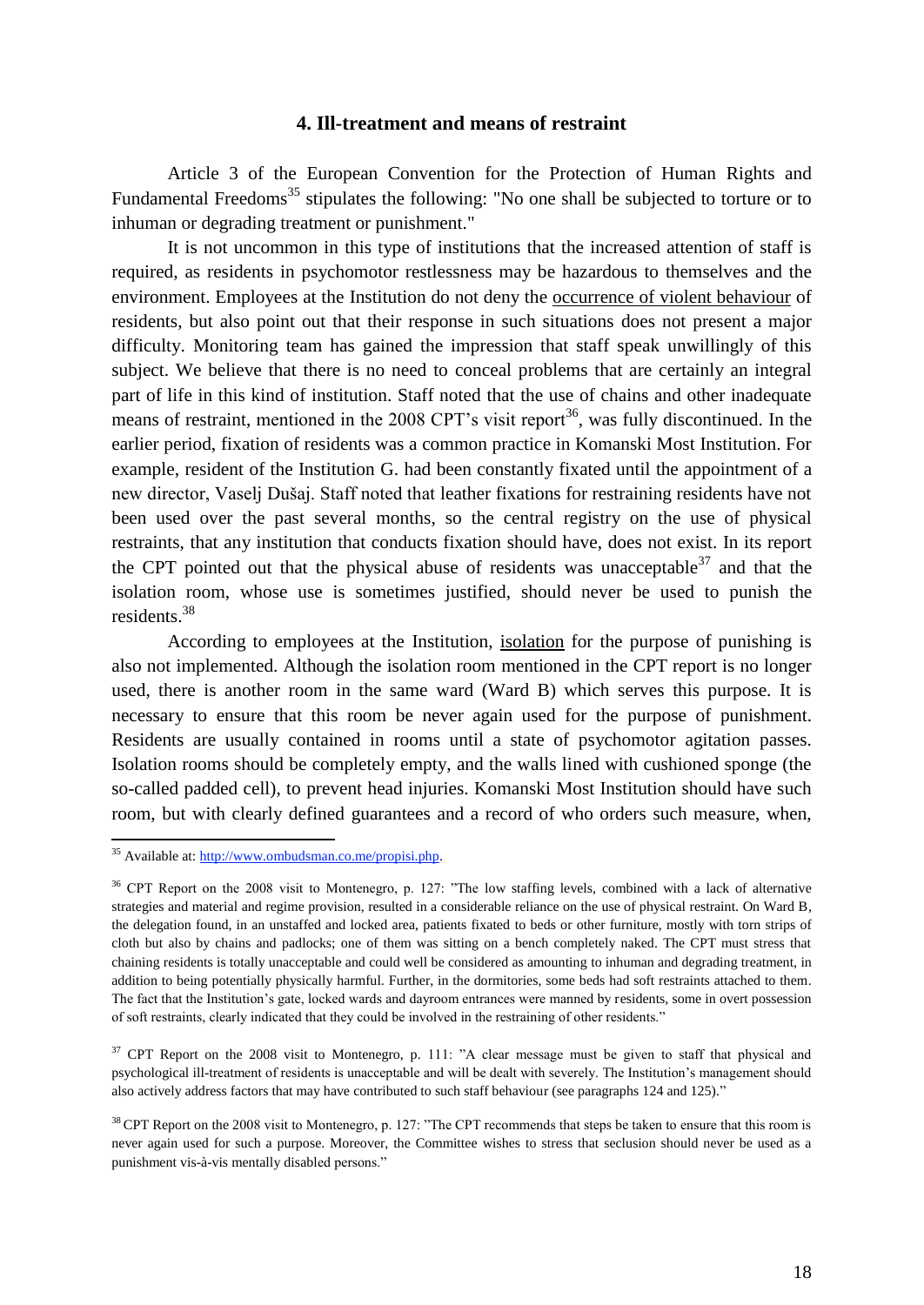how long residents stay in it, where this is recorded. Also, it is advisable to establish an independent board composed of experts and citizens, who would periodically review all these records and conditions at the institution.

In conversation with some of the residents, monitors were informed that staff do not physically abuse them, which was also confirmed by the parents of residents. This is certainly a positive step in the functioning of this institution.

As for restraint techniques, the Institution staff use solely manual restraint and verbal command, and in extreme cases pharmacotherapy. Chemical restraint (use of sedatives, antipsychotics, mostly intramuscularly) is implemented in Komanski Most Institution and sometimes unavoidable in this type of institutions. Chemical restraint must be accompanied by certain guarantees, same as mechanical restraint. The so-called "treatment on demand" (ordered by a psychiatrist in the case of resident's psychomotor restlessness) puts too much responsibility on the nursing personnel and opens the door for potential abuse. This type of so-called blank approval for the application of ampoule treatment in the case of psychomotor restlessness can be justified only in exceptional cases and during a very limited period of time. It is necessary that a doctor always be informed of cases when "treatment on demand" is administered, so that s/he can examine the reasoning for the application. The use of therapy "on demand" at the Institution is entered into a duty handover notebook, at the order of a neuropsychiatrist. It is advisable to introduce a special registry for this purpose, for recording time, type, dose and circumstances for the application of ampoule treatment, name of the doctor who ordered the treatment and name of the nurse who applied such treatment. Data on received ampoule therapy should be entered in the residents' medical records. It will be possible to gain accurate insight into the frequency of resorting to chemical fixation and monitor and learn about good and bad practices only if a central registry is introduced at the Institution. Also, possible use of mechanical means of restraint (such as leather straps) must be accompanied by the same guarantees, i.e. must be recorded in the register provided for that purpose.

During the first visit to the Institution, a girl diagnosed with autism was visibly upset, manifesting that in self-harm. Her hands had visible injuries from earlier, suggesting frequent anxiety. It is necessary that staff members be trained on methods to apply in such situations (e.g. apply bandages on hands or other adequate means to prevent self-harm). According to Dr Grbović, the Institution has provided a number of helmets, which should be used in situations when residents hit their heads against a hard surface. However, residents refuse to wear them. Monitoring team believes that application of this type of equipment in the work with residents at the Institution is not desirable. It is necessary to find an appropriate way to prevent residents' self-injury, preferably by providing adequate padded isolation room in the event of restlessness.

In addition to self-injury, another difficulty in working with residents is the fact that residents inflicting injury to each other. In the last three months, three such incidents occurred at the Institution. During the third visit there was a female resident in one of the rooms with bandages on her head, and staff informed the monitors that another resident had pushed her, causing injury.

We believe that it is very difficult to completely eliminate the problem of self-injury and causing injury to others, but the situation would certainly be much better if the number of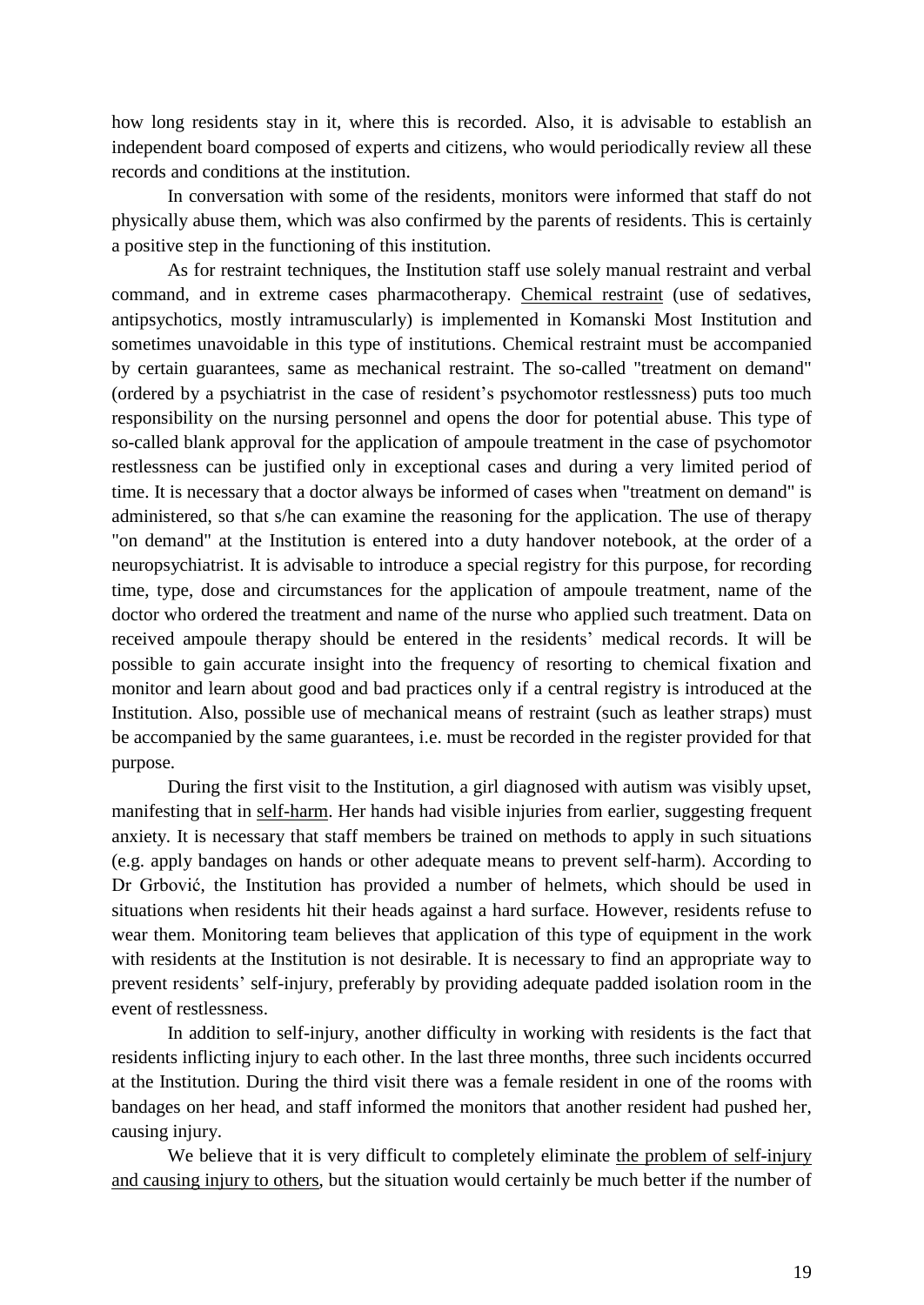professional staff in direct contact with residents was significantly higher, as recommended in the CPT report.<sup>39</sup> Thus, in case of necessity, one qualified person could be engaged to work with only one resident (1:1), and in extreme cases a resident could be placed in a padded isolation room, when assessed as the only option to eliminate the risk of self-injury. Autistic persons can very easily become disoriented when isolated in this way, so it is necessary to introduce all possible guarantees to assess the state of urgency, i.e. its beginning and end.

#### **4.1. Recommendations**

- $\triangleright$  Train staff to use appropriate techniques to prevent residents' aggressive behaviour.
- $\triangleright$  Introduce additional guarantees for the use of chemical restraint. For example, introduce a separate register for ampoule treatment for recording time, type, dose and circumstances for the application of ampoule treatment, name of the doctor who ordered the treatment and nurse who applied such treatment. Data on received ampoule therapy should be entered in residents' medical records.
- $\triangleright$  Introduce the same guarantees for the use of mechanical restraint establish a register of fixation.
- Train staff in order to prevent residents' self-harm, particularly in autistic people, and provide technical means used for that purpose in the developed countries.
- $\triangleright$  Provide an isolation room with padded walls, where the residents would be placed in the case of agitation.

 $39$  CPT Report on the 2008 visit to Montenegro, p. 112: "The authorities' obligation to care for residents includes the responsibility to protect them from other residents who might cause them harm. This requires an adequate staff presence at all times, including at night and weekends. Staff should be both properly trained and resolved to intervene when necessary."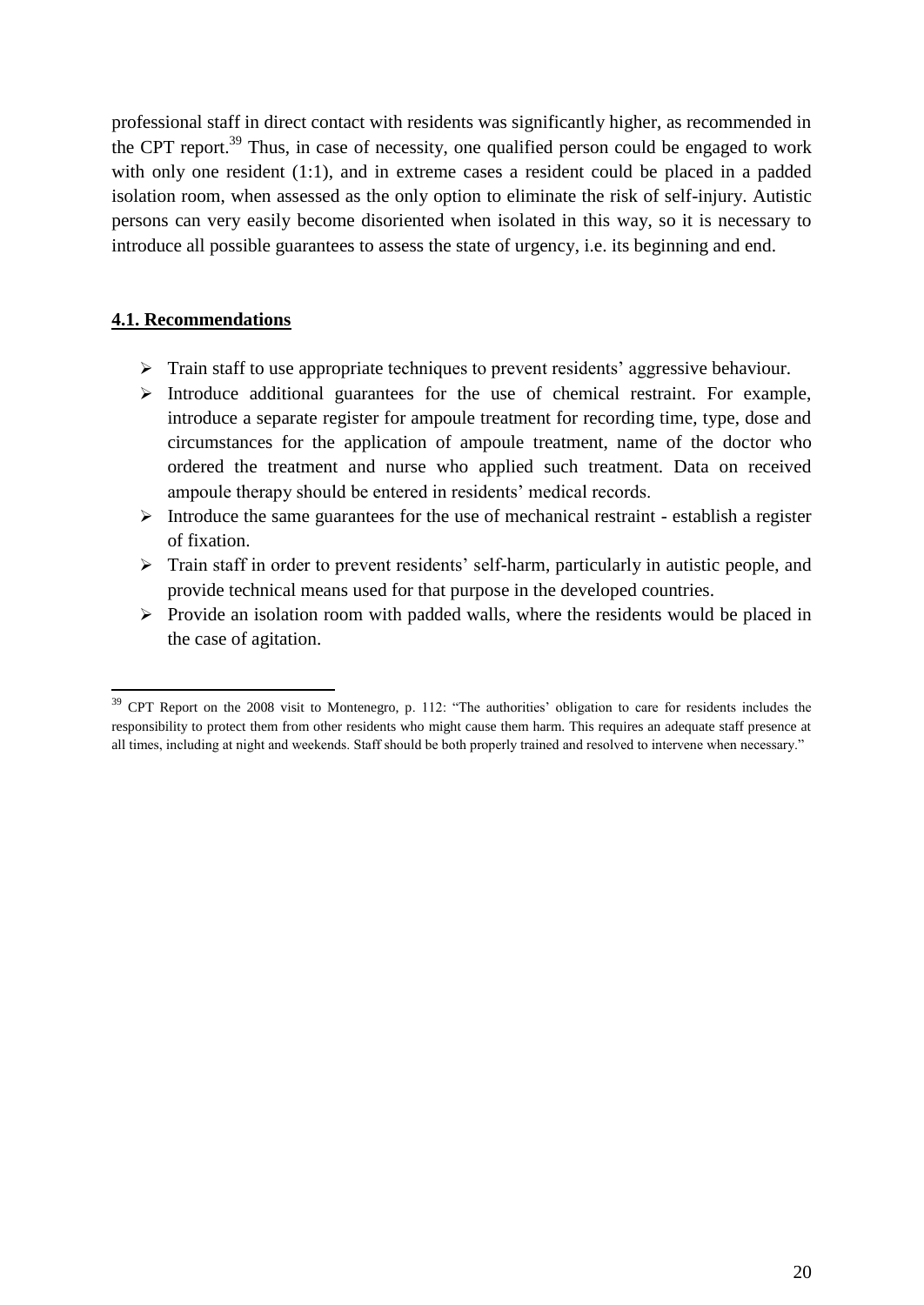#### **5. Treatment of residents**

According to the CPT standards, "the treatment of persons with mental disabilities should include a wide range of therapeutic, rehabilitative and recreational activities, such as access to appropriate medications and medical care, occupational therapy, group therapy, individual psychotherapy, art, drama, music and sports. Residents should have regular access to suitably-equipped recreation rooms and have the possibility to take outdoor exercise on a daily basis; it is also desirable for them to be offered education and suitable work, the aim of which is to prepare residents for independent or at least autonomous life" (p. 122).

Institution staff believe that parents often make the mistake of fully taking over the duty of meeting the needs of their children with disabilities. Therefore, it often happens that adult residents who have lived with their families are incapable of performing routine everyday activities such as dressing, maintaining personal hygiene, etc., even if they have a predisposition. For those reasons, it is very difficult to teach some of the adult residents, who now reside in the Institution, to lead an independent life.

#### **5.1. Treatment of adult residents**

1

Institution's Work Program for 2011 provides for the work-occupational engagement of residents. In a written response to our questions of 21 October 2011, Director stated that "work and occupational groups have been established, as well as work training groups." During the five visits, monitors did not come across the examples of work-occupational engagement of residents, with the exception of work in the kitchen, job of a doorkeeper and help in the care of other residents (also considered work therapy by staff). During the monitoring visits, most residents were sitting on the benches in the yard.

In an interview with the Institution's staff, monitors learned that the work with adult residents implies activities in proportion to their remaining abilities. This refers to the maintenance of hygiene and self-service habits. It has been noticed that persons with motor disorders were devoid of any daily activities, completely bedridden and often unable to go out to the yard. It is necessary to provide daily activities and the possibility of being outdoors for these persons as well.

Work therapy, according to staff, takes 3 hours per day, while the residents are under constant supervision. There are four work therapists and in Director's opinion this is sufficient, given the number of residents. Standards applied in the region, for example in Serbia, state that "for organization and implementation of social work services, an institution should have one work therapist per 100 residents in an institution for mentally ill persons, or one work therapist per 150 residents with moderate and severe mental retardation".<sup>40</sup> Work therapy can currently be carried out with 16 male residents and 13 female residents. The therapy implies: maintenance of green areas, maintenance of orchards located within the

**<sup>40</sup>** Rules on detailed conditions for starting and conducting activities and norms and standards for the performance of activities in social care institutions for adults with mental disabilities, the mentally ill and disabled (*"Sl. glasnik RS",* 88/93 and 53/2005).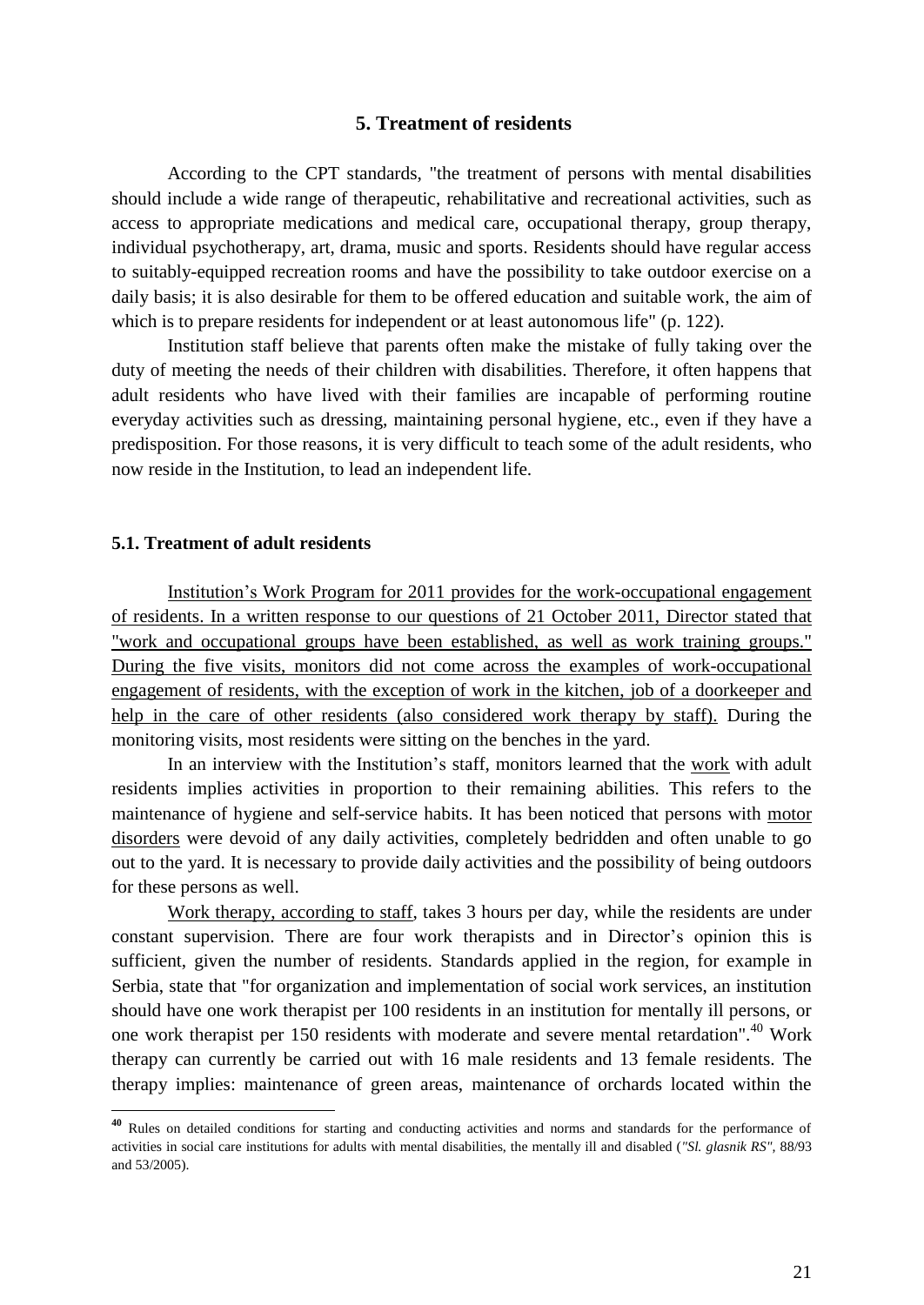Institution, work engagement in the kitchen or maintenance of hygiene of the Institution's premises. In an interview with male and female residents, monitors learnt that they found the work in the kitchen very difficult. Parent of one of the residents noted that the resident had initially been interested in maintenance of the orchard, but lost his interest after a month, and that afterwards he had no other work therapy. The question is how effective the existing work therapies are and whether they provide the desired results. It is necessary to introduce work therapies in accordance with residents' preferences and abilities.

Occupational therapy, according to defectologists, includes stacking cubes and cutting paper. Work and occupational treatment are monitored by teams composed of defectologists, educators, social workers, work therapists, nurses and carers. It has been planned to set up greenhouses, where residents would have an opportunity to be engaged in the cultivation of flowers, as a form of work-occupational therapy. One of the options, which can be put into practice, is the establishment of cooperation with entrepreneurs who would buy final products produced during the work-occupational treatment. Funds obtained in such manner, according to the Director, should be invested in the necessary work material or organization of trips in order to have a positive effect on the motivation of residents.

At the time of the CPT's visit in 2008 "there was an almost total lack of occupational, educational and recreational activities; only some 20 residents were involved in such activities" (p. 121). From that time until now, very little has been done as regards this issue. Monitors believe that the current situation is not satisfactory either and that these activities are still largely at the level of improvisation. Komanski Most Institution lacks adequate support from other institutions and professional personnel in devising these programs.

Residents' opportunities to communicate with people outside the Institution are very limited. Institution occasionally organizes cultural and entertaining activities for a limited number of residents with adequate skills. These imply visits to certain events in the city. As a part of recreational activities, in the period from 10 - 18 June 2011 and in cooperation with the Children's home "Mladost" the Institution organized summer vacation in the coastal town of Bijela for five children and seven adult residents.<sup>41</sup> Other residents are not involved in any kind of activity, although recommended by the  $CPT^{42}$  and Ombudsman.<sup>43</sup>

According to the CPT standards, it is necessary to offer all residents outdoor exercise as a part of recreational activities.<sup>44</sup> Furthermore, it is necessary to include physical therapy, which is an important part of both medical and psychosocial treatment.

 41 In Slovenia, for example, the Centre for training, work and protection Dolfke Boštjančić, Draga (Centre za usposabljanje, delo in varstvo Dolfke Boštjančič, Draga, www.center-db.si) conducts a variety of activities such as horseback riding, taking care of animals, swimming, picnics, camping, training for computer literacy, cultural and artistic activities etc.

 $42$  CPT Report on the 2008 visit to Montenegro, p. 122: "The CPT recommends that the Montenegrin authorities make efforts to ensure the implementation of the individual treatment and rehabilitation plans by involving all residents in activities adapted to their needs. Achieving this goal will require recruiting more qualified staff."

<sup>&</sup>lt;sup>43</sup> Take all necessary measures for the development of individual programs for all adult residents in the Institution "Komanski most" and their involvement in work-occupational therapies.

<sup>&</sup>lt;sup>44</sup> CPT Report on the 2008 visit to Montenegro, p. 122: "The CPT recommends that steps be taken to offer all residents, health permitting, at least one hour a day of outdoor exercise in a reasonably spacious setting, which should also offer shelter from inclement weather."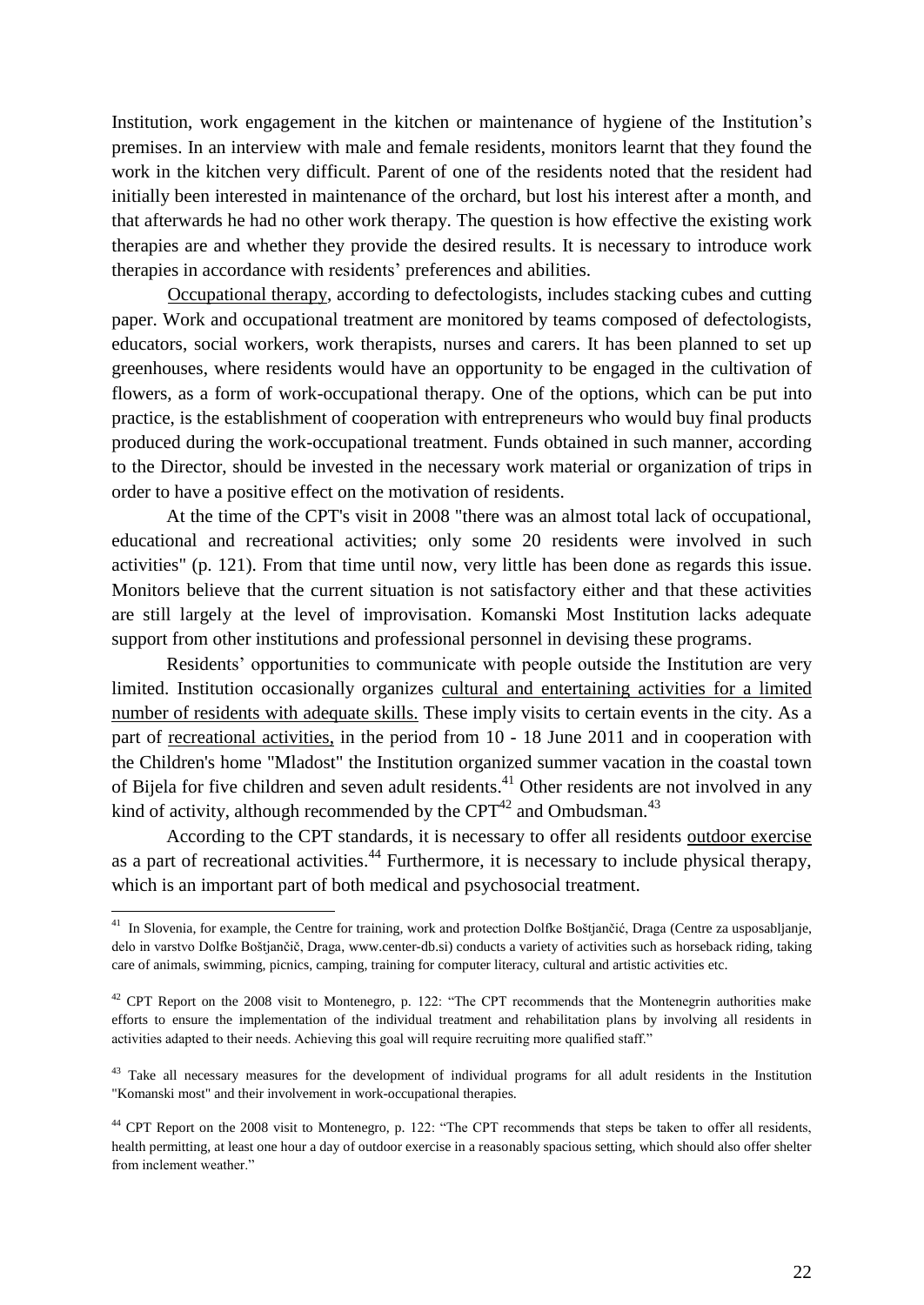There are no individual plans of treatment and care for adults; the Director stated $45$ that these plans will be devised following residents' evaluation by the Commission for Evaluation established by the Ministry of Labour and Social Welfare.

In our opinion, very little has been invested in improving the treatment of residents and their training on independent living. Of course, the lack of professional staff is reflected in the quality of work with residents. All of the above indicates that the majority of adult residents have been deprived of educational treatment and that more could be done for them to achieve their maximum development. Social support system is not at an adequate level. Therefore, residents stay at this institution for a long time. Based on available information, monitors concluded that the quality of activities provided for the residents is unsatisfactory, and that most issues concerning this topic remained at theoretical level. Three parents of residents also share this viewpoint and claim that there have been no major changes when it comes to activities related to rehabilitation and work-occupational therapy. They believe that such activities barely exist.

For the purpose of socialization of people with intellectual disabilities, it is crucial to devote more attention to leisure activities and enrich them with various sports, recreational, cultural and artistic events. Residents should be given the opportunity to decide on the program and schedule of activities, on decoration of the premises in which they reside, as well as the institution's exterior.

#### **5.2. Treatment of juvenile residents**

**.** 

UN Convention on the Rights of the Child<sup>46</sup> under Art. 23, para 1 stipulates that "States Parties recognize that a mentally or physically disabled child should enjoy a full and decent life, in conditions which ensure dignity, promote self-reliance and facilitate the child's active participation in the community." Art. 23, para 2 of the same Convention states that "States Parties recognize the right of the disabled child to special care and shall encourage and ensure the extension, subject to available resources, to the eligible child and those responsible for his or her care, of assistance for which application is made and which is appropriate to the child's condition and to the circumstances of the parents or others caring for the child."

Three children placed in the Institution are included in the educational programs of the Centre "1 June"<sup>47</sup> and two attend "Institution for professional rehabilitation of disabled children and youth".<sup>48</sup> The European standard implies the inclusion in the education system at the lowest level, i.e. in kindergartens, and then the inclusion of children with disabilities in the education system by forming a class with specialized personnel in schools. According to

 $45$  Director Vaselj Dušaj's written response to HRA questions of 21 October 2011.

<sup>46</sup> UN Convention on the Rights of the Child: [http://www2.ohchr.org/english/law/crc.htm.](http://www2.ohchr.org/english/law/crc.htm)

 $47$  Institutions of social and child protection for education and training of disabled children.

<sup>&</sup>lt;sup>48</sup> Institutions of social and child protection for the professional rehabilitation of disabled children and youth.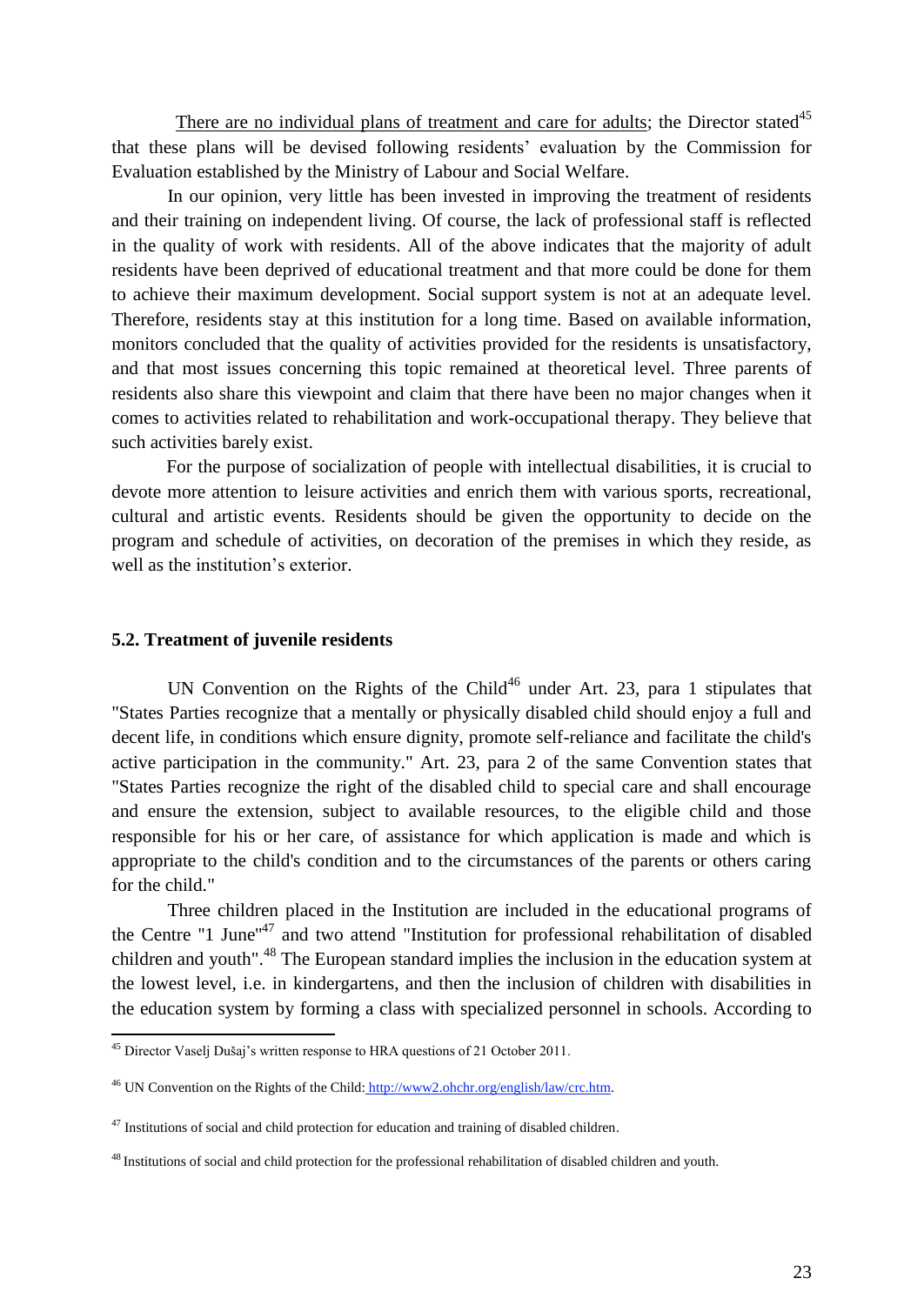the Director, individual care and treatment plans have been developed in cooperation with the Social Welfare Centre for each child placed at the Institution, and their review is carried out twice a year. Due to attention problems, educational class does not exceed 30 minutes. Method of intensive interaction is used in the work with children. UNICEF Expert Consultant has trained two educators to apply this method, who are now passing their knowledge to the children's carers. This method is implemented by an educator trying to communicate with the child at a level that s/he understands through careful listening and observing of the children. Intensive interaction has been applied in the Institution for the past two years, and according to staff some progress is evident in the children this method has been used with. Occupational therapy is conducted with the children unfit for educational programs.

However, the fact that during all five visits there was an insufficient number of staff working with children (only one carer during three visits and only once both carer and educator), who were not even able to meet the needs of palliative care for children, leads to the conclusion that programs for children are not implemented in a way that could ensure their proper development.

#### **5.3. Recommendations**

- $\triangleright$  Improve the existing and introduce additional work, educational and recreational activities for residents. Create activities for all residents, including for persons with profound intellectual disabilities and those with motor disturbance.
- $\triangleright$  For the purpose of socialization of people with intellectual disabilities, devote more attention to leisure activities and enrich them with various sports, recreational, cultural and artistic events, outside the Institution as well.
- $\triangleright$  Provide technical assistance of other, especially educational institutions, so that the Institution's efforts to design and implement work, educational and recreational activities are not isolated.
- $\triangleright$  Provide residents with the opportunity to decide on matters concerning themselves, such as activities programs and schedules, decoration of the premises in which they reside, as well as of the exterior of the Institution.
- $\triangleright$  Equip workshops for resident's occupational therapy.
- $\triangleright$  Encourage staff to implement as many programs and activities as possible in the work with residents, in order to increase the level of residents' functionality.
- $\triangleright$  Introduce new therapeutic methods following the example of developed countries (e.g. sensory room where the treatment is carried out in isolation from external influences of light and sound, with the aim to stimulate the senses, especially in children.<sup>49</sup> This method encourages proper development of experience of the outside world, controls aggression, relaxes the child).

<sup>&</sup>lt;sup>49</sup> More on this and other methods at[: http://www.inkluzija.gov.rs/?page\\_id=4010.](http://www.inkluzija.gov.rs/?page_id=4010)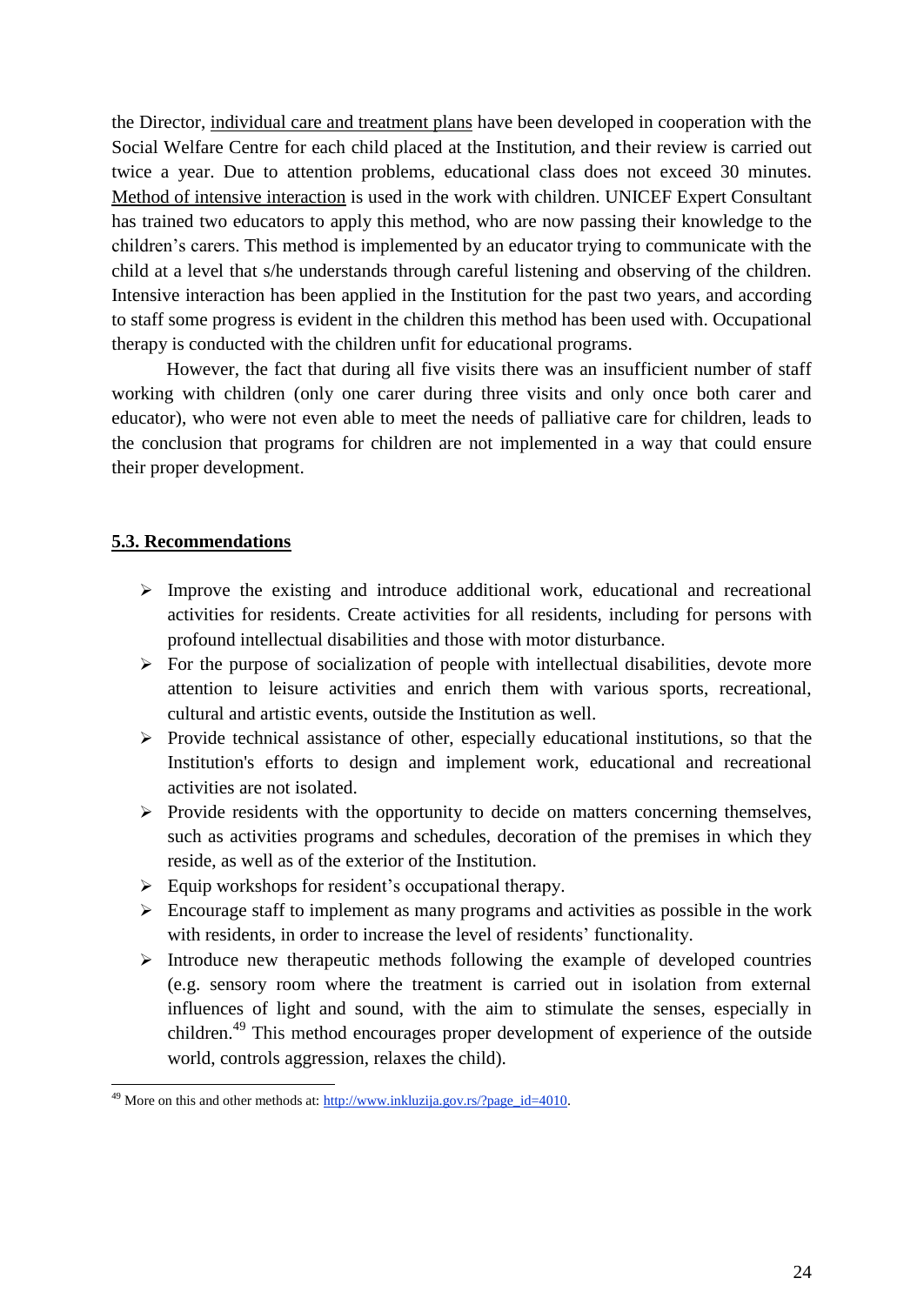- $\triangleright$  Ensure stay at the seaside or occasional trips outside the Institution for all residents whose psycho-physical abilities allow for such activities and interaction with the local community.
- Engage volunteers to assist staff with the proposed activities. Encourage educational institutions, NGOs and other civil society organizations, as well as potential donors to cooperate with Komanski Most Institution and its residents.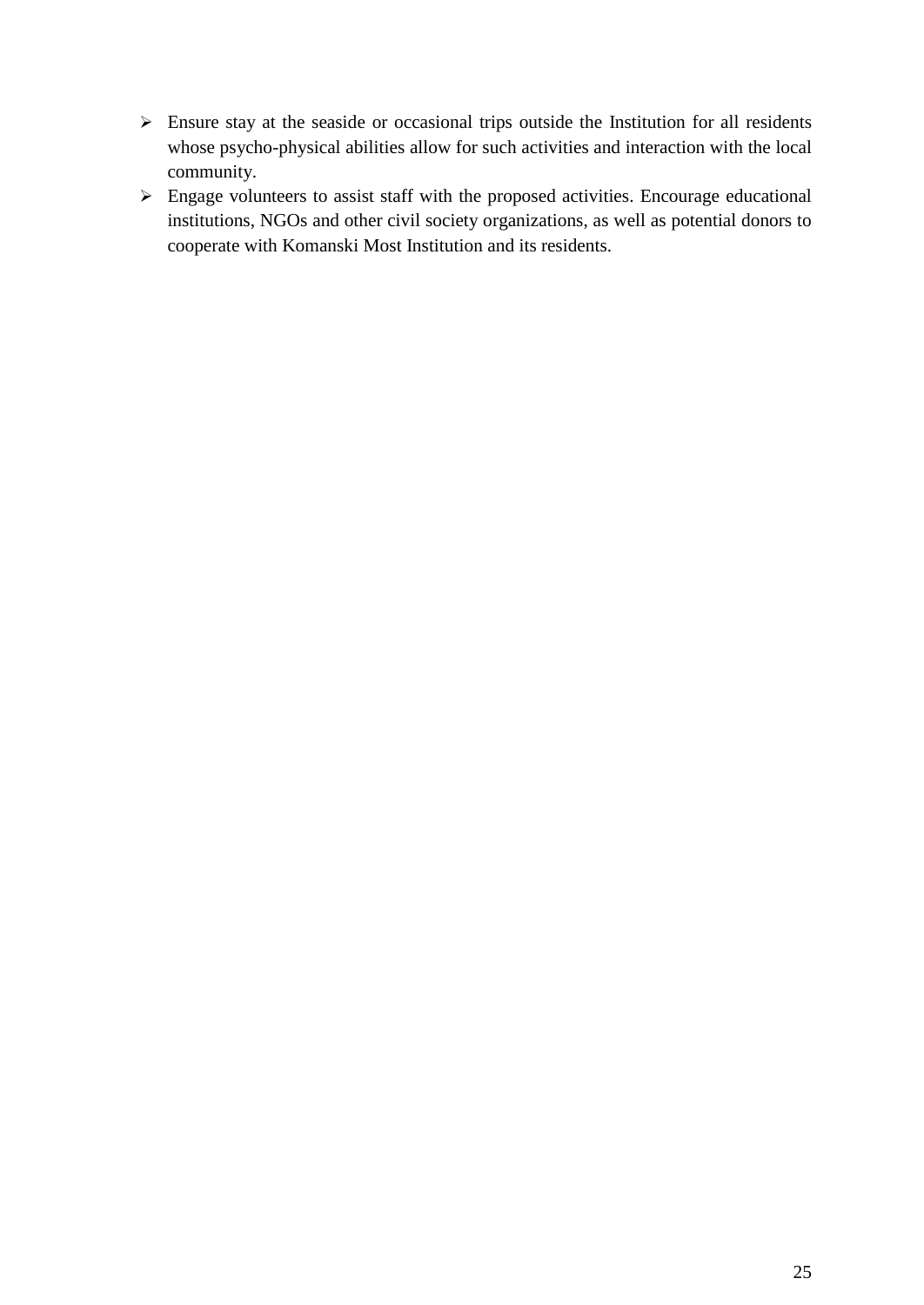#### **6. Healthcare**

Public Institution Komanski Most in the majority of cases accommodates people with "mental retardation."<sup>50</sup> The most common are moderate and severe intellectual disability retardation. A small number of residents have mild mental retardation. Residents' healthcare is regulated by the Law on Healthcare of Montenegro<sup>51</sup>, namely Art. 78 of this law, which reads: "Social and child care institutions, institutions for the execution of criminal sanctions and other institutions for accommodation of certain persons, state bodies with specific needs in the area of health care and business organizations for persons located or employed in them, can organize or perform healthcare services at the primary level of healthcare under the conditions stipulated herein for the appropriate medical institution." The Ministry of Health prescribes the conditions for the establishment of ambulatory care clinics. However, these conditions have not yet been prescribed, so the Institution's clinic is not registered.

It is essential that the Ministry of Health prescribes these conditions as soon as possible in order to carry out the registration of the clinic, which would also imply new job classification and evaluation of the Institution's real needs in terms of healthcare.

All residents of the Institution, regardless of whether they are citizens of Montenegro, are entitled to primary healthcare and other rights in the field of healthcare. However, most residents are Montenegrin citizens included in the regular healthcare system. Seven female residents under the competence of the Social Welfare Centre (SWC) in Podgorica do not have a health insurance card. Although noted in the Institution's written response<sup>52</sup> that Podgorica SWC has undertaken necessary activities to regulate the healthcare of these residents, medical staff of the Institution told monitors that this process has been pending a long time, due to inefficiency of the competent SWC. Consequences of such inefficiency have been evident during the visits. On 30 March 2011, a medical specialist prescribed an orthopedic device (Shantz collar) for one of the residents, which was impossible to obtain due to the lack of a health insurance card. As a result, at the time of the monitoring visit this resident wore an improvised collar and had serious neck problems, causing her pain and difficulty swallowing. The fact that this orthopedic device was prescribed as many as nine months ago and has still

 $50$  Under the International Classification of Diseases - ICD, mental retardation can be mild, moderate, severe and profound:

Mild mental retardation - IQ between 50 and 69, which corresponds to mental age of 9-12 year old children.

Moderate mental retardation - IQ between 35 and 49, corresponding to mental age of 6-9 year old children. Other mental disorders are often associated, as well as the signs of damage to the central nervous system (paresis, paralysis, epilepsy ...). Number of persons with moderate mental retardation has children autism and other pervasive disorders.

Severe mental retardation - IQ usually between 20 and 34, corresponding to mental age of 3-6 year old children. Lesions of the central nervous system are often present, as well as epilepsy.

Profound mental retardation - IQ below 20. Mostly incontinent, immobile, capable of the most rudimentary forms of nonverbal communication. Neurological and other physical impairments are associated, as well as epilepsy, visual and hearing impairment. Atypical autism is very frequent in those who are mobile.

<sup>51</sup> Law on Healthcare of Montenegro, *"Sl. list RCG", 39/2004.*

<sup>&</sup>lt;sup>52</sup> Director Vaselj Dušaj's written response to HRA questions of 21 October 2011.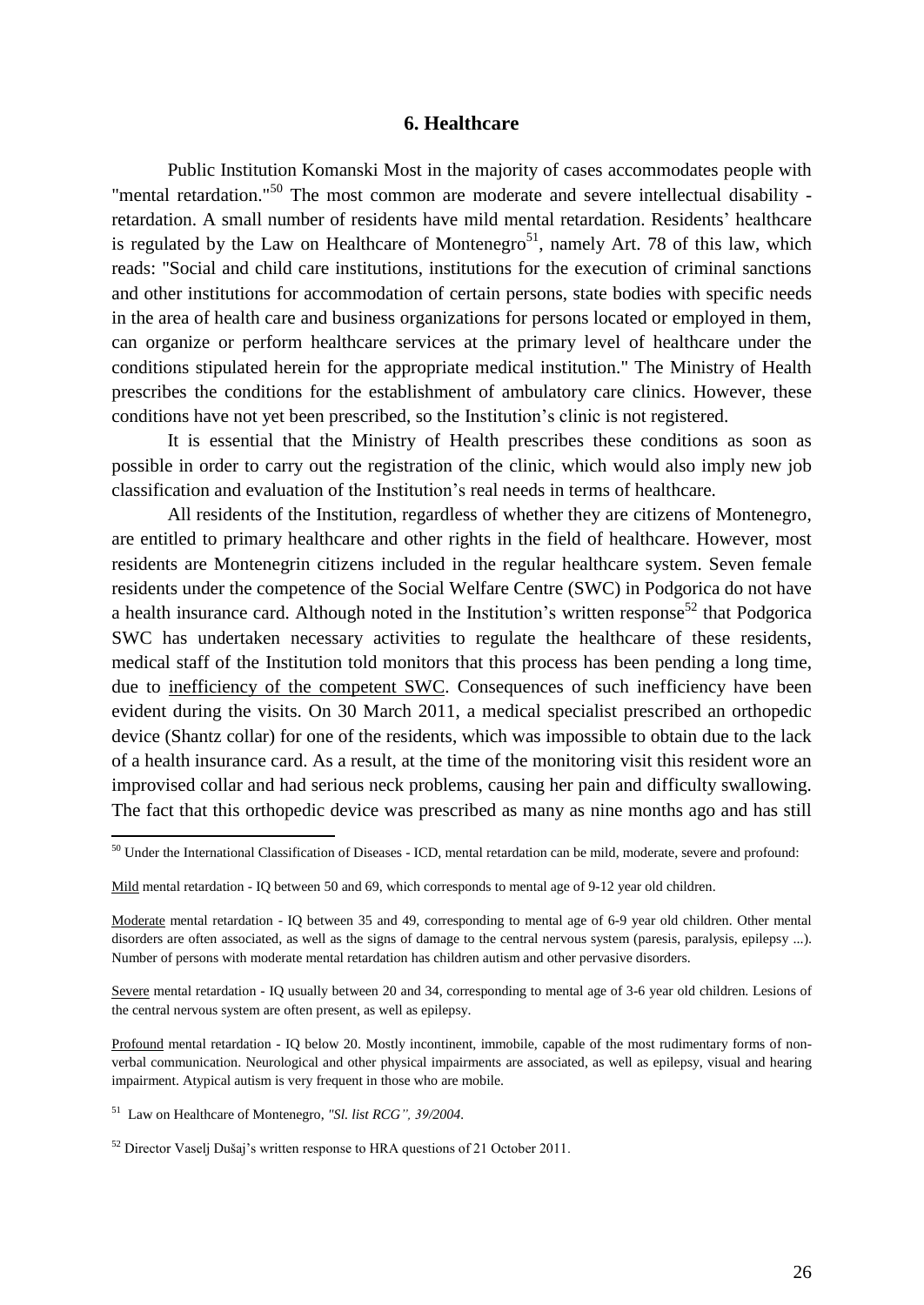not been provided - is unacceptable. This clearly points to a problem with Podgorica SWC, which failed to provide a health insurance card during the mentioned period.

CPT always insists on equality in the care system, i.e. equivalence of care,  $5<sup>3</sup>$  as the residents of the Institution must be entitled to all the rights granted to all other policyholders in the basic healthcare package. Residents should be included in the mandatory screening tests - mammography and cervical cancer screening.<sup>54</sup> It is essential that the Ministry of Health draw up a protocol for users with intellectual disability to have the same level of healthcare as all other citizens.

According to the Director, nursing staff, which includes 11 nurses, is present at the Institution 24 hours a day. The Institution does not have a doctor employed full time, but engages 3 external medical consultants - chosen doctor, occupational medicine specialist and neuropsychiatrist, as well as a dentist who visits the Institution at least once a week, or more if necessary. During the first visit, monitors were told that negotiations about hiring a gynecologist were in progress, however, no one has been hired until the fifth visit in October. During interviews with staff and residents' parents, monitors have learned that a dentist was available only for emergencies and mostly on sick leave, so this type of healthcare is virtually inaccessible. It is necessary to ensure that a dentist be available at least once a week and perform regular preventive examinations of residents, in addition to interventions in acute problems.

One of the key problems related to healthcare of residents of the Institution is the issue of healthcare financing, i.e. uncertainty whether this is the responsibility of the Ministry of Health or Ministry of Labour and Social Welfare. Up until ten months ago, the Health Insurance Fund awarded additional funds to Komanski Most Institution for healthcare expenses. As of 1 January 2011, the costs of healthcare have been covered by the budget of the Institution<sup>55</sup>, which is quite modest at 230 Euros per resident.

Neuropsychiatrist visits the Institution once a week. The use of psychotropic drugs<sup>56</sup> is extensive, given the pathology of residents. Supply of drugs is satisfactory. After medical specialists issue prescriptions, head nurse is in charge of the procurement. The cost of medicines is not borne by the Institution - medicines are obtained in pharmacies with doctor's prescription. According to Dr Grbović, medicines used at the Institution are on the list of the Health Insurance Fund (HIF), obtained through a public tender and the same as those available to the general population. The costs of drugs that are not included in the HIF list of medicines and all supplementary medicinal products are borne by the Institution, additionally burdening its budget.

According to an assessment of our team's expert consultant, somatic healthcare is at satisfactory level. All residents have their individual medical records, maintained in both

<sup>53</sup> CPT standards, p. 27.

<sup>54</sup> Art. 34, para 6, 7 and 8 of the Law on Healthcare, *"Sl. list RCG", 39/2004* of 9 June 2004.

<sup>&</sup>lt;sup>55</sup> More about financing and acquisition of funds for the work of the Institution in the Decision on the organization of the Public Institution for accommodation of people with special needs (*Sl. list RCG*, 11/06).

<sup>&</sup>lt;sup>56</sup> Medicines that contain substances influencing primarily the central nervous system and altering brain function, which changes person's perception, mood, consciousness and behavior.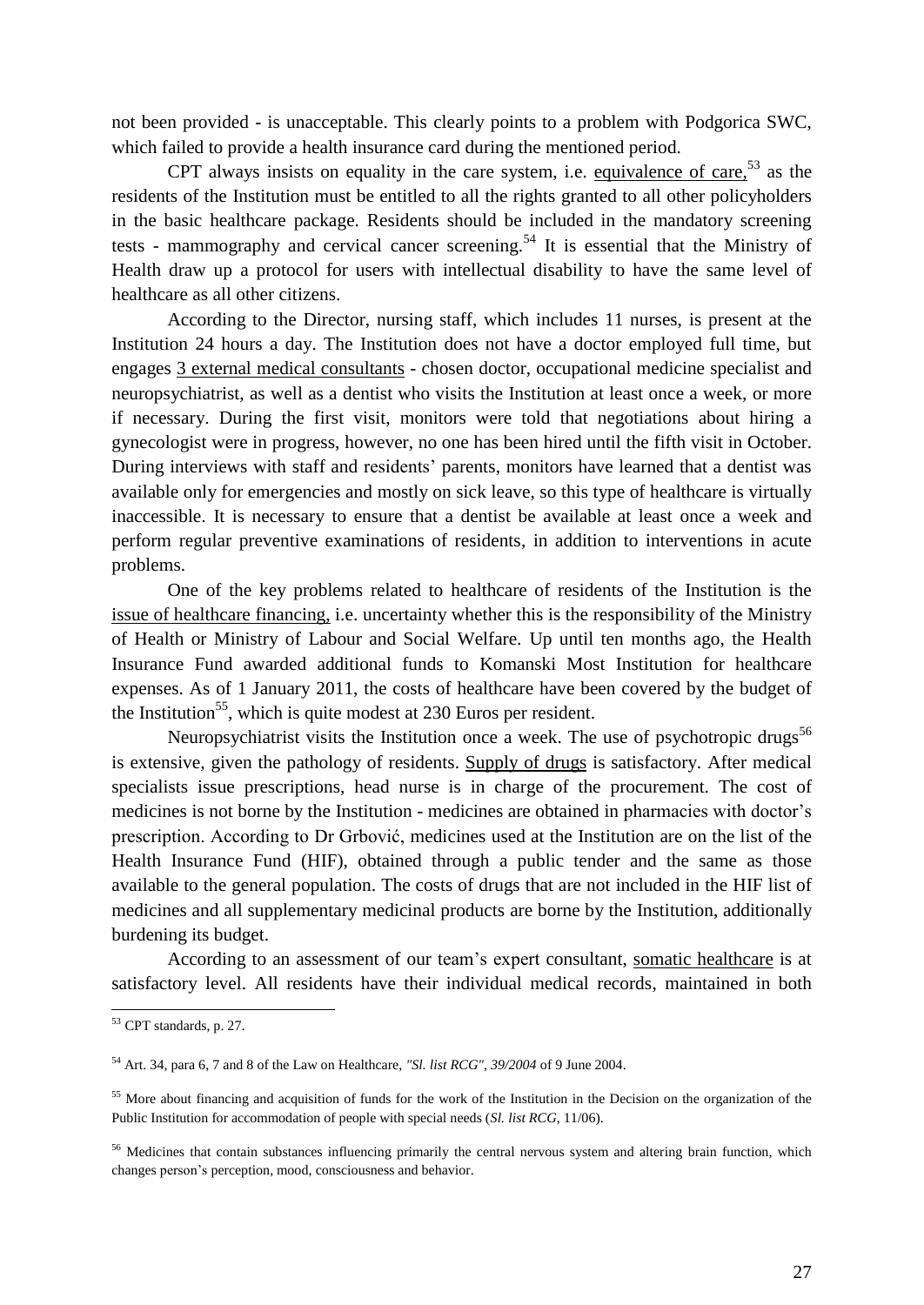paper and electronic form in the same way as the records of all other citizens of Montenegro entitled to the primary healthcare. All residents undergo a thorough physical examination upon the admission at the Institution. Referral to specialist examinations does not pose a problem, because internal computer database allows for writing of referrals. *This system works in practice, but it has not been addressed systematically, so it is advisable to connect the internal Institution's database with the public healthcare database* and provide for appropriate protocols that will ensure continuity of healthcare, regardless of who is a treating physician. Given that Komanski Most Institution's healthcare system currently relies on the efforts of an individual, Dr Grbović, who also performs the duties of a chosen doctor at the Health Centre in Podgorica and since recently holds the post of an Assistant Minister of Health, there are valid reasons for concern in terms of his further ability to dedicate time to the care of residents at the Institution.

The most common health problems among residents often include locomotor and central nervous system diseases, such as hypertension, diabetes, obesity and hypothyroidism. The Institution currently accommodates 2-3 persons suffering from schizophrenia, who are treated by consultant psychiatrist Dr Zorica Barac-Otašević, employed at the Clinical Centre of Montenegro. She administers therapy which is then packed in individual dozers, so it should not happen that nurses give therapy independently, although monitors learned from informal sources that this has occurred in practice. According to Dr Grbović, there were no cases of suicide, while attempts at self-injury that could have serious consequences are rare.

Residents of childbearing age have been protected by receiving an intrauterine device. 57

During the visit, monitors noticed that the posture of a number of immobile female patients seemed to cause them constant pain. It would be necessary to provide an appropriate type of physical therapy for such residents, in order to ease somewhat their extremely difficult physical condition.

During the first monitoring visit, medical staff reported two residents suffering from cancer, one of whom died in the meantime. According to the medical staff, such patients receive no special treatment for this type of disease. According to Dr Grbović too, patient suffering from skin cancer (melanoma) does not currently receive any kind of therapy, pursuant to the recommendation of an oncologists from the Clinical Centre (CC). Generally, as stated by Dr Grbović, in cancer cases diagnosed in residents, therapy is proposed by treating doctors from the CC. Residents are sometimes sent to the CC for examination, which cannot be performed or is performed only partially because the residents are unable to obey verbal instructions of a doctor, in which case the doctor writes in the report that "the patient does not cooperate". Despite these difficulties, the state is obliged to provide appropriate

 $57$  CPT Report on the 2008 visit to Montenegro, p. 123: " During the visit, the delegation was informed by staff that some residents had sexual relations. The management's approach in this respect was to ensure that most sexually active female residents received an intrauterine device. With regard to pregnancies, the policy was to carry out abortions after evaluation of each case by a council of gynaecologists. A psychiatrist was also consulted, but from the information gathered it appeared that the residents' guardians were not involved in the process. In view of the numerous ethical and legal issues involved (among others, the issue of residents' capacity to express consent to sexual relations and to eventual abortions), the CPT would welcome the comments of the Montenegrin authorities on the above-mentioned subject."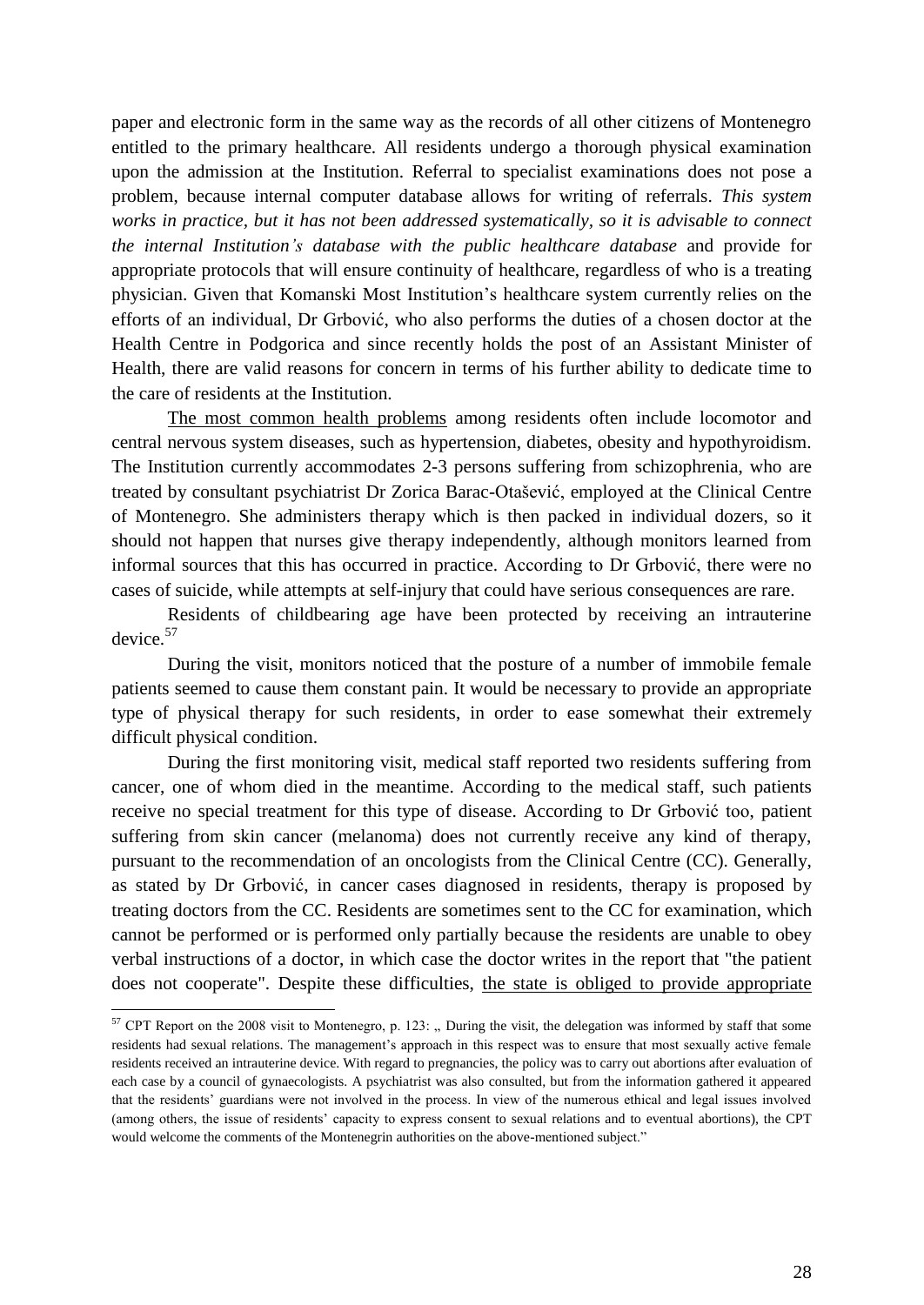medical personnel able to treat this population, which requires specialized training of medical staff. One way to ensure this is mentioned on page 14 of this report.

As for concerns about the health of residents, interviews with the parents confirmed monitors' findings. They specifically noted that the staff respond only in acute situations, for example in the case of severe toothache, while there are no regular dental examinations. One of the parents noted that one resident died of diabetes, which raises the question of the level of healthcare provided to residents at this institution. Also, a complaint set forth by one of the parents concerned medical treatment received by residents. The suspicion namely concerns the possibility that nurses combine medications and change the quantity of prescribed medications at their own discretion, not according to doctors' instructions.

The very pathology of residents requires doctor's daily presence. In case that the Ministry of Health legalizes the clinic, a doctor should be employed full time. Also, the clinic should be adequately equipped so that more necessary analyses could be carried out in the Institution. Residents would "cooperate better" during certain examinations if they were in the familiar environment of their "home" and in the presence of the Institution's doctor (employed full-time) who would have the knowledge and sensibility to approach all residents in a manner suited to each individual resident.

Autopsy should be performed on all persons who pass away in closed institutions to clarify their cause of death, unless they were suffering from a terminal illness. The CPT recommends that the relevant authorities draw up a clear protocol for dealing with unexpected deaths in social care homes.<sup>58</sup> In the CPT's opinion, an autopsy should be carried out in all cases where a patient dies in hospital, unless a clear diagnosis of a fatal disease has been established prior to death.<sup>59</sup>

In Montenegro this is not the case. This area is regulated by the Law on Healthcare, which defines a coroner.<sup>60</sup> The Ministry of Health is currently drafting the rules to regulate the work of a coroner, death establishing process, autopsy request, necessary forms. Such rules should be adopted as soon as possible.

**.** 

Autopsy shall be performed on a corpse:

<sup>58</sup> CPT Report on the 2007 visit to Bosnia and Herzegovina, p. 127.

 $59$  CPT Report on the 2006 visit to Turkey, p. 35.

<sup>60</sup> Art. 128 of the Law on Healthcare:

Autopsy shall be performed as a special measure to establish the cause of death.

<sup>1)</sup> of a person who passed away in a medical institution, if the exact cause of death has not been determined;

<sup>2)</sup> at the request of a medical doctor who treated the deceased;

<sup>3)</sup> of a person brought to a health facility whose cause of death is unknown;

<sup>4)</sup> at the request of a medical doctor who determines the cause of death;

<sup>5)</sup> at the request of a family member of a deceased;

<sup>6)</sup> if requested by an investigation authority because there is suspicion that the death was caused by the commission of a criminal offense or in connection with the commission of a criminal offense;

<sup>7)</sup> when of particular importance for the health of citizens or for epidemiological and sanitary reasons;

<sup>8)</sup> if death occurs during diagnostic or therapeutic procedures;

<sup>9)</sup> if death occurs within 24 hours of admission of a person in a health facility;

<sup>10)</sup> if a person was subject to clinical trial of a drug or medical device, or other scientific testing.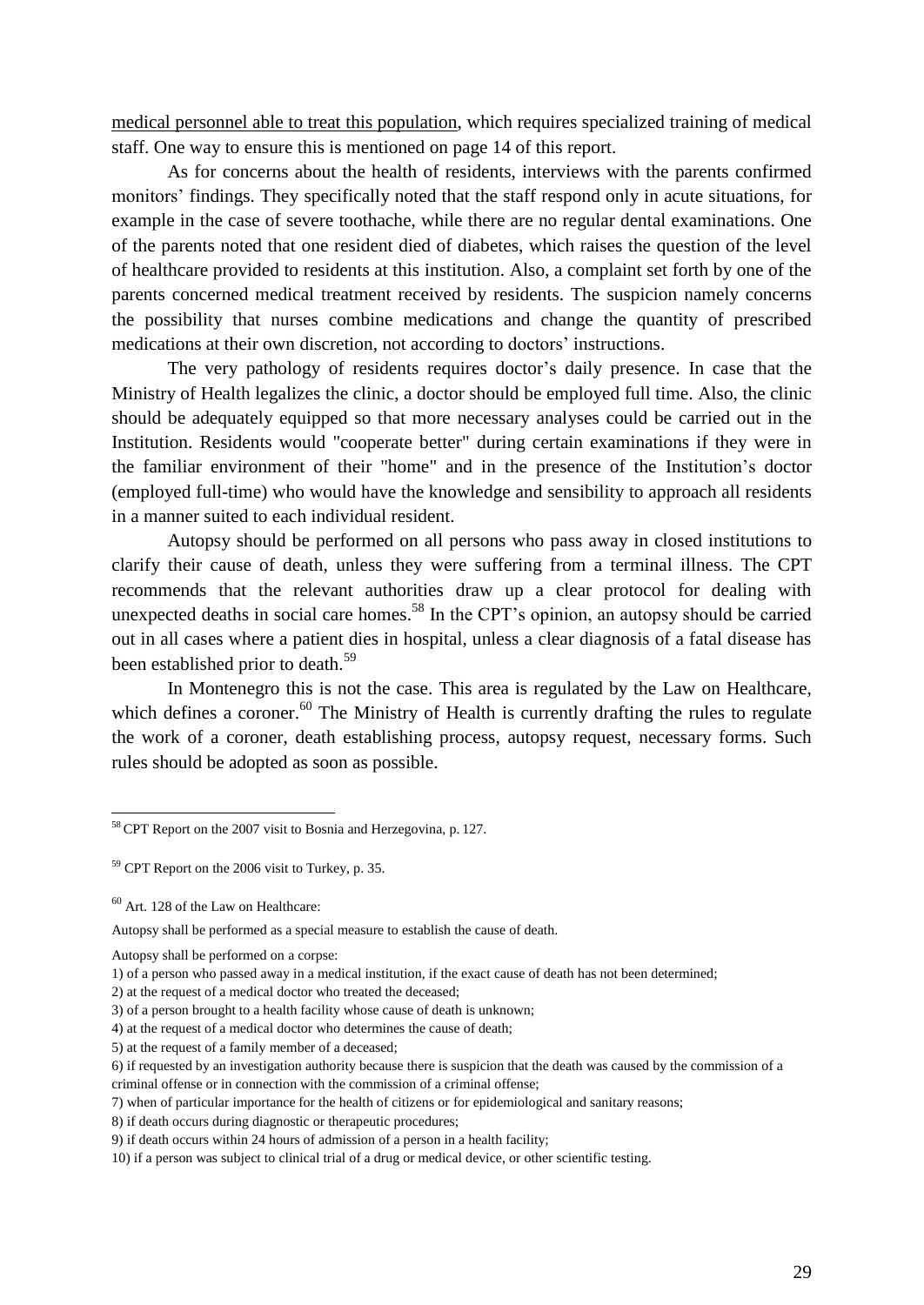### **6.1. Recommendations**

- $\triangleright$  Raise the level of dental care at the Institution as soon as possible and introduce regular medical examinations. Hire a full-time general practitioner, or as a minimum engage external general practitioner with the significantly increased number of hours spent at the Institution as compared to the current situation.
- $\triangleright$  Accelerate the negotiation process and hire another external expert gynaecologist, as soon as possible. Provide funds to cover the Institution's costs for the procurement of drugs that are not on the Health Insurance Fund list.
- $\triangleright$  Connect internal Institution's medical database containing medical records of patients with the public healthcare database and develop appropriate protocols that will allow the continuity of residents' healthcare regardless of staffing solutions.
- $\triangleright$  Ensure appropriate therapy for residents suffering from cancer. Healthcare should also be preventive. Include residents in the mandatory screening tests that are now part of the basic primary healthcare package.
- $\triangleright$  Define the legal obligation to perform an autopsy on persons who pass away in the Institution in accordance with Art. 128 of the Law on Healthcare. It is essential that the Ministry of Health adopt rules that regulate the work of a coroner.
- Ministry of Health should adopt relevant regulations and ensure registration of the Institution's clinic in accordance with Art. 78 of the Law on Healthcare, which would imply new job classification and its equipping in accordance with the regulations.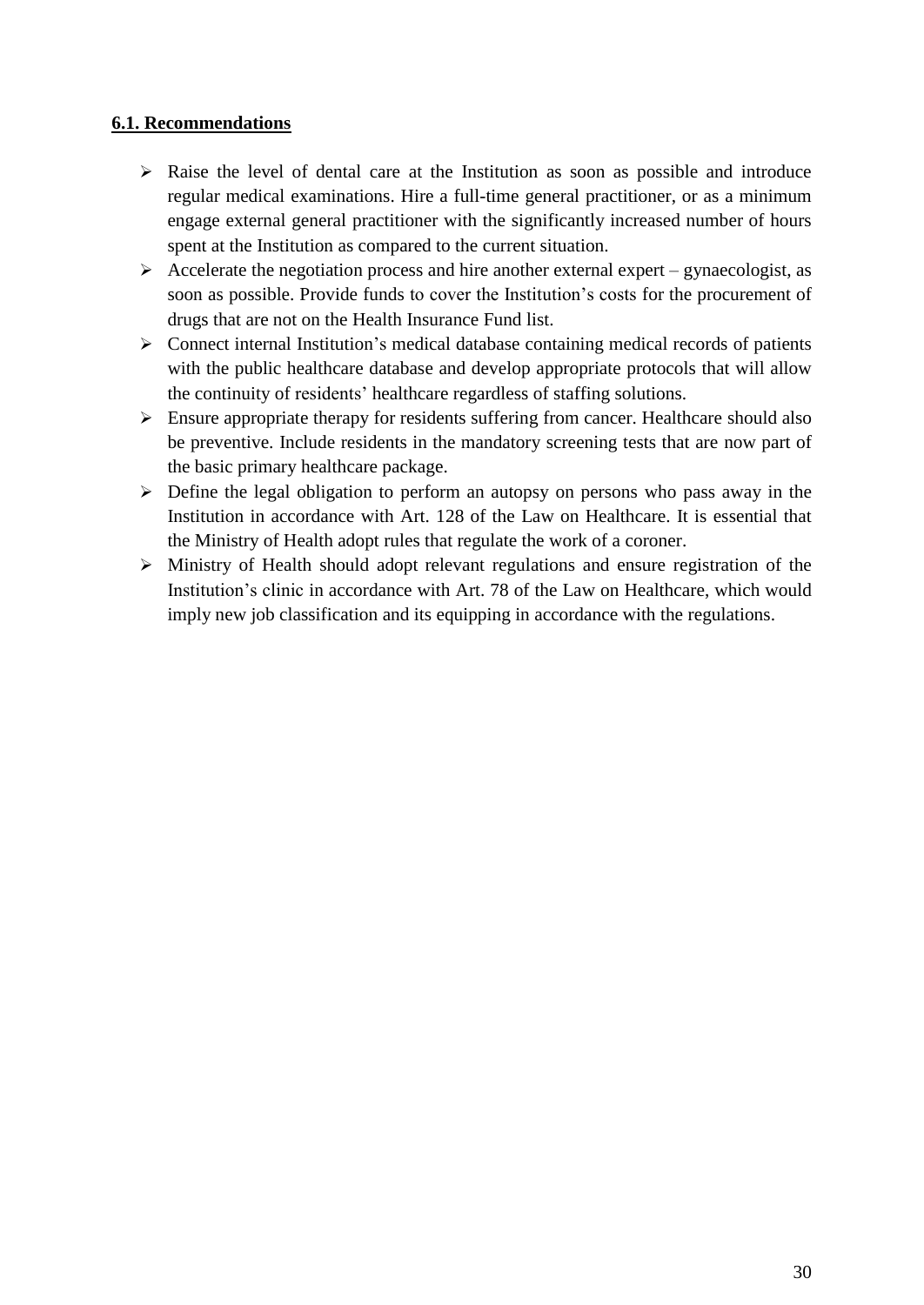#### **7. Contact with family and community members**

Policy of the Institution does not limit contact with the outside world. Apart from being able to visit residents without prior notice and limitations, parents and guardians may take part in all activities relating to the residents and carried out in the Institution. However, these rights are used rarely. Unfortunately, according to the Director and defectologist, a very small number of parents (relatives) maintain contact with the residents, only about 15%. Pursuant to the Ombudsman's recommendations,<sup>61</sup> the Institution has taken certain measures to animate families in order to establish and maintain contact. According to the Director, Komanski Most Institution covers part of the travel costs for residents' parents who are in difficult financial position. This action of the Administration is commendable, but the results are still lacking and further efforts need to be made to involve the parents. It is necessary to ensure that staff members work with the parents and organize more intensive cooperation with social welfare centres, to involve them in taking measures for ensuring parents' active participation.

As regards decision making about the lives of residents, one parent noted that there were parents interested in improving cooperation with the Institution's Administration and staff. He had addressed the Ministry of Labour and Social Welfare with the request to consider the possibility of including representatives of the residents' parents in the Governing Board of Komanski Most Institution. By the time of completion of this report, there was no response to this proposal.

In its report on the 2008 visit to the Institution, the CPT invited the Montenegrin authorities "to pursue their efforts to encourage residents' contacts with the outside world (e.g. by means of inviting voluntary visitors, NGOs, etc.)". As regards contact with other institutions and civil society, the Institution shows improvement compared to the earlier period. Komanski Most Institution now has a web site, which is a step forward in making the work of the Institution more transparent.

However, it seems that other institutions are not sufficiently involved in the work of the Institution and do not provide adequate technical support. It is necessary to enhance cooperation with other state institutions, especially those dealing with education, employment and care for persons with mental disabilities, as well as civil society organizations. It is extremely important to raise the level of cooperation with local governments and social welfare centres, in order to develop support service for people with intellectual disabilities at the local level.

Komanski Most Institution cooperates with the relevant ministries and once a month a meeting is organized with the Ministry of Labour and Social Welfare representatives. In 2008 the CPT recommended the establishment of an independent body responsible for the inspection of residents' care "authorised, in particular, to talk privately with residents, and make any necessary recommendations to the authorities on ways to improve the care and

 $61$  Take all necessary measures to animate parents – guardians and families, in order to maintain regular contact with the residents and actively participate in the process of treatment and rehabilitation.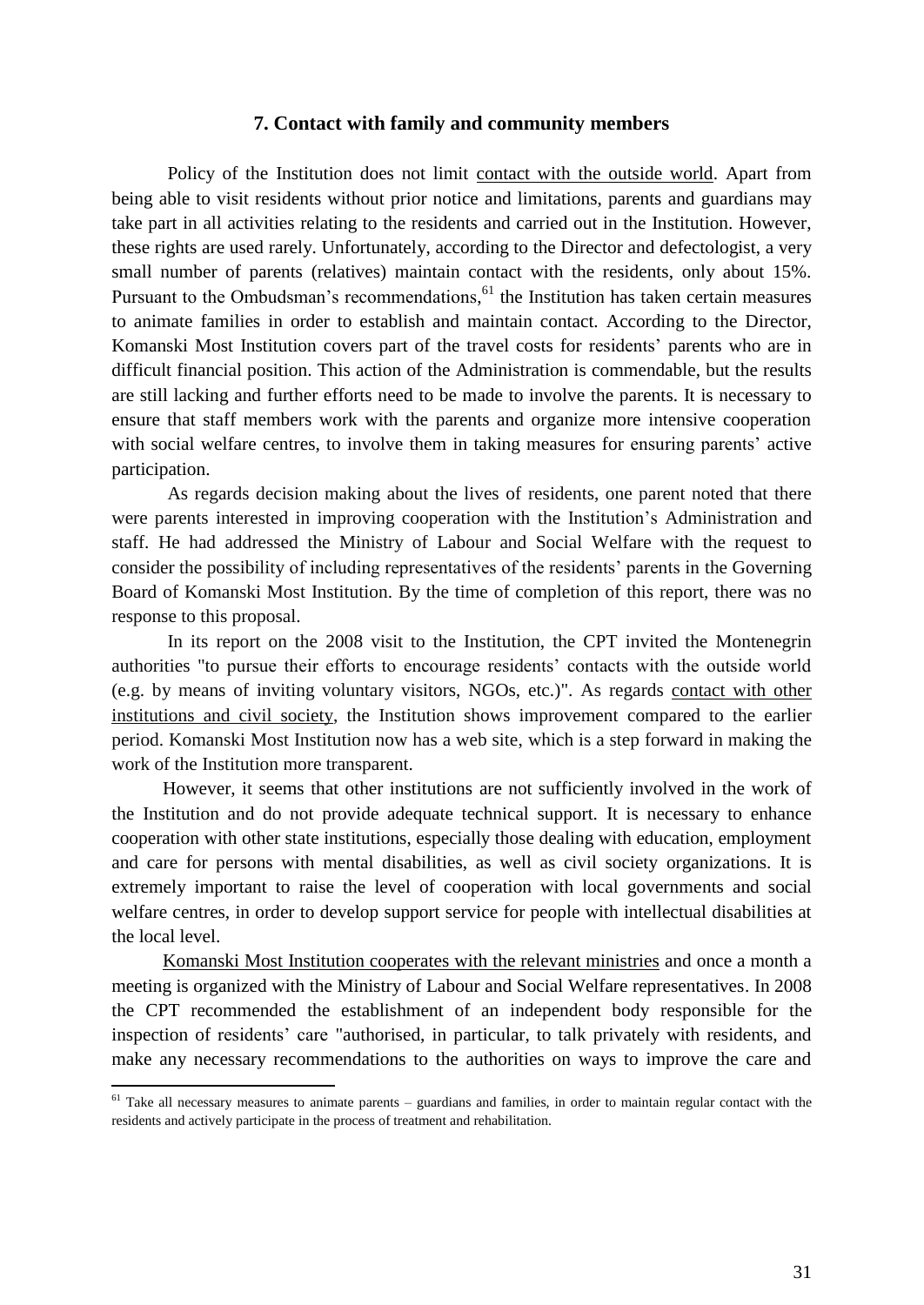conditions afforded to residents."<sup>62</sup> Independent body has not been established, but the Ombudsman, UNICEF and certain NGOs have the opportunity to visit the Institution in order to monitor its work.

The Institution has established cooperation with the Faculty of Medicine and Faculty of Political Science (Social Policy and Social Work majors), which includes students' two-hour visits to the Institution in order to learn about its functioning.<sup>63</sup> However, cooperation has not proceeded as planned, including visits of students. It is necessary to encourage students to volunteer, which can be achieved in cooperation with their teachers. Also, it is necessary to develop programs that would motivate students to work with this category of population and become a part of the Institution's expert team after graduation. As mentioned above, it is necessary to improve cooperation with the secondary medical school and ensure that part of their practice is regularly performed at the Institution.

As regards other types of contact, the Director noted the cooperation with the sports club "Budućnost". Thanks to this club, about 20 residents of the Institution had a chance to go to a sports match, which they found very enjoyable. Unfortunately, this is an isolated case in the practice of the Institution - interaction between the community and residents is very limited. Activities such as going out to the city, to concerts, performances and sporting events should be organized more frequently, in cooperation with other organizations and institutions, as is the case in Slovenia.<sup>64</sup>

Media too have a major role in achieving more humane relationship of the society towards the residents of the Institution. Also, one of the Ombudsman's recommendations addressed to the Institution related to this issue.<sup>65</sup> It is necessary to establish cooperation with media representatives in order to raise public awareness about the importance of the presence of people with intellectual disabilities in community life and to promote, assist and support people residing at the Institution.

#### **7.1. Recommendations**

- $\checkmark$  Establish an independent body to monitor the work of the Institution and ensure participation of residents' parents in its work, as well as in the Governing Board of the Institution.
- $\checkmark$  Establish cooperation with different organizations in order to organize sports, cultural, recreational and entertaining activities for residents, e.g. out-of-town trips or trips to the city, shows, concerts and sporting events.

 $62$  CPT Report on the 2008 visit to Montenegro, p. 136: "The CPT invites the Montenegrin authorities to introduce a firm legal basis for regular visits to the Komanski Most Institution by bodies which are independent of the social care authorities, taking into account the above remarks."

<sup>&</sup>lt;sup>63</sup> For example, in Slovenia more intensive cooperation has been established between centres for people with mental disabilities and medical schools and faculties. This helps form specialized personnel for working with this population (Source: Centre za usposabljanje, delo in varstvo Dolfke Boštjančič, Draga, [http://www.center-db.si\)](http://www.center-db.si/).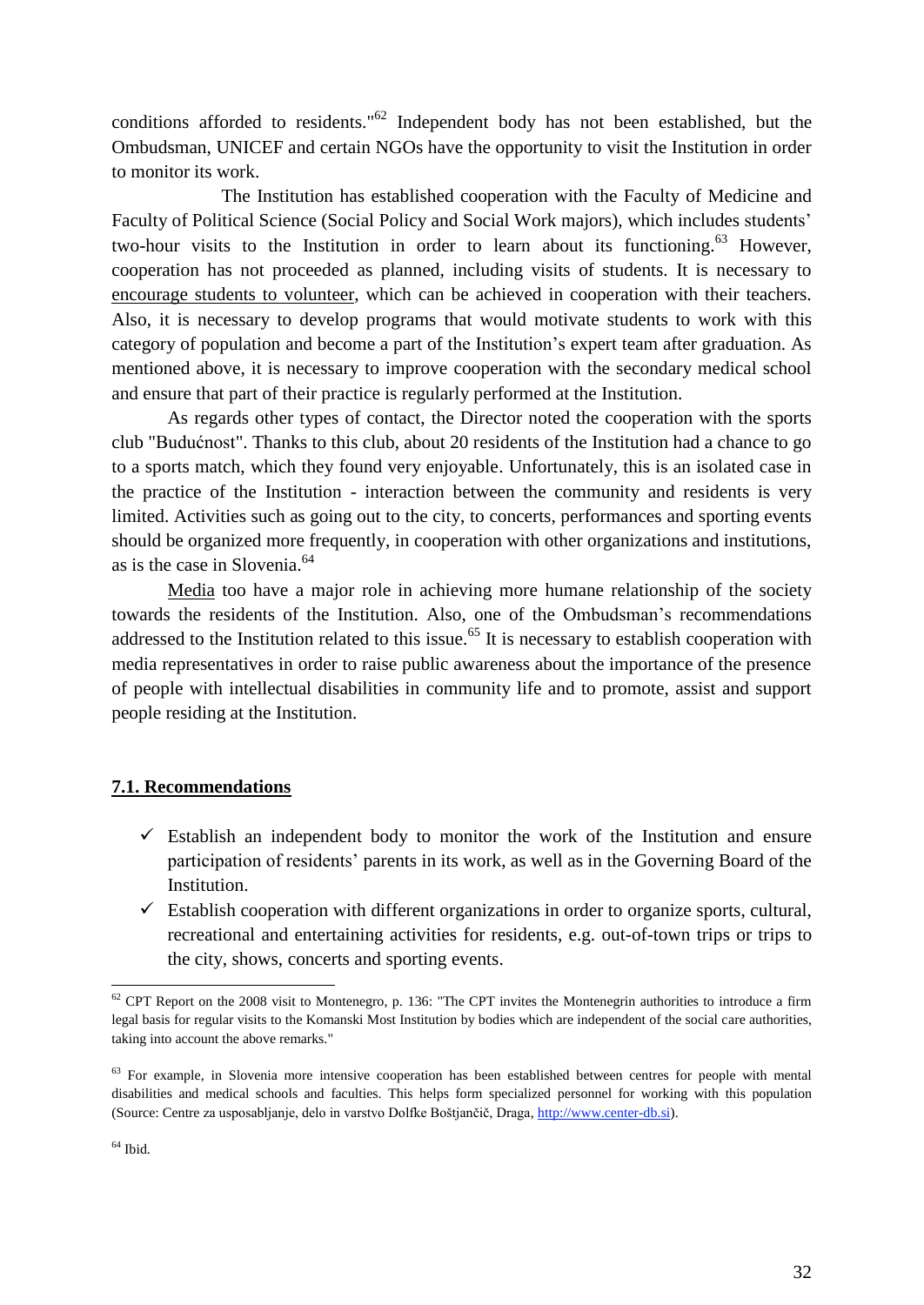- $\triangleright$  Organize public campaign and raise the awareness about persons with intellectual disabilities with the help of the media.
- $\triangleright$  Komanski Most Institution should continue taking measures to encourage family contact with the residents, with the help of social welfare centres.
- $\triangleright$  Improve the quality of cooperation of the Ministry of Labour and Social Welfare, social welfare centres, local community, secondary medical school and faculties with the Institution. It is necessary to enhance cooperation with other state institutions, especially those dealing with education, employment and care for people with intellectual disabilities, as well as civil society organizations.
- $\checkmark$  Take measures to open counselling centres, mental health clinics and day care centres, in order to help and support people with intellectual disabilities and their families.

1  $65$  Take necessary actions in order to eliminate prejudice of the general public against people with mental health problems.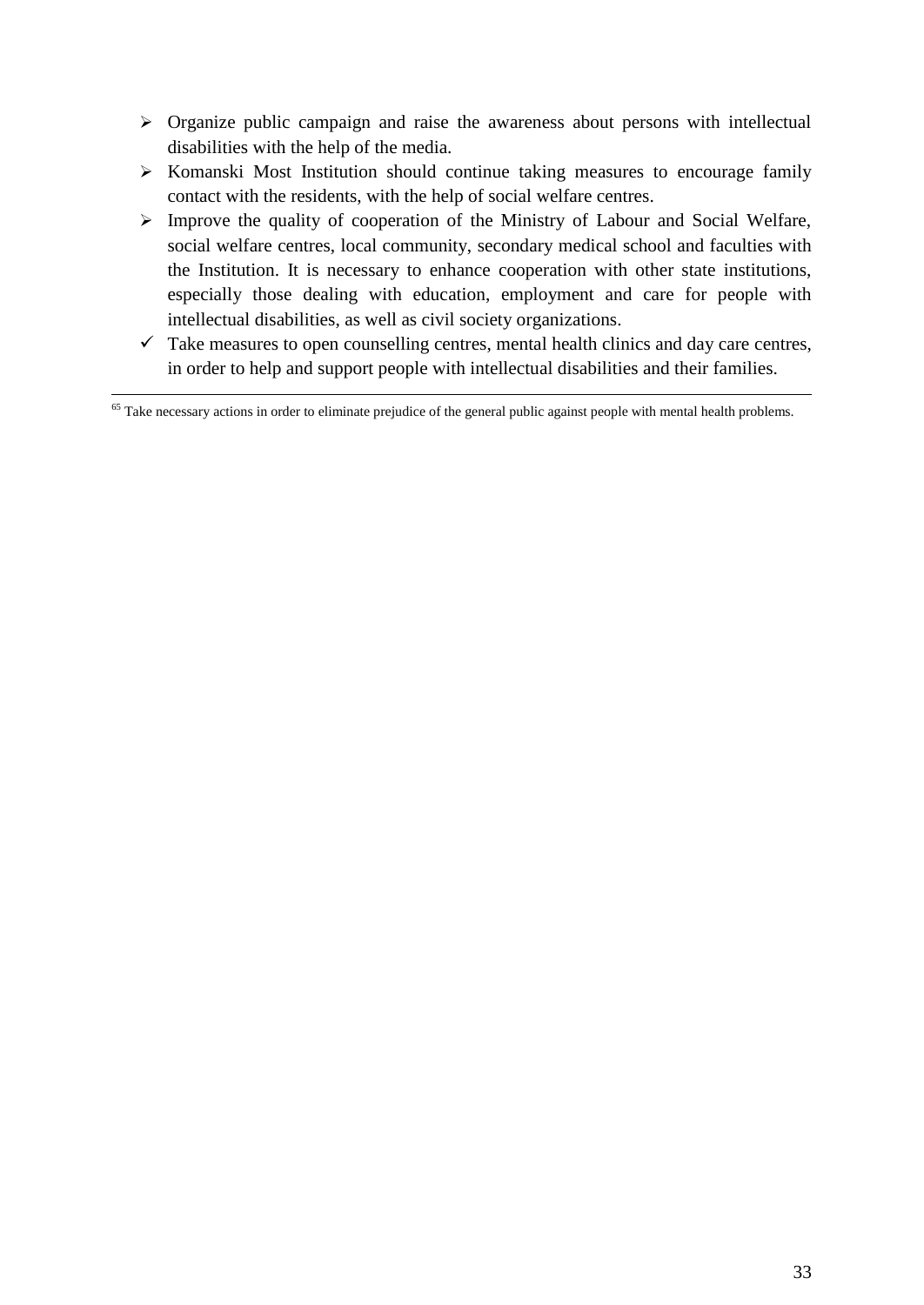#### **8. Status issues and other rights of residents**

Pursuant to Art. 25 of the Law on Social and Child Protection (*Sl. list RCG, 78/2005*), "people with physical, mental or sensory disability, who cannot be provided care in any other way due to housing or health or social or family circumstances" also have the right to be placed in an institution (as a form of social protection). Accordingly, the Decision on the organization of the Public Institution for accommodation of people with special needs (*Sl. list RCG, 11/06*) stipulates that Komanski Most Institution is a public institution for placement of people with intellectual disabilities.

Competent social welfare centre decides on the right to placement at the institution in the first instance, and the Ministry of Labour and Social Welfare decides on appeal against the decision of the centre. Action can be brought against the decision of the Ministry of Labour and Social Welfare before the Administrative Court of Montenegro.

On the basis of Art. 224 of the Family Law, guardianship authority is required to initiate the guardianship procedure as soon as it learns that a person should be placed under guardianship due to an intellectual disability. Since adults may be placed under the custody of a relative or social welfare centre only if they have previously been fully or partially deprived of their legal capacity in non-contentious proceedings on account of mental illness, mental retardation or other causes due to which they cannot look after their own rights and obligations, social welfare centre should initiate this procedure *ex officio*, which is by its nature urgent. Once a person has lost his/her legal capacity in court proceedings (e.g. due to mental disability), social welfare centre shall place that person under guardianship on the basis of a court decision (Art. 236 of the Family Law) and, if necessary, at the initiative of a guardian, or *ex officio* if in the interest of the person deprived of legal capacity, initiate the procedure for placement at the institution (again led by a social welfare centre) in accordance with Art. 100 of the Law on Social and Child Protection.

However, since no Montenegrin law expressly forbids placement at the institution of persons who have not previously lost their legal capacity (i.e. court did not find intellectual disability), social welfare centres often place persons at Komanski Most Institution on the basis of medical documentation, without prior judicial procedure and placement under guardianship.<sup>66</sup> Thus, the adults who have not yet been deprived of their legal capacity or placed under guardianship are residing at this Institution for a long time now.<sup>67</sup> The situation in which closed institutions hold people against their will and without a court decision, or without the actual possibility for a court to effectively decide on the legality of their stay in that institution, violates their human right to freedom guaranteed by international treaties.<sup>68</sup> In contrast, in a situation where these persons have not lost their legal capacity, partially or fully, while someone else looks after their property and other rights and obligations, without legal authority, represents further violation of their rights to property, privacy, marriage, etc.

 $66$  Explanation received from the legal expert of the Podgorica Social Welfare Centre.

 $67$  Although Komanski Most Institution's 2011 Work Program states that the Institution only admits persons under custody.

<sup>&</sup>lt;sup>68</sup> Art. 5, para 1, item e and para 4 of the European Convention for the Protection of Human Rights and Fundamental Freedoms; Art. 9, para 1 of the International Covenant on Civil and Political Rights.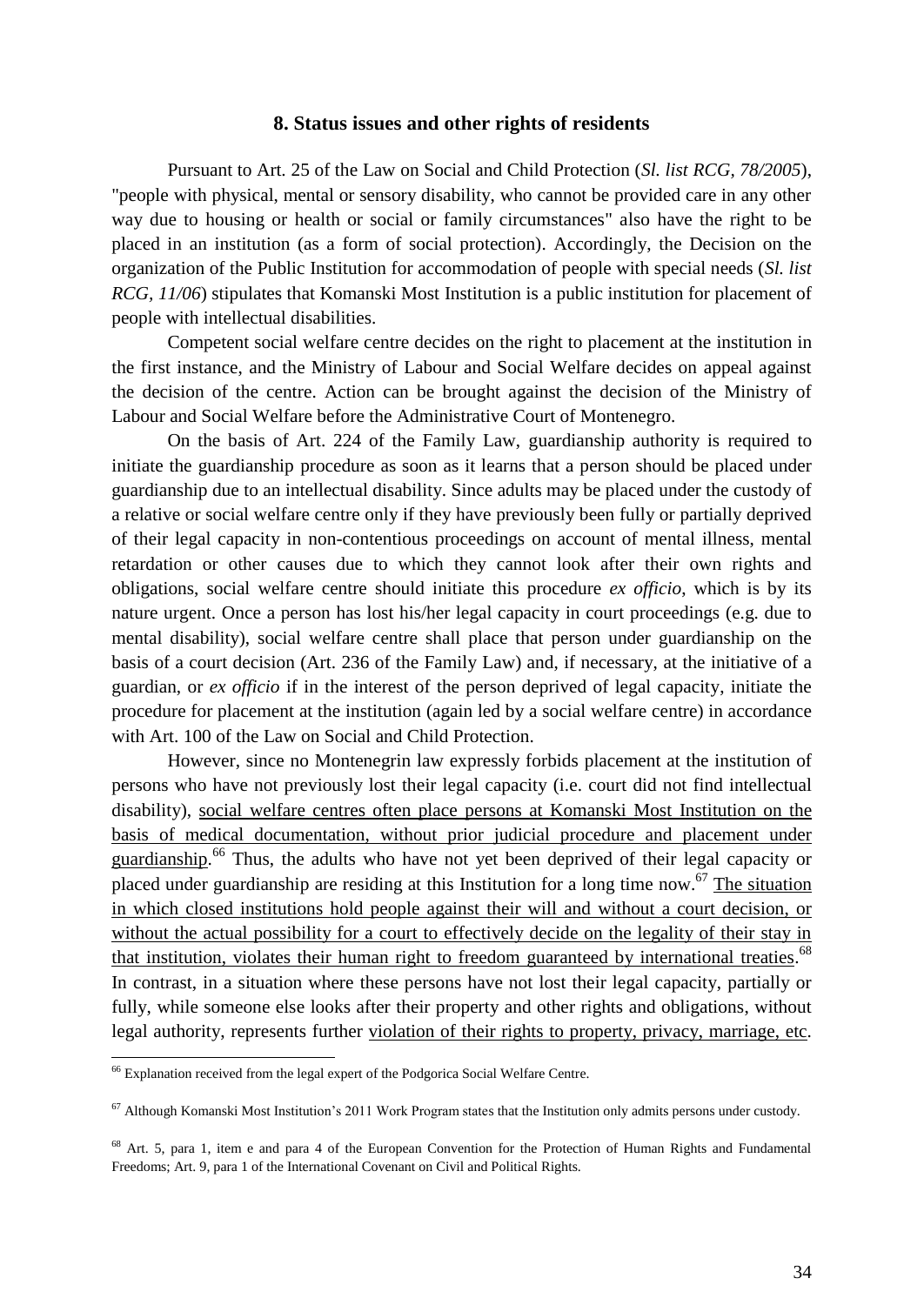It is therefore absolutely necessary without further delay to conduct proceedings regarding possible deprivation of legal capacity and placement under guardianship which have not been initiated or conducted for years, but which are, as monitors were informed, now in progress. It should also be noted that now, in accordance with *the Institution's 2011 Work Program,*<sup>69</sup> that institution can only accommodate persons placed under guardianship.

Regarding the protection of this category of children, social welfare centres carry out protection measures in accordance with the proposal of the first level Commission for directing children with special needs, operating on the basis of Art. 16 of the *Rules on the criteria for determining the type and degree of impairment, disability or disorder in children and youth with special needs and the manner of inclusion in educational programs.* The said Commission is under the authority of the Ministry of Education and Science. The Ministry of Labour and Social Welfare continuously, within its competencies, communicates with social welfare centres on the subject of implementation of regulations relating to the protection of these groups of children and adults. Also, a manual on the treatment in these cases has been developed and delivered to the centres.

Representatives of the Podgorica Social Welfare Centre notified us that the Ministry is informed about the cases of residents of the Institution, actively, but we have not received confirmation that there is a document precisely regulating the competence of both institutions. Social Welfare Centre organizes meetings with representatives of the Ministry of Labour and Social Welfare once a month to address this issue.

Resident's guardian, which is usually a social welfare centre, is obliged to manage the property of the resident conscientiously and take all necessary actions to obtain funds for the implementation of measures in the resident's interest ordered by the social welfare centre,<sup>70</sup> and these expenses are primarily settled from the resident's income, property, funds received from persons obliged to support the resident, social welfare support and other sources.<sup>71</sup> In its report on the 2008 visit to the Institution, the CPT pointed to a possible conflict of interest which arises when a social welfare centre is appointed a guardian and at the same time decides on the admission and discharge of residents.<sup>72</sup> In response to this CPT's remark, the Government provided an unconvincing explanation that the area of guardianship "is regulated in detail by provisions of the Family Law. By placing persons under custody, the Law provides protection of status and property rights and other interests of residents. From the above, it can be concluded that children and adults are fully covered by legal protection of their person and property as well as in terms of placement in appropriate institution of social

<sup>69</sup> Komanski Most Institution's Work Program for 2011, available at: [http://juzkomanskimost.me/images/stories/Dokumenti/PROGRAM%20RADA%20ZA%202011.pdf](http://livepage.apple.com/).

<sup>70</sup> Art. 195 of the Family Law, *"Sl. list RCG", 1/07.*

<sup>71</sup> Art. 196 of the Family Law, *"Sl. list RCG", 1/07.*

<sup>72</sup> CPT Report on the 2008 visit to Montenegro, p. 133: "The potential conflict of interest which arises when a Social Welfare Centre is appointed as a guardian and at the same time is responsible for admission and discharge decisions needs be addressed. The CPT recommends that the Montenegrin authorities take the necessary steps to avoid such a conflict of interest."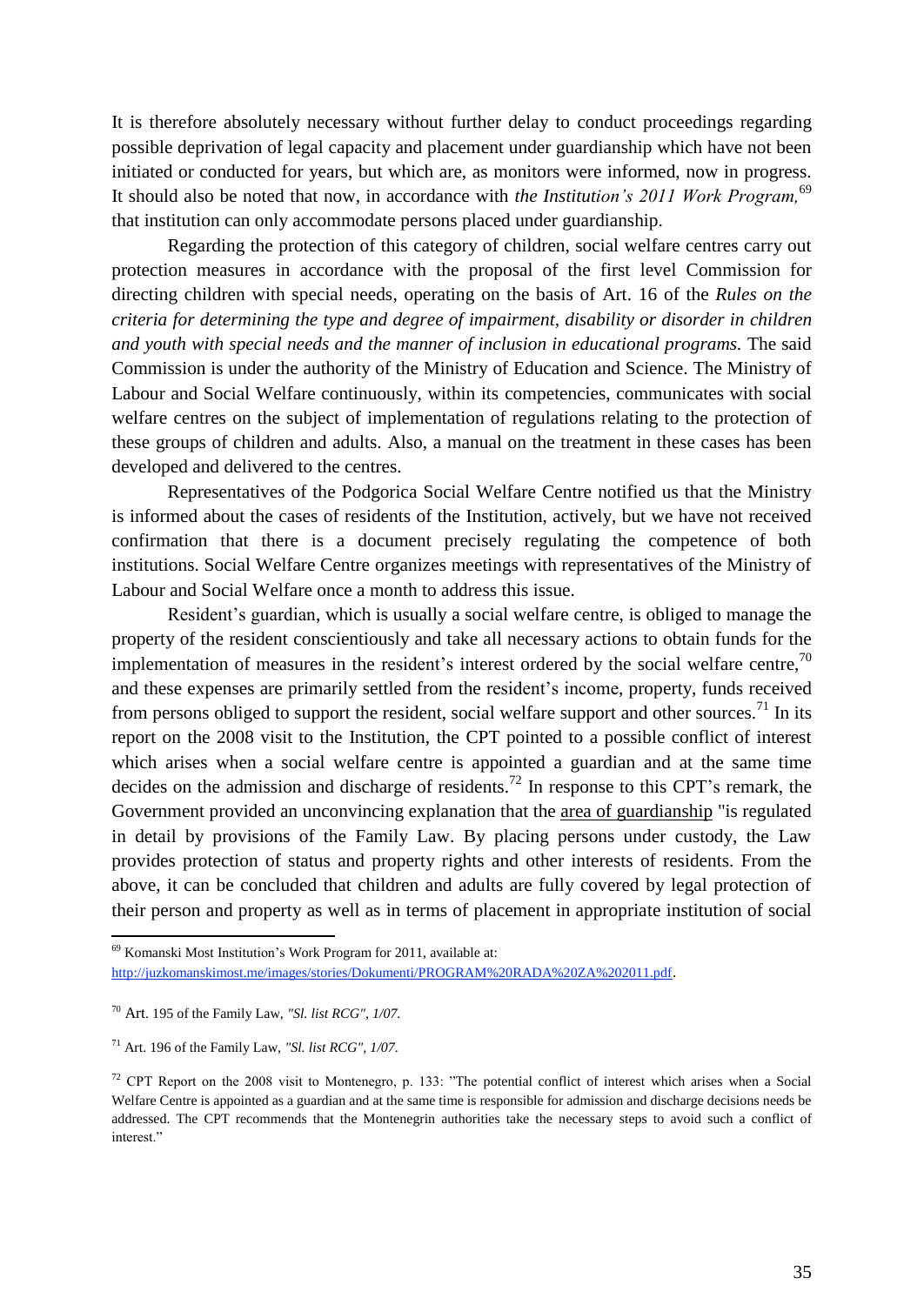care."<sup>73</sup> This issue certainly deserves a more detailed analysis and strengthening of guarantees for the protection of the rights of residents under the guardianship of a social welfare centre. This especially if taken into account that the competent centre has failed to ensure validation of a health insurance card of a seriously ill resident of the Institution for a period of seven months, which violates her right to medical treatment.<sup>74</sup> Such actions indicate serious negligence in the performance of duties and require proper investigation.

Process of categorization of persons<sup>75</sup> is the responsibility of social welfare centres and should be carried out prior to the placement at the Institution. Re-categorization is carried out in relation to residents included in the proceedings for establishing guardianship, when a court seeks the opinion of a neuropsychiatrist. Ministry of Labour and Social Welfare has established the Commission for re-evaluation of all residents of the Institution, which is the basis for the development of individual treatment plans for residents. The Commission consists of representatives of the Institution, psychiatrist, psychologist and chosen doctor. Individual plans for the protection of residents provide for placement under guardianship or extension of parental rights. Current state of these procedures is as follows<sup>76</sup>: 56 procedures for deprivation of legal capacity are pending (12 residents are from Nikšić, 1 from Plužine, 2 from Šavnik, 3 from Kotor, 2 from Budva, 1 from Ulcinj, 4 from Rožaje, 29 from Podgorica, 2 from Kolašin), 56 procedures for placement under guardianship were completed, while three residents await completion of the procedure on the restriction of parental rights at the initiative of the Bijelo Polje Social Welfare Centre. The Institution also accommodates five people from the region, three of which have the status of displaced persons.

These data and the situation at the Institution indicate that the re-categorization of residents has so far been carried out in extremely rare cases, which means that the residents, once classified into these categories, remain there until the end of their stay in the Institution. This has largely prevented the development of residents. There is a justifiable concern about the professional capacity of social welfare centres to assess the needs and abilities of each person individually. It is obvious that primarily the staff at the Institution carry the burden of evaluation and only after the placement of a person. This raises the question whether the placement at the Institution truly was the best solution for all the people who reside there. In this sense, the following example is illustrative:

Resident M.P., who has a mild intellectual disability, resides at the Institution for 14 years, but the procedure for depriving her of legal capacity has not yet been completed and her guardian is the Ulcinj Social Welfare Centre. M.P. was orphaned at an early age and the Centre had no adequate solution to her situation – she was first placed in a retirement home and then transferred to Komanski Most Institution. Defectologist at the Institution with whom the monitors spoke confirmed that M.P. does not belong there, as the Institution should not

<sup>&</sup>lt;sup>73</sup> Response of the Government of Montenegro to the report of the European Committee for the Prevention of Torture and Inhuman or Degrading Treatment or Punishment (CPT) on its visit to Montenegro from 15 to 22 September 2008, 11 March 2010, available at[: http://www.cpt.coe.int/documents/mne/2010-04-inf-eng.htm.](http://www.cpt.coe.int/documents/mne/2010-04-inf-eng.htm) 

 $74$  More detail on p. 26.

 $<sup>75</sup>$  The process of determining IQ in persons with mental retardation.</sup>

<sup>76</sup> Official letter from the Institution's Director, no. 04-870 of 24 October 2011.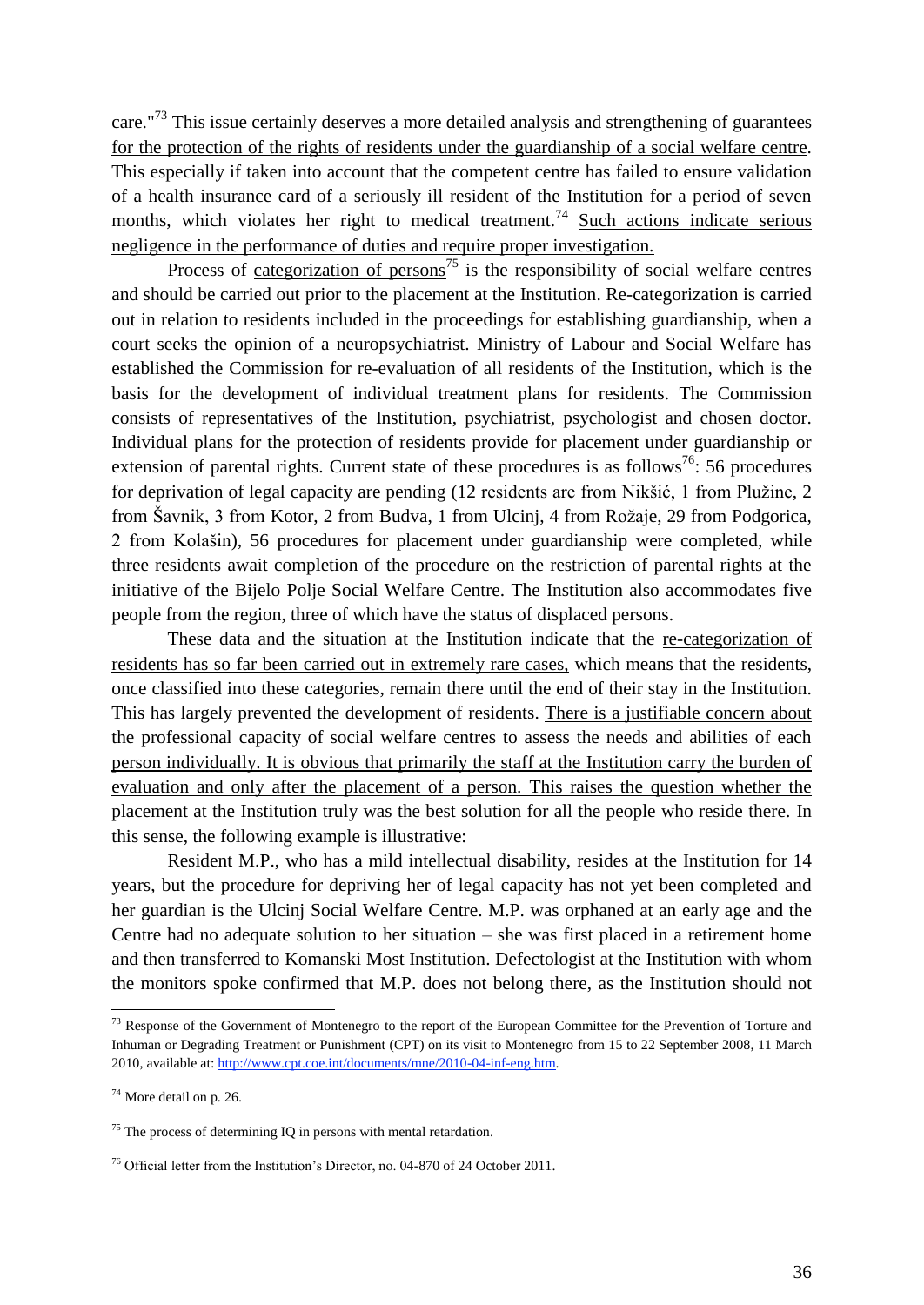accommodate people with mild intellectual disabilities. During the reconstruction of the Institution, residents, including M.P., stayed in the retirement home in Risan, where M.P. started an emotional relationship with I.B. M.P. wishes to leave the Institution and enter into marriage with I.B., who regularly visits her at the Institution. The Director does not allow M.P. to exit the institution, as he has no authority to make such decision. According to legal provisions, a decision about the possibility to leave the Institution and enter into marriage must be made by the Social Welfare Centre, as her guardian. Under the Family Law "Marriage can not be entered into with a person who is incapable of reasoning due to mental illness or other reasons". Despite this resident's desire to leave the Institution<sup>77</sup> and start a new life with her partner, competent authorities have not yet decided whether and when she will be able to accomplish that. This example confirms poor performance of the entire system for the protection of persons with intellectual disabilities, which provides space for violations of human rights of residents. People with intellectual disabilities have the right to selfdetermination<sup>78</sup> same as everyone else. Denial of this right deprives them of the opportunity to improve their chances for a decent life.

We have received information that ten years ago two female residents had left the Institution and entered into marriage, with the approval of competent social work centres, but we do not have detailed information on their status, i.e. procedures that may have been conducted in relation to their deprivation of legal capacity and placement under custody.

Introduction to their rights is of great importance for this marginalized population, as well as the establishment of an appropriate control mechanism for the protection of their rights. In a report drafted in response to the CPT recommendations<sup>79</sup>, the Government of Montenegro stated: "With a view to explain the terms and conditions of admission, stay and discharge, public establishment Komanski Most plans to draw up information brochure and disseminate it to residents-custodians, professionals and public at large."<sup>80</sup> Almost a year and a half passed since the publication of this report, but the information brochure has not yet been developed. In this context it should be noted that the Ombudsman made the same recommendation in his report.<sup>81</sup> Within the project "Monitoring Respect for Human Rights in Closed Institutions in Montenegro" it was agreed to start drafting the relevant brochures in cooperation with the Ministry of Labour and Social Welfare.

 $\frac{1}{77}$  Interview with M.P. during two visits in September and October 2011.

 $78$  Art. 19 of the UN Convention on the Rights of Persons with Disabilities: "Persons with disabilities have the opportunity to choose their place of residence and where and with whom they live on an equal basis with others and are not obliged to live in a particular living arrangement."

<sup>&</sup>lt;sup>79</sup> The CPT recommends that such a brochure be drawn up and systematically distributed to residents, their families and guardians (CPT Report on the 2008 visit to Montenegro, p. 134).

<sup>&</sup>lt;sup>80</sup> Response of the Government of Montenegro to the report of the European Committee for the Prevention of Torture and Inhuman or Degrading Treatment or Punishment (CPT) on its visit to Montenegro from 15 to 22 September 2008, 11 March 2010, available at[: http://www.cpt.coe.int/documents/mne/2010-04-inf-eng.htm.](http://www.cpt.coe.int/documents/mne/2010-04-inf-eng.htm)

<sup>&</sup>lt;sup>81</sup> "Develop an informative brochure on the terms of admission, stay and discharge of residents from an institution and their rights, and make it available to residents, their parents or guardians, experts and general public", Special report of the Ombudsman on the human rights of mentally ill persons placed in institutions, March 2011: [http://www.ombudsman.co.me/docs/izvjestaji/POSEBN\\_IZVJESTAJ\\_NS\\_21.03.2011.doc](http://www.ombudsman.co.me/docs/izvjestaji/POSEBN_IZVJESTAJ_NS_21.03.2011.doc)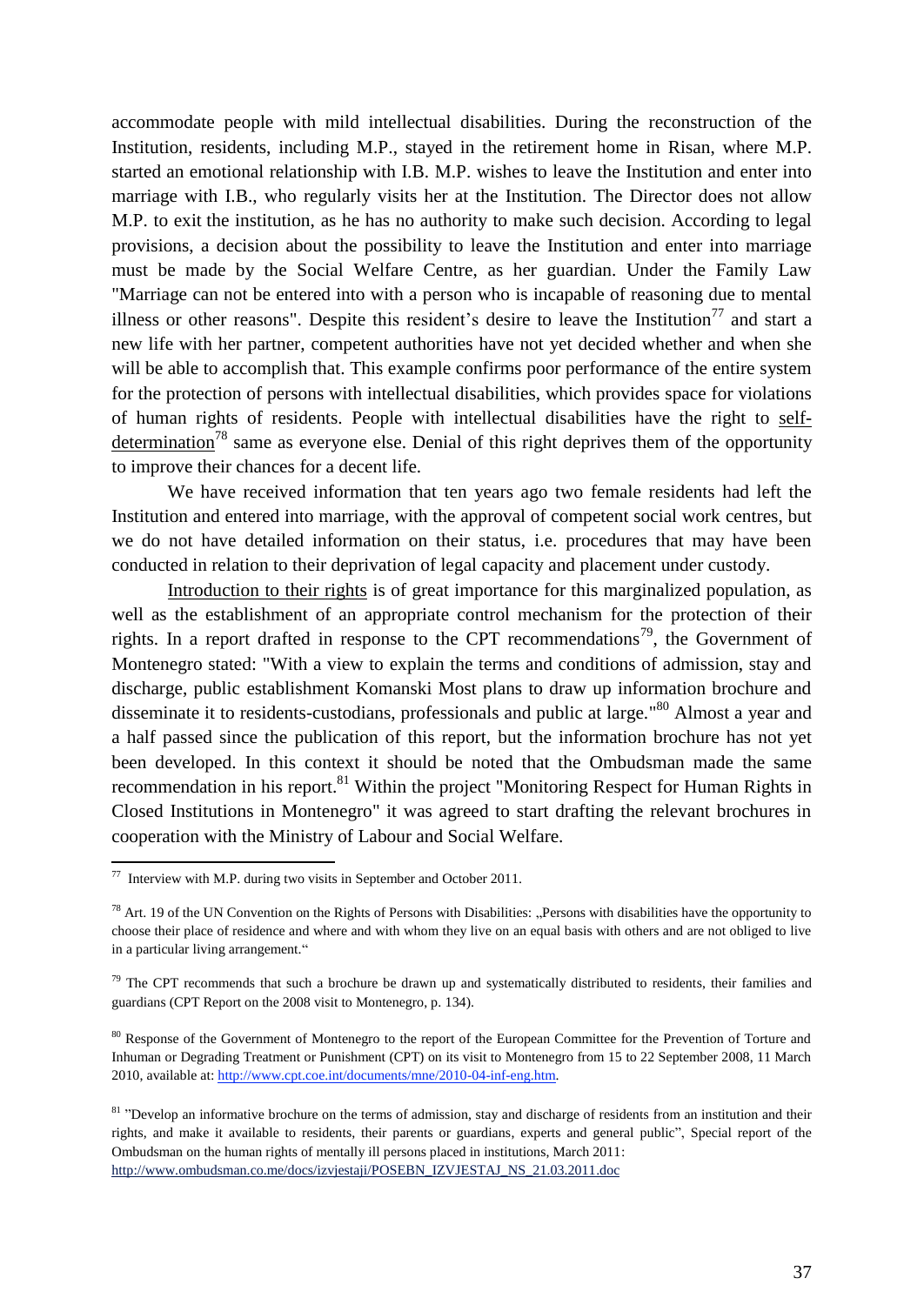In 2011 the Ombudsman also recommended the establishment of the mechanism of control and supervision over the work of the Institution.<sup>82</sup> The Government must initiate the adoption of by-laws to accurately determine the standards and procedures for the work with residents, from referral to the Institution to social support programs upon discharge. There is no organized monitoring of individual treatment of each resident to ensure that individual protection plans do not merely serve as formal coverage for current regulations.

Human rights activists argue that the concept of institutionalization represents an obvious violation of human rights. The United Nations Convention on the Rights of Persons with Disabilities explicitly guarantees the right of these people to live and be involved in the community, and that states must "take effective and appropriate measures to facilitate full enjoyment by persons with disabilities of this right and their full inclusion and participation in the community".<sup>83</sup> The process of deinstitutionalization in Montenegro has begun, but has been slow. Opening of day care centres for children and youth with intellectual disabilities offers a non-institutional care, and, according to the Director, efforts are being made to achieve that in future the Institution accommodates only adults with intellectual disabilities. Non-institutional care programs are aimed at children, which is certainly very affirmative. However, there are no such support programs for adults with intellectual disabilities and occupational program offered to them at the Institution is monotonous and demotivating; thus, they are not provided adequate training for independent living. In order to ensure respect for human rights to the full extent to persons with intellectual disabilities, it is necessary to develop a strategic approach at the national level and provide these persons and their families psycho-social, educational and pedagogical support (organize counselling centres, parenting groups, home care, centres for occupational training, protective workshops, supported employment ...). As for transition planning, in its 2011 Work Program the Institution envisaged several transition projects, including: construction of residential small house communities, assisted living and half-day room or day room.<sup>84</sup> During the monitoring visits, the implementation of these activities has not yet been started.

 $82$  "Take all necessary measures to establish mechanisms for the control and supervision of the work of institutions, as well as uniform standards for providing service to users", Special report of the Ombudsman on the human rights of mentally ill persons placed in institutions, March 2011:

http://www.ombudsman.co.me/docs/izvjestaji/POSEBN\_IZVJESTAJ\_NS\_21.03.2011.doc.

<sup>83</sup> International Convention on the Rights of Persons with Disabilities, Art. 19 (Law on Ratification of this Convention was published in *Sl. list CG, 02/09* of 27 July 2009).

<sup>84</sup> For more detail see Institution's Work Program for 2011: [http://juzkomanskimost.me/images/stories/Dokumenti/PROGRAM%20RADA%20ZA%202011.pdf.](http://livepage.apple.com/)